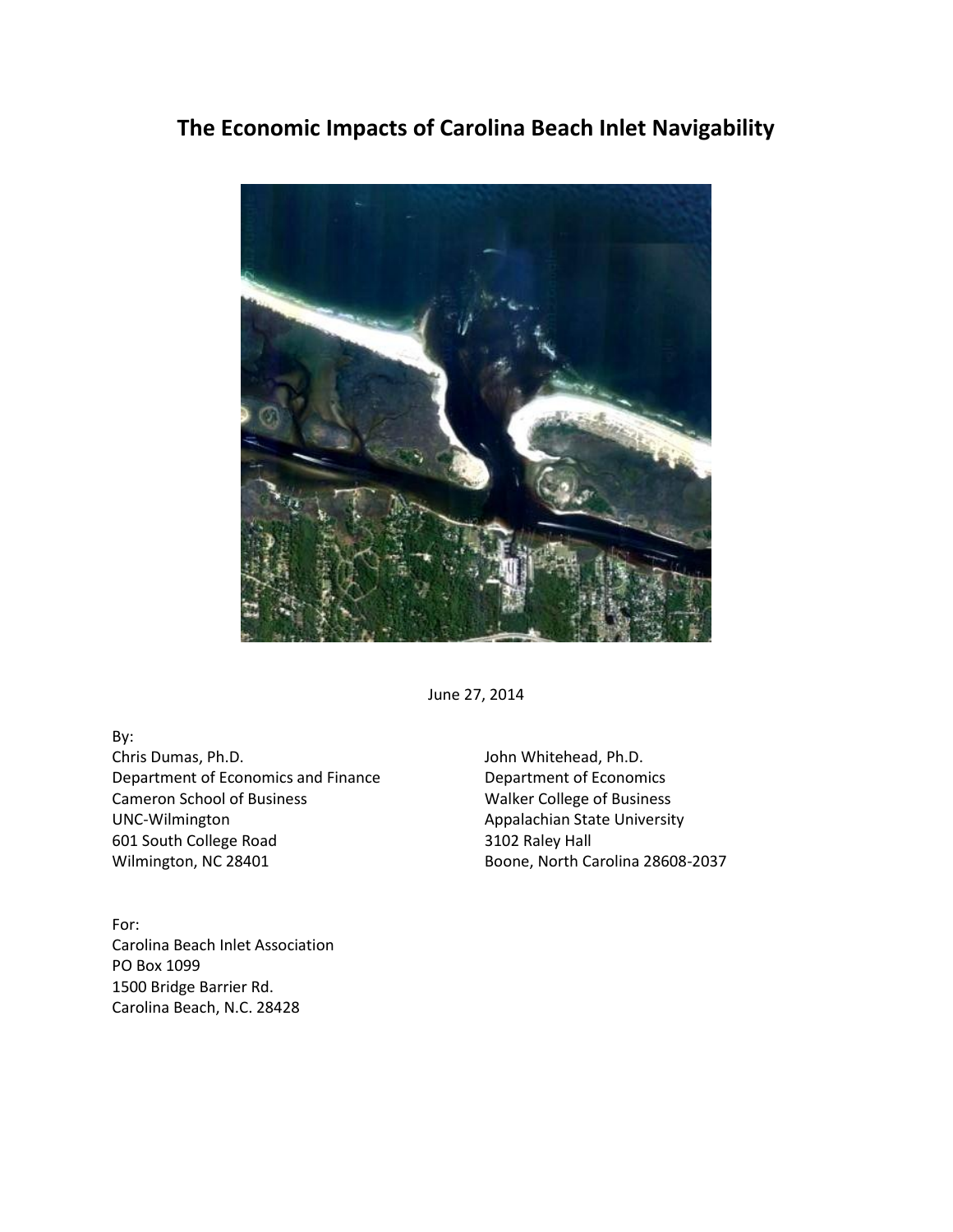# **Table of Contents**

| North Carolina Commercial Fishing Trips-- Data Sources, Status, and Recent Trends3          |  |
|---------------------------------------------------------------------------------------------|--|
| Commercial Fishing Economic Impacts--Carolina Beach Inlet Recent (Degraded) Navigability    |  |
|                                                                                             |  |
|                                                                                             |  |
| Changes in Commercial Fishing Economic Impacts Due to Improvement in Carolina Beach Inlet   |  |
|                                                                                             |  |
|                                                                                             |  |
| Changes in Commercial Fishing Economic Impacts Due to Deterioration of Carolina Beach Inlet |  |
|                                                                                             |  |
|                                                                                             |  |
|                                                                                             |  |
|                                                                                             |  |
|                                                                                             |  |
| North Carolina Recreational Fishing Trips-- Data Sources, Status, and Recent Trends 11      |  |
| Recreational Fishing Economic Impacts--Carolina Beach Inlet Recent (Degraded) Navigability  |  |
|                                                                                             |  |
|                                                                                             |  |
|                                                                                             |  |
|                                                                                             |  |
|                                                                                             |  |
|                                                                                             |  |
|                                                                                             |  |
|                                                                                             |  |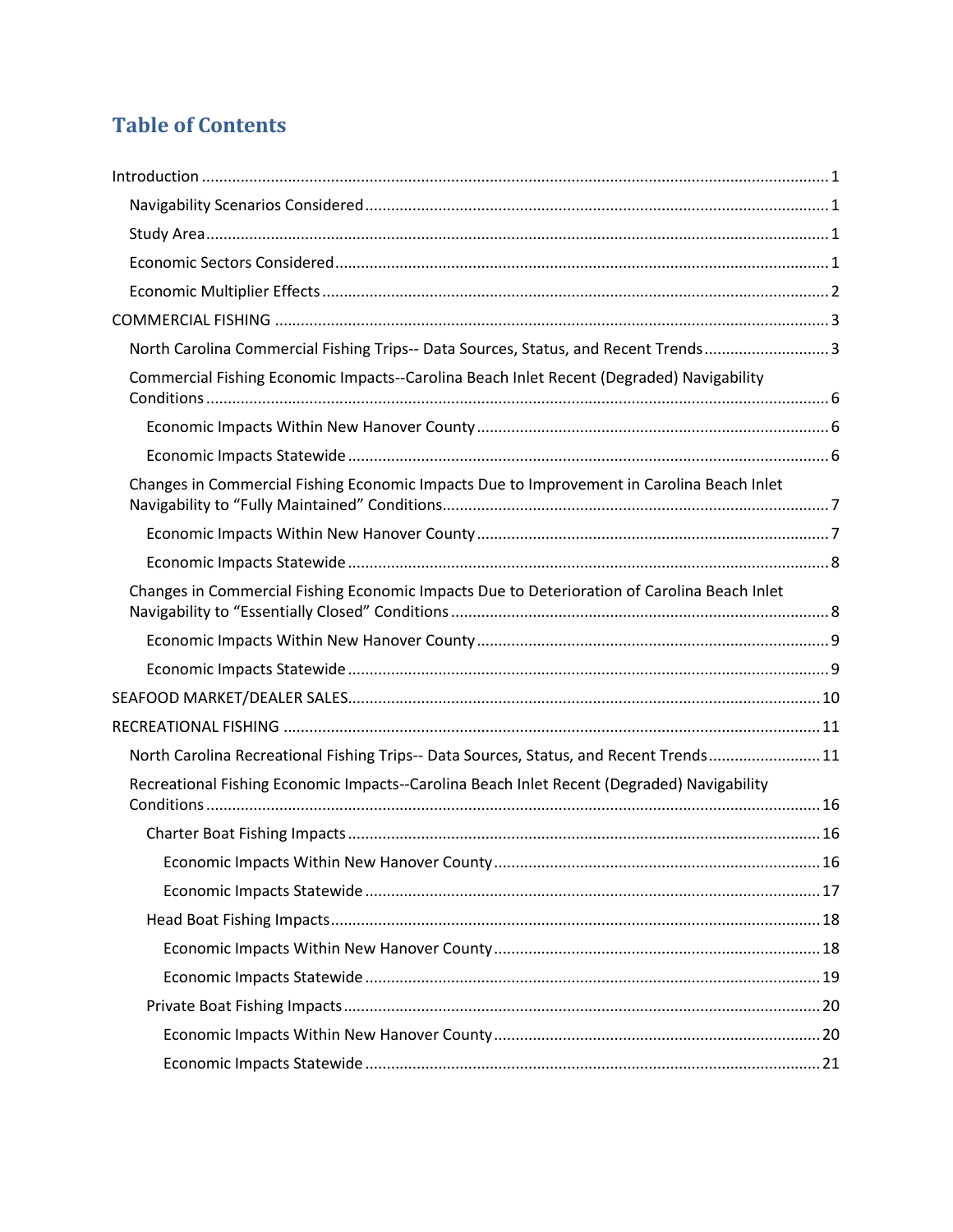| Changes in Recreational Fishing Economic Impacts Due to Improvement in Carolina Beach Inlet   |  |
|-----------------------------------------------------------------------------------------------|--|
|                                                                                               |  |
|                                                                                               |  |
|                                                                                               |  |
|                                                                                               |  |
|                                                                                               |  |
|                                                                                               |  |
|                                                                                               |  |
|                                                                                               |  |
|                                                                                               |  |
|                                                                                               |  |
| Changes in Recreational Fishing Economic Impacts Due to Deterioration of Carolina Beach Inlet |  |
|                                                                                               |  |
|                                                                                               |  |
|                                                                                               |  |
|                                                                                               |  |
|                                                                                               |  |
|                                                                                               |  |
|                                                                                               |  |
|                                                                                               |  |
|                                                                                               |  |
|                                                                                               |  |
|                                                                                               |  |
|                                                                                               |  |
|                                                                                               |  |
|                                                                                               |  |
|                                                                                               |  |
|                                                                                               |  |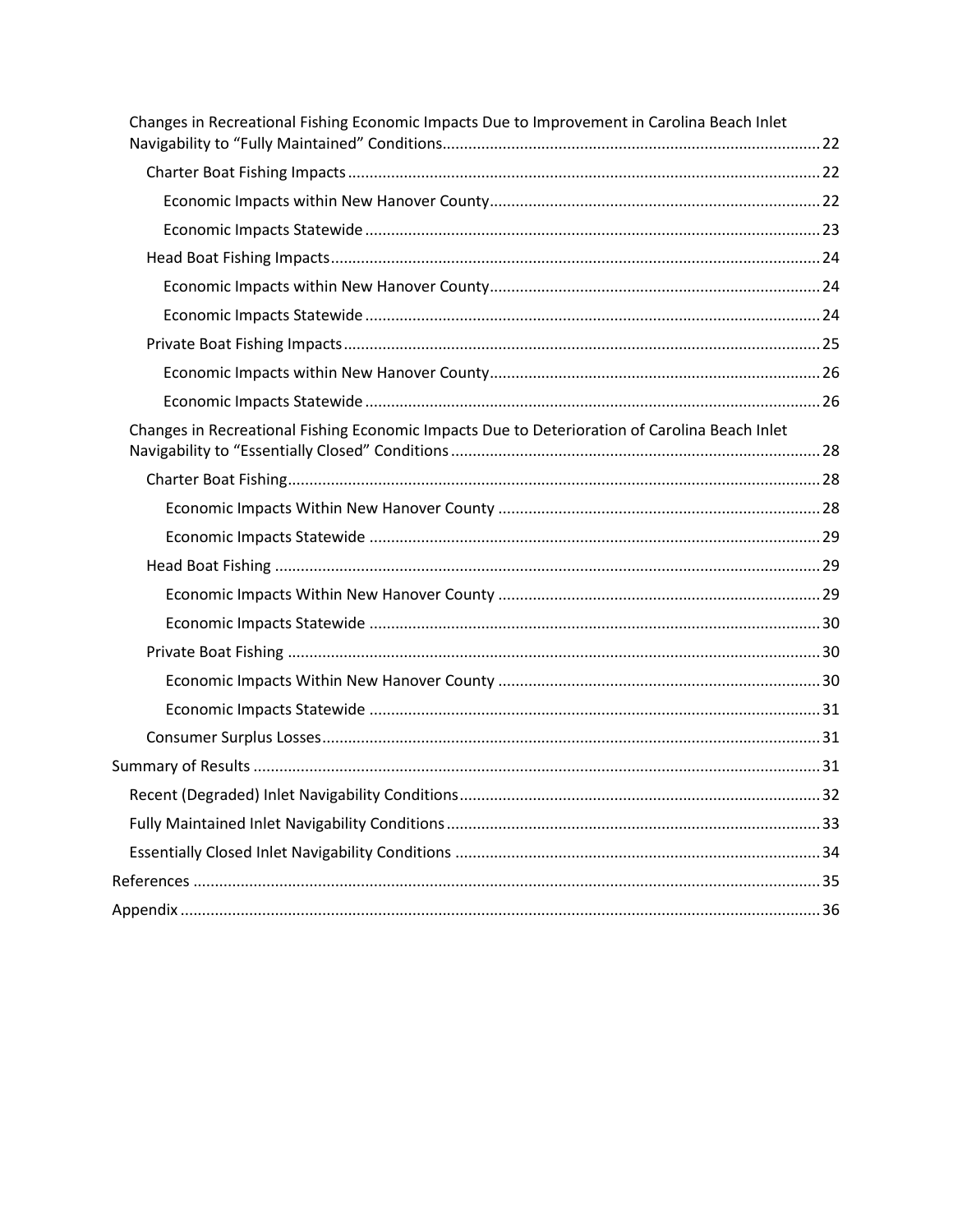## <span id="page-3-0"></span>Introduction

Based on discussions between Carolina Beach Inlet Association members and UNCW Professor Chris Dumas at a meeting held on December 17, 2013, in Carolina Beach, NC, the UNCW Swain Center conducted a study of The Economic Impacts of Carolina Beach Inlet Navigability in the spring of 2014. The study was based on existing information (previous studies, existing government databases, etc.) supplemented by a small amount of information from local officials and industry representatives gathered through brief surveys. No large, field survey effort was conducted for this study.

## <span id="page-3-1"></span>Navigability Scenarios Considered

The study assesses the economic impacts of three Carolina Beach inlet (CBI) navigability scenarios: (1) "Recent, Degraded" Navigability Conditions (conditions since 2010, when federal funding for inlet dredging operations was lost; however, funds have been insufficient to maintain the inlet to proper depth and on a regular maintenance schedule since 2005), (2) "Fully Maintained" Navigability Conditions at design depth of 8 feet, +/- 2 feet., and (3) "Essentially Closed" Navigability Conditions of 4 feet average inlet depth or less.

## <span id="page-3-2"></span>Study Area

The study attempted to develops economic impact estimates for two economic regions:

- New Hanover County,
- and the state of North Carolina as a whole.

## <span id="page-3-3"></span>Economic Sectors Considered

An economic impact analysis considers both the direct effects of a change in the economy and the "indirect and induced" (or "multiplier") effects that follow from the direct effects. In this study, the "change in the economy" is a change in the navigability of Carolina Beach inlet. For the purposes of this study, the direct effects of a change in inlet navigability are any changes that occur in commercial fishing, for-hire fishing, or private boat fishing activity through the inlet. The indirect and induced effects are any changes in the activity of seafood processing and packing businesses, marine services (marina, boatyard, boat servicing, fueling, etc.) businesses, lodging, restaurant, grocery, gas station, etc., businesses resulting from changes in the activities of the directly-affected fishing and boating sectors.

Examples of businesses in Carolina Beach potentially affected by indirect multiplier effects of changes in inlet navigability are presented below:

- Tom's Marine (boat sales and service)
- Joyners Marina (fuel and boat slips)
- Federal Point Yacht Club and Marina
- Snows Cut Marina and Yacht club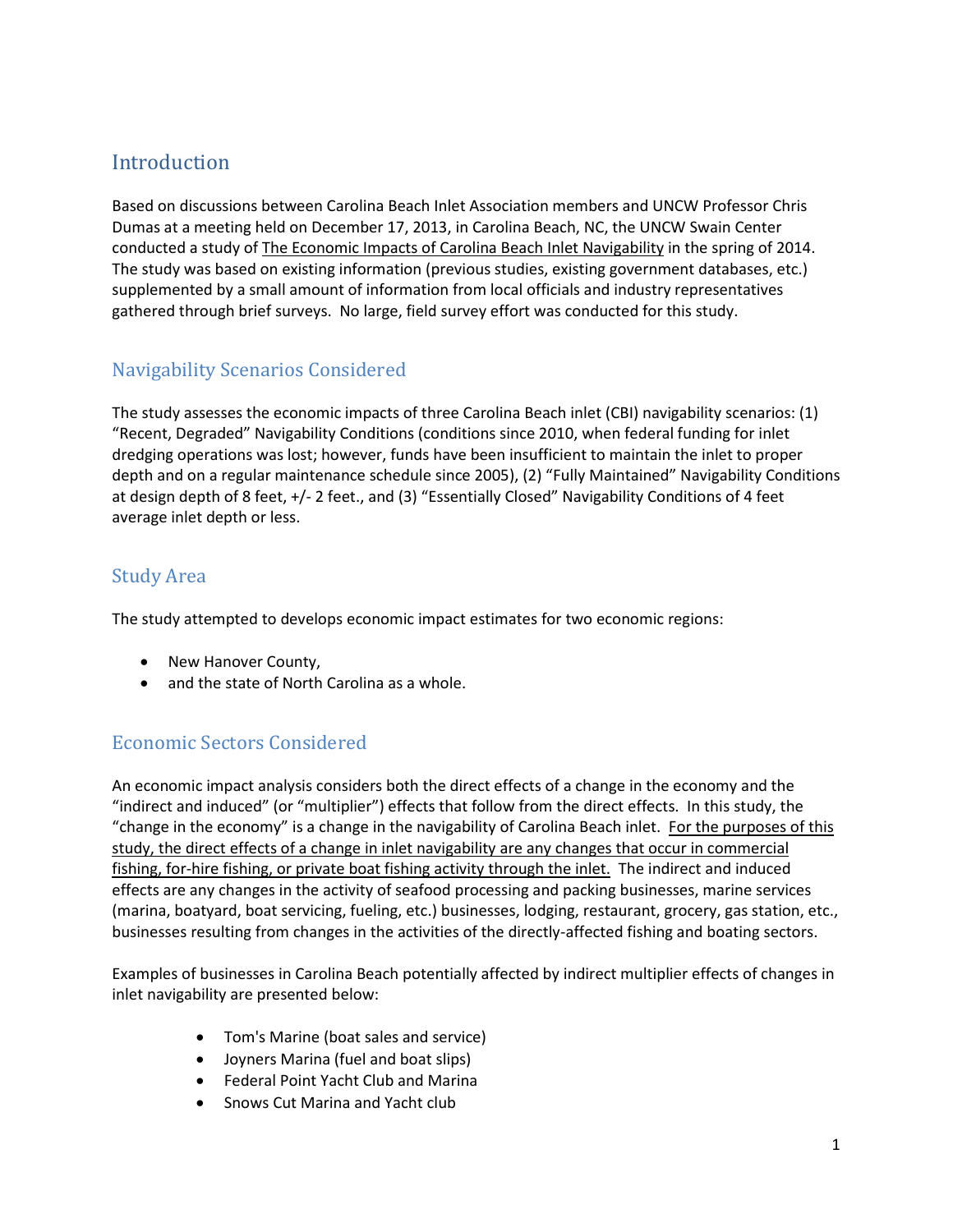- Carolina Beach Boat Yard (working boatyard with travel lift)
- Carolina Beach State park and marina (boat slips and fuel)
- Island tackle and hardware (fishing tackle and boat supplies)
- Bame ACE hardware (fishing tackle and boat supplies)
- Gibbies dock and dine (water front restaurant and bar)
- Maxway store (fishing tackle and boating supplies)
- NAPA auto parts store (boating supplies and parts)
- Martins Mobile Marine repair.
- Shane Snow Marine Construction ( Piers and bulkhead)
- Skippy Winner Marine Construction ( Piers and bulkhead)
- Cape Fear Dive Shop
- B and B bait and tackle
- Carolina Beach mini storage (boat storage)
- Blue Marlin tackle shop
- Trading post (fishing tackle and bait)

## <span id="page-4-0"></span>Economic Multiplier Effects

Input-output analysis tracks the flow of dollars between and among businesses, consumers, workers, and government agencies in a study region. Input-output analysis is commonly used by economists to estimate the "multiplier effects" or "ripple effects" of a change in the economy. IMPLAN Professional® Input-Output Analysis computer software (Minnesota IMPLAN Group, Inc. 2005) will be used in this study to conduct input-output analysis. IMPLAN is a leading input-output modeling software package used by university researchers, government agencies, and consultants nationwide. The IMPLAN software tracks over five hundred industry sectors, and local, state and Federal government sectors, on a county-by-county basis. The developers of the IMPLAN software also market a county-level database that tracks the flow of dollars between and among businesses, consumers, workers, and government agencies at the county level. The database is developed from government surveys of businesses and consumers, employment data, etc. The IMPLAN software and database will be used together with data supplied by local industry representatives and local governments to estimate economic multiplier effects associated with changes in Carolina Beach Inlet navigability for the economic sectors considered in this study.

The analysis will provide five measures of economic multiplier effects: changes in (1) economic output (sales), (2) employment, (3) payrolls, (4) business profits, and (5) government tax receipts.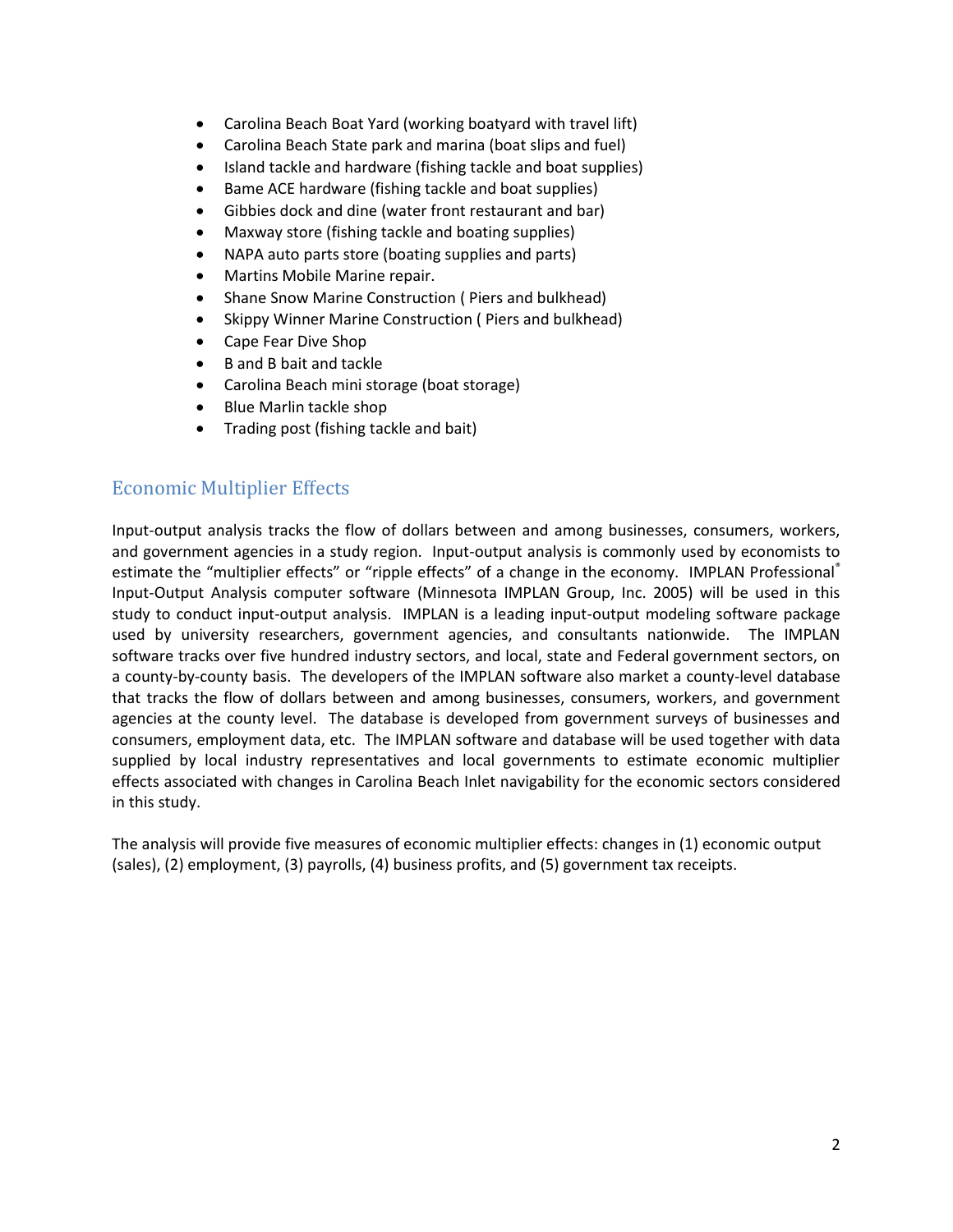## <span id="page-5-0"></span>COMMERCIAL FISHING

## <span id="page-5-1"></span>North Carolina Commercial Fishing Trips-- Data Sources, Status, and Recent Trends

Table 1 below presents CBI Commercial Fishery Landings in pounds and value from the North Carolina Division of Marine Fisheries database (NCDMF 2014). Table 1 also presents vessel trips, the number of commercial fishermen and the number of commercial fishing vessels utilizing CBI. As of 2012, CBI commercial fishery landings amounted to 158,342 pounds per year, valued at \$290,762. These landings supported 20 commercial fishing vessels, 20 commercial fisher persons, and 193 commercial fishing vessel trips per year. Since the last economic recession in 2007-2009, commercial fishery landings and dockside value have been gradually rising, but the number of fishing vessels and fisher persons has continued to decline.

|      |                |      |        |           |              | Participating |         |
|------|----------------|------|--------|-----------|--------------|---------------|---------|
| Year | Inlet          | Year | Pounds | Value     | <b>Trips</b> | Fishermen     | Vessels |
| 1994 | Carolina Beach | 1994 | 368183 | \$336,958 | 1023         | 103           | 106     |
| 1995 | Carolina Beach | 1995 | 330050 | \$386,504 | 873          | 76            | 87      |
| 1996 | Carolina Beach | 1996 | 411765 | \$411,765 | 787          | 69            | 68      |
| 1997 | Carolina Beach | 1997 | 504599 | \$625,311 | 874          | 82            | 81      |
| 1998 | Carolina Beach | 1998 | 411765 | \$411,765 | 619          | 68            | 67      |
| 1999 | Carolina Beach | 1999 | 418235 | \$418,235 | 558          | 53            | 64      |
| 2000 | Carolina Beach | 2000 | 406066 | \$545,186 | 461          | 42            | 50      |
| 2001 | Carolina Beach | 2001 | 455882 | \$485,294 | 511          | 43            | 44      |
| 2002 | Carolina Beach | 2002 | 257304 | \$362,844 | 350          | 44            | 45      |
| 2003 | Carolina Beach | 2003 | 455882 | \$485,294 | 375          | 37            | 41      |
| 2004 | Carolina Beach | 2004 | 197059 | \$432,353 | 397          | 44            | 46      |
| 2005 | Carolina Beach | 2005 | 134423 | \$217,084 | 244          | 35            | 37      |
| 2006 | Carolina Beach | 2006 | 176471 | \$411,765 | 321          | 32            | 35      |
| 2007 | Carolina Beach | 2007 | 411765 | \$882,353 | 479          | 42            | 44      |
| 2008 | Carolina Beach | 2008 | 245898 | \$477,010 | 315          | 37            | 40      |
| 2009 | Carolina Beach | 2009 | 84140  | \$165,877 | 181          | 28            | 33      |
| 2010 | Carolina Beach | 2010 | 105327 | \$197,914 | 139          | 28            | 28      |
| 2011 | Carolina Beach | 2011 | 144260 | \$271,810 | 161          | 21            | 21      |
| 2012 | Carolina Beach | 2012 | 158342 | \$290,762 | 193          | 20            | 20      |

#### **Table 1. Carolina Beach Inlet Commercial Fishery Statistics. (NCDMF 2014)**

Note: Includes CBI landings sold to Carolina Beach, Kure Beach, Wilmington and Wrightsville Beach seafood dealers, based on an estimate of 85% of Carolina Beach landings sold to dealers in Carolina Beach and Kure Beach, and 15% Carolina Beach landings sold to dealers in Wilmington and Wrightsville Beach.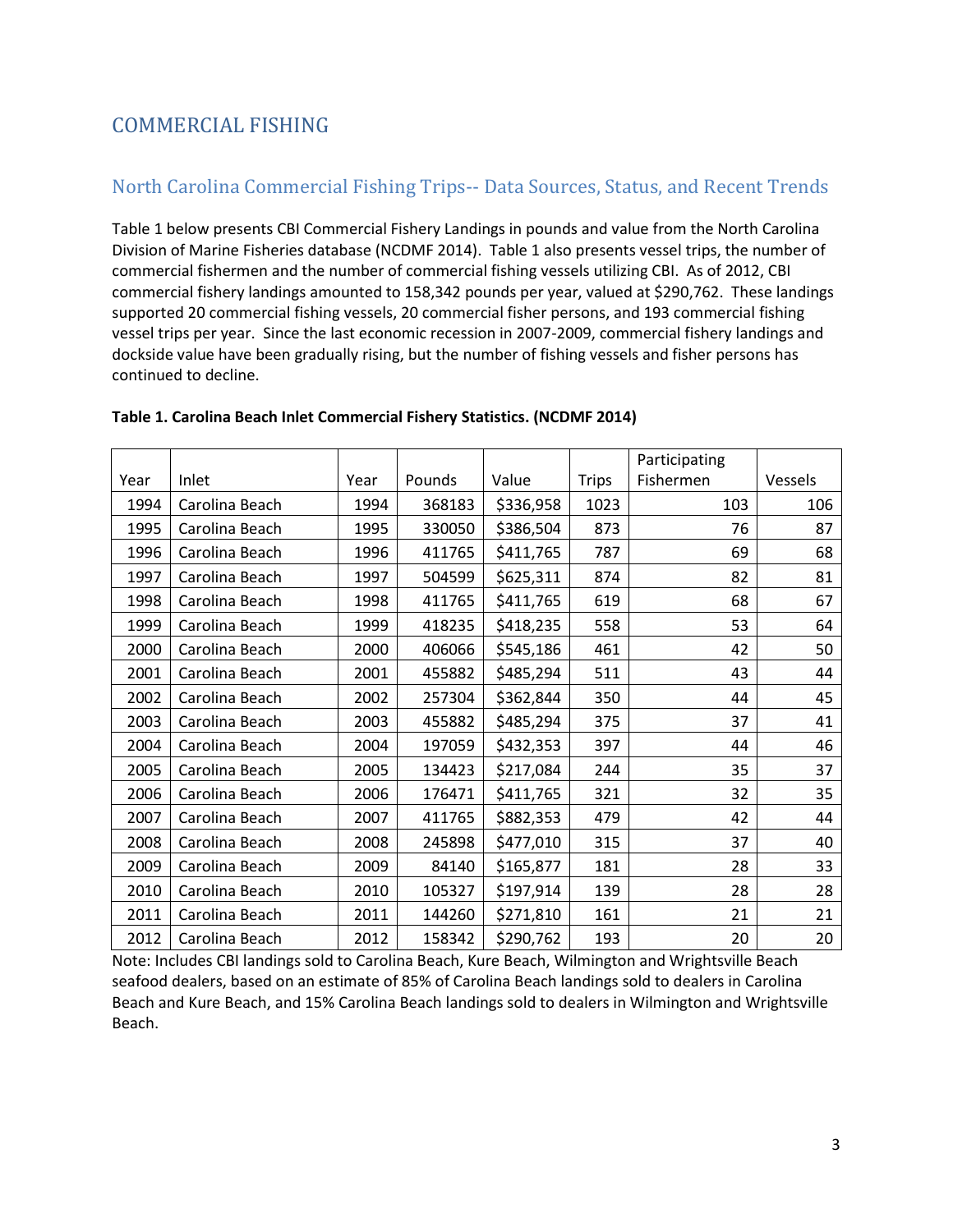Figure 1 presents the trend in annual CBI commercial fishery landings from 1994 to 2012. The data indicate that CBI commercial fishery landings are quite variable, with a downward trend since 2000.



Figure 2 presents trends in the numbers of CBI commercial fishing vessels and fisher persons from 1994 to 2012. The data indicate steady downward trends in both CBI commercial fishing vessels and fisher persons since 1994.

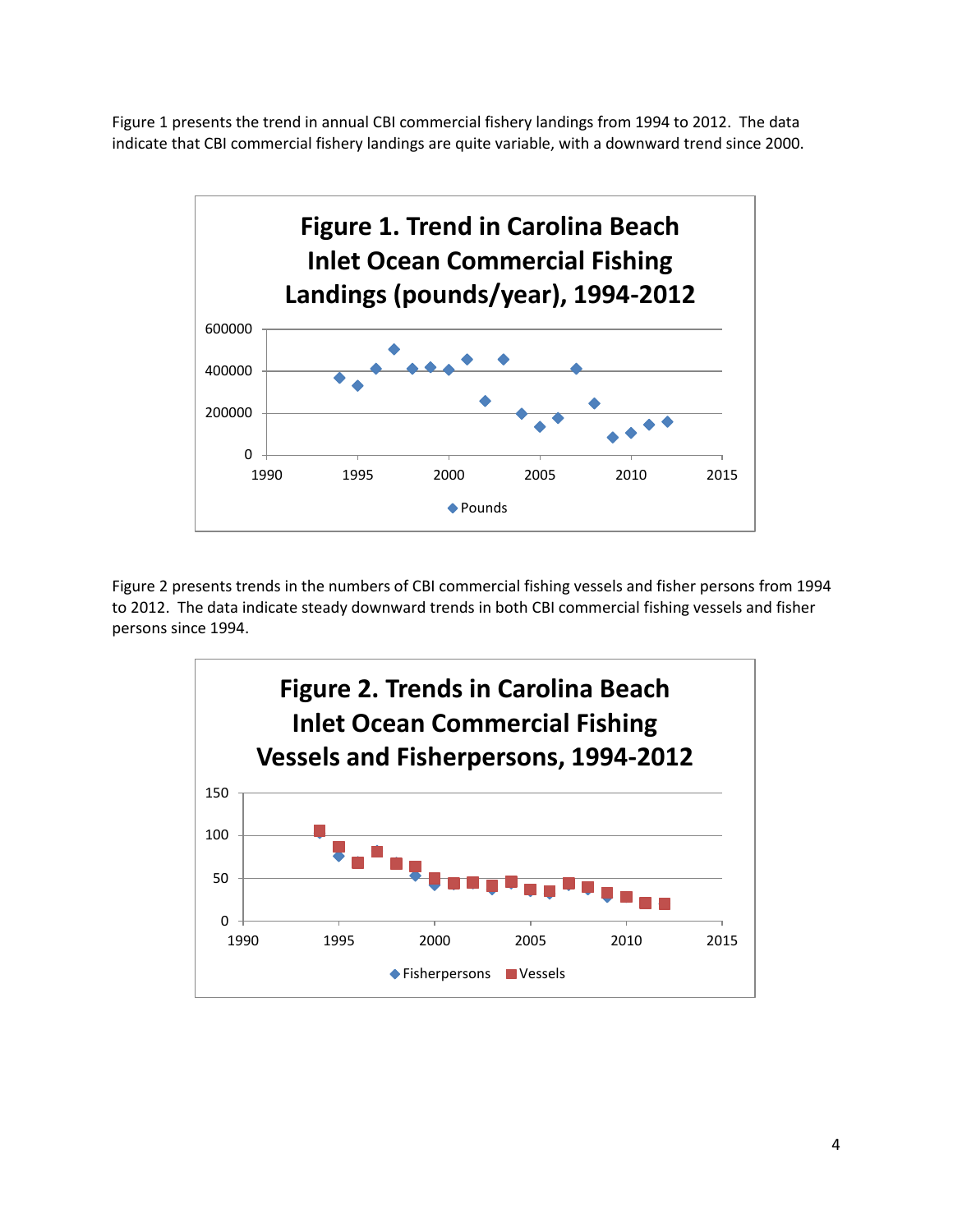Figure 3 presents the trend in annual CBI commercial fishery dockside (ex-vessel) value of landed seafood from 1994 to 2012. The data indicate that CBI commercial fishery value is quite variable, with a downward trend since 2000.



Table 2 below presents two estimates of annual CBI commercial fishery dockside value for two CBI navigability conditions scenarios. The first scenario considers the recent, degraded inlet conditions that are characteristic of the period 2010-2012. The average value of annual landings in this period is \$258,000 per year. The second scenario considers a hypothetical situation in which CBI is maintained in a condition close to design specifications. The average value of annual CBI landings in this scenario is estimated to be \$544,000, based on the average of annual landings from 1994 to 2009, a period when navigability conditions in the inlet were closer to design specifications.

| Table 2. Dockside Value of Commercial Fishery landings using Carolina Beach Inlet (CBI) |  |  |  |
|-----------------------------------------------------------------------------------------|--|--|--|
|-----------------------------------------------------------------------------------------|--|--|--|

| <b>Carolina Beach Inlet Conditions</b>     | <b>Value of CBI Commercial</b><br><b>Fishing Dockside Landings</b> | <b>Notes</b>                      |
|--------------------------------------------|--------------------------------------------------------------------|-----------------------------------|
|                                            |                                                                    | Ave of 2010-2012,                 |
| <b>Current (Degraded) Inlet Conditions</b> | \$258,000 per year                                                 | (Inflation-Adjusted 2012 dollars) |
|                                            |                                                                    | Ave of 1994-2009                  |
| <b>Maintained Inlet Conditions</b>         | \$544,000 per year                                                 | (Inflation-Adjusted 2012 dollars) |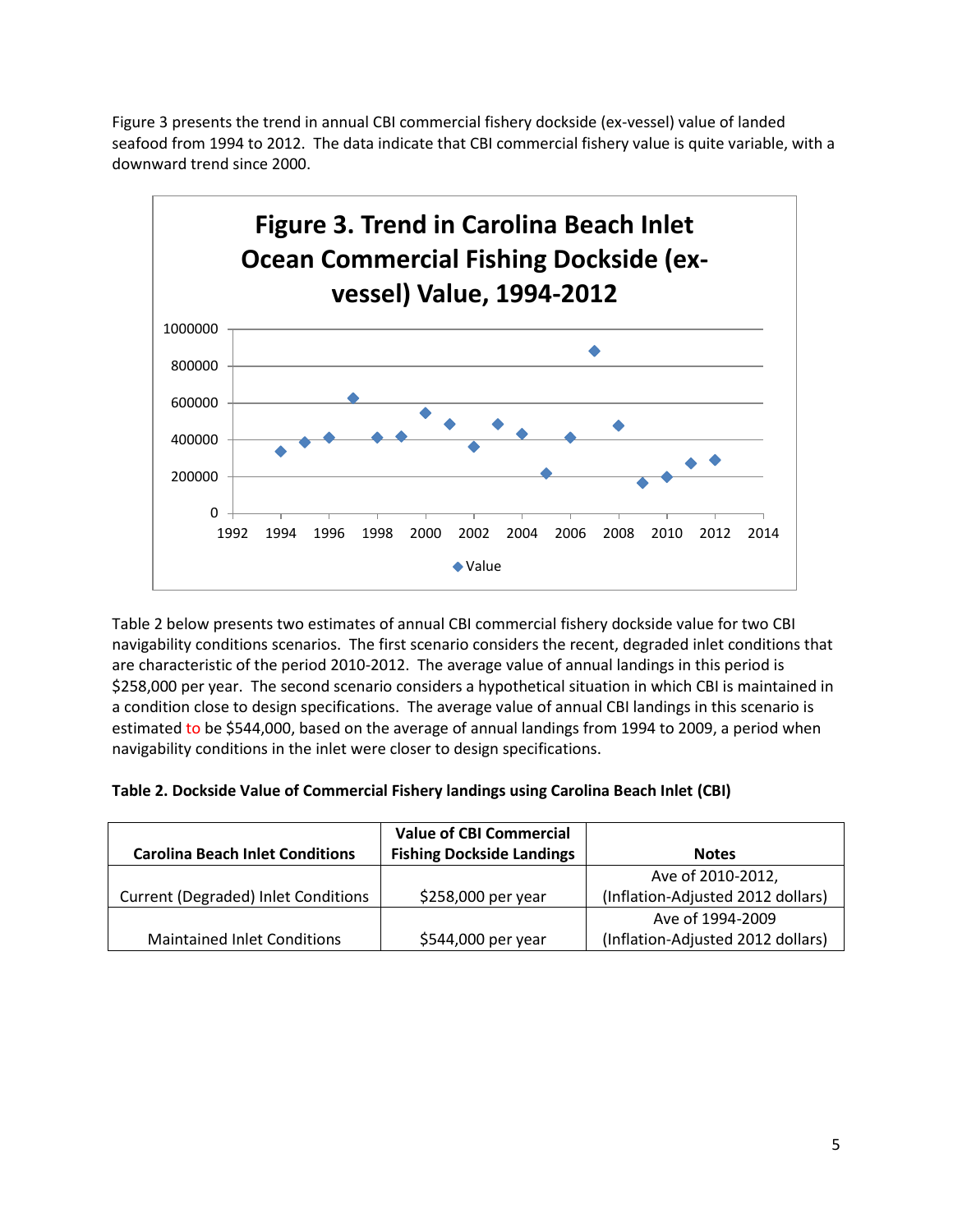## <span id="page-8-0"></span>Commercial Fishing Economic Impacts--Carolina Beach Inlet Recent (Degraded) Navigability Conditions

## *Economic Impacts Within New Hanover County*

<span id="page-8-1"></span>Under current, degraded CBI conditions, \$258,000 in annual sales (output) (Direct Effect) from CBI commercial fishery landings within New Hanover County (see Table 2) support an additional \$252,000 in annual economic multiplier effects within the county, for a total economic impact (Total Effect) within the county of \$510,000 in annual economic output (sales) (see Table 3 below). The multiplier effects are the sales made by industries supporting the commercial fisheries within New Hanover County, such as marinas, boat repair, fuel, etc., and the sales made by other New Hanover County businesses to commercial fisherman and their families as they spend the income from commercial fishing (sales of housing, food, clothing, fuel, etc.). In a similar way, the *difference* between the Direct Effect and Total Effect for each of the other economic variables in the table is the multiplier effect for that variable.

| Impact<br><b>Type</b> | <b>Sales</b><br>(Output) | <b>Employment</b> | Wage, Salary, and<br><b>Sole Proprietorship</b><br><b>Income</b> | Dividend,<br>Rent, and<br><b>Interest</b><br><b>Income</b> | <b>State and</b><br>Local<br>Taxes | Federal<br>Taxes |
|-----------------------|--------------------------|-------------------|------------------------------------------------------------------|------------------------------------------------------------|------------------------------------|------------------|
| <b>Direct</b>         |                          |                   |                                                                  |                                                            |                                    |                  |
| Effect                | \$258,000                | 20                | \$50,440                                                         | \$32,205                                                   |                                    |                  |
| Total                 |                          |                   |                                                                  |                                                            |                                    |                  |
| Effect                | \$510,000                | 43                | \$68,997                                                         | \$43,653                                                   | \$24,942                           | \$30,762         |

#### **Table 3. Annual Commercial Fishing Impacts Within New Hanover County, Recent (Degraded) Inlet Navigability Conditions**

## *Economic Impacts Statewide*

<span id="page-8-2"></span>The statewide impacts of the commercial fishing supported by CBI differ from those presented for New Hanover County only in the multiplier effects and total impacts—the direct impacts are the same. Typically, when a larger, statewide, geographic region is considered, multiplier effects are larger, and so the total economic impacts of a given economic change are also larger.

The statewide economic impacts of CBI commercial fishing activity for the Recent, Degraded Conditions inlet navigability scenario are presented in Table 4 below. Economic multiplier effects are the difference between the Direct Effects and the Total Effects listed in the table. For example, output (sales) of \$258,000 in New Hanover County generate an additional \$355,381 in economic multiplier effects throughout the state (including New Hanover County), for a statewide total economic impact of \$613,381 in output (sales) (including New Hanover County). The Direct Effects and Total Effects listed in the remaining columns of the table are interpreted in a similar way.

Compared to the multiplier effects occurring within New Hanover County, the statewide multiplier effects are typically larger. For example, whereas every dollar of direct effect output (sales) in the county results in an additional \$0.98 in multiplier effect output (sales) at the county level, every dollar of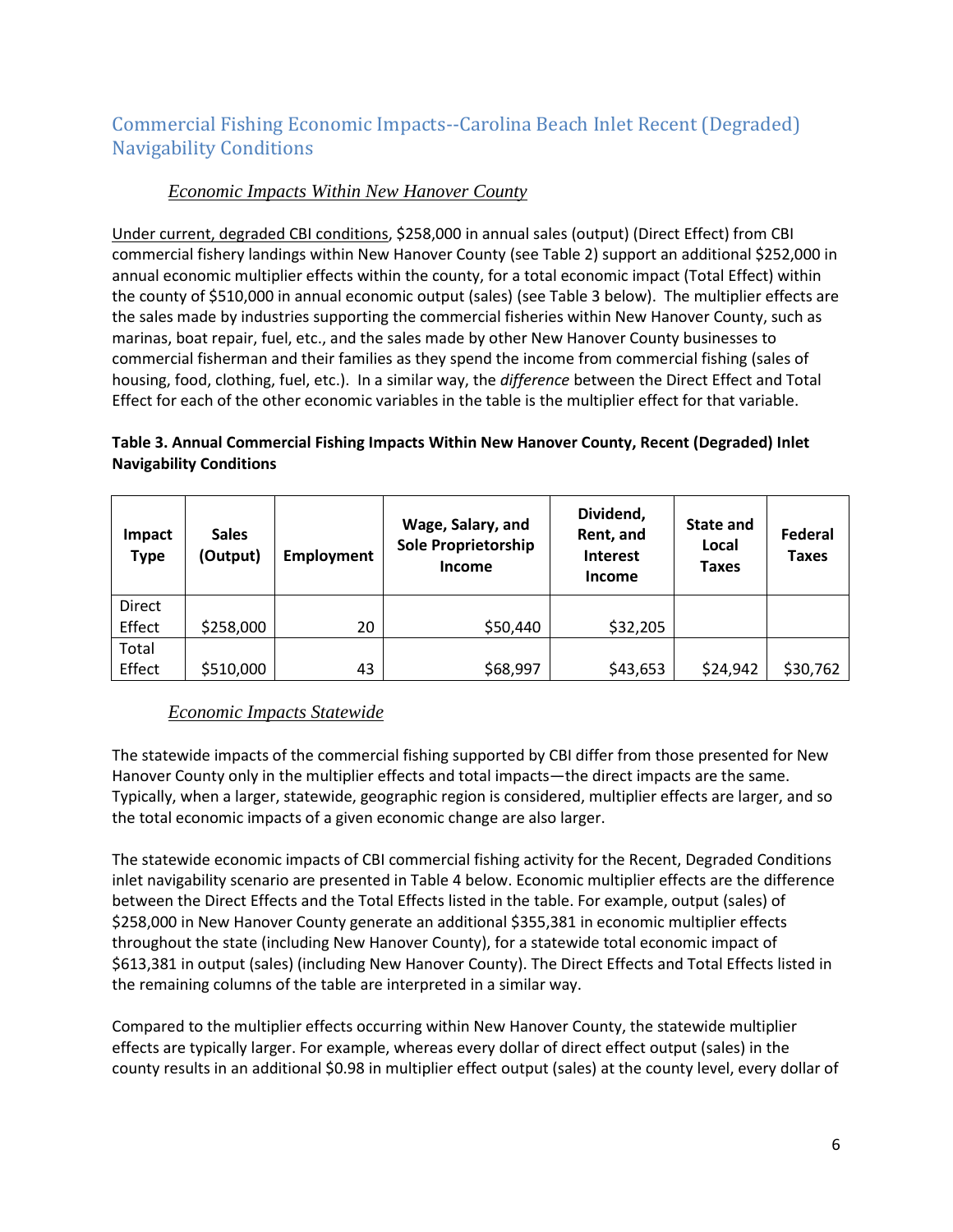direct effect output (sales) in the county results in \$1.38 in multiplier output (sales) statewide (including the \$0.98 of multiplier effect within the county).

| Impact<br><b>Type</b> | <b>Sales</b><br>(Output) | <b>Employment</b> | Wage, Salary, and<br><b>Sole Proprietorship</b><br><b>Income</b> | Dividend,<br>Rent, and<br><b>Interest</b><br><b>Income</b> | <b>State and</b><br>Local<br>Taxes | Federal<br><b>Taxes</b> |
|-----------------------|--------------------------|-------------------|------------------------------------------------------------------|------------------------------------------------------------|------------------------------------|-------------------------|
| <b>Direct</b>         |                          |                   |                                                                  |                                                            |                                    |                         |
| Effect                | \$258,000                | 20                | \$51,916                                                         | \$32,205                                                   |                                    |                         |
| Total                 |                          |                   |                                                                  |                                                            |                                    |                         |
| Effect                | \$613,381                | 47                | \$75,500                                                         | \$45,499                                                   | \$29,944                           | \$40,281                |

#### **Table 4. Statewide Commercial Fishing Impacts, Recent (Degraded) Inlet Navigability Conditions**

## <span id="page-9-0"></span>Changes in Commercial Fishing Economic Impacts Due to Improvement in Carolina Beach Inlet Navigability to "Fully Maintained" Conditions

### *Economic Impacts Within New Hanover County*

<span id="page-9-1"></span>Under maintained CBI conditions, \$544,000 in annual sales (output) (Direct Effect) from CBI commercial fishery landings within New Hanover County (see Table 2) support an additional \$531,000 in annual economic multiplier effects within the county, for a total economic impact (Total Effect) within the county of \$1,075,000 in annual economic output (sales). The multiplier effects are the sales made by industries supporting the commercial fisheries within New Hanover County, such as marinas, boat repair, fuel, etc., and the sales made by other New Hanover County businesses to commercial fisherman and their families as they spend the income from commercial fishing (sales of housing, food, clothing, fuel, etc.).

Table 5 below presents the *increases* in annual economic impacts for the various impact categories due to the improvement in CBI navigability. For example, the improvement in CBI navigability is estimated to increase the direct effect of commercial fishing sales (output) by \$286,000 annually.

#### **Table 5. INCREASE in Annual Commercial Fishing Impacts Within New Hanover County, Fully Maintained Inlet Conditions**

| Impact<br><b>Type</b> | <b>Sales</b><br>(Output) | <b>Employment</b> | Wage, Salary, and<br><b>Sole Proprietorship</b><br><b>Income</b> | Dividend,<br>Rent, and<br><b>Interest</b><br><b>Income</b> | State and<br>Local<br><b>Taxes</b> | Federal<br><b>Taxes</b> |
|-----------------------|--------------------------|-------------------|------------------------------------------------------------------|------------------------------------------------------------|------------------------------------|-------------------------|
| Direct<br>Effect      | \$286,000                | 22                | \$55,914                                                         | \$35,700                                                   |                                    |                         |
| Total<br>Effect       | \$565,000                | 48                | \$76,438                                                         | \$48,360                                                   | \$27,632                           | \$34,080                |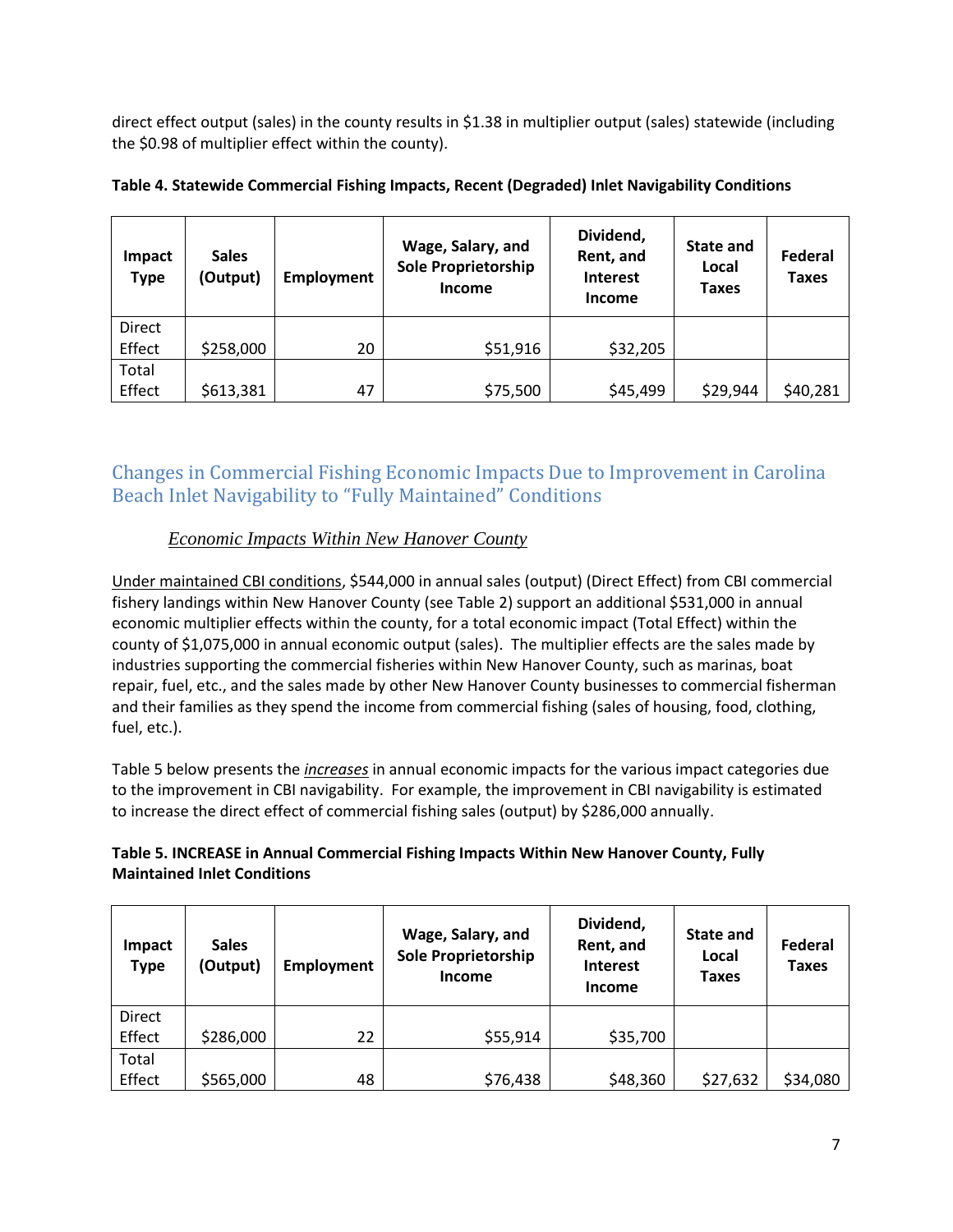<span id="page-10-0"></span>The statewide impacts of the commercial fishing supported by CBI differ from those presented for New Hanover County only in the multiplier effects and total impacts—the direct impacts are the same. Typically, when a larger, statewide, geographic region is considered, multiplier effects are larger, and so the total economic impacts of a given economic change are also larger.

Table 6 below presents the *increases* in annual economic impacts for the various impact categories due to the improvement in CBI navigability. For example, the improvement in CBI navigability is estimated to increase the direct effect of commercial fishing sales (output) by \$286,000 annually.

Compared to the multiplier effects occurring within New Hanover County, the statewide multiplier effects are typically larger. For example, whereas every dollar of direct effect output (sales) in the county results in an additional \$0.98 in multiplier effect output (sales) at the county level, every dollar of direct effect output (sales) in the county results in \$1.38 in multiplier output (sales) statewide (including the \$0.98 of multiplier effect within the county).

| Impact<br><b>Type</b> | <b>Sales</b><br>(Output) | Employment | Wage, Salary, and<br><b>Sole Proprietorship</b><br><b>Income</b> | Dividend,<br>Rent, and<br><b>Interest</b><br><b>Income</b> | <b>State and</b><br>Local<br>Taxes | Federal<br><b>Taxes</b> |
|-----------------------|--------------------------|------------|------------------------------------------------------------------|------------------------------------------------------------|------------------------------------|-------------------------|
| Direct<br>Effect      | \$286,000                | 22         | \$57,550                                                         | \$35,700                                                   |                                    |                         |
| Total<br>Effect       | \$679,530                | 52         | \$83,642                                                         | \$50,406                                                   | \$33,173                           | \$44,625                |

#### **Table 6. INCREASE in Statewide Annual Commercial Fishing Impacts, Fully Maintained Inlet Conditions**

## <span id="page-10-1"></span>Changes in Commercial Fishing Economic Impacts Due to Deterioration of Carolina Beach Inlet Navigability to "Essentially Closed" Conditions

If navigability conditions in Carolina Beach inlet were to deteriorate to "Essentially Closed" conditions, defined here as an inlet depth of 4 feet or less, impacts on ocean-going commercial fishing may be significant. If inlets shoal to four feet or less, it is assumed that ocean-going commercial fishing vessels may either: (1) go out of business, (2) travel longer distances to other inlets before reaching the ocean (increasing fuel costs, decreasing ocean fishing time, and decreasing profits), or (3) change ports. Detailed cost and operational information is not available for commercial fishing vessels in all locations along the North Carolina coast. As a result, it was not possible to determine precisely what proportion of the vessels at a given port would select each of the three possible courses of action. For the purposes of this analysis, it is assumed that 1/2 of the commercial fishing vessels using Carolina Beach inlet go out of business, 1/4 move to Wilmington/Wrightsville Beach within New Hanover County, and ¼ move to other ports outside New Hanover County.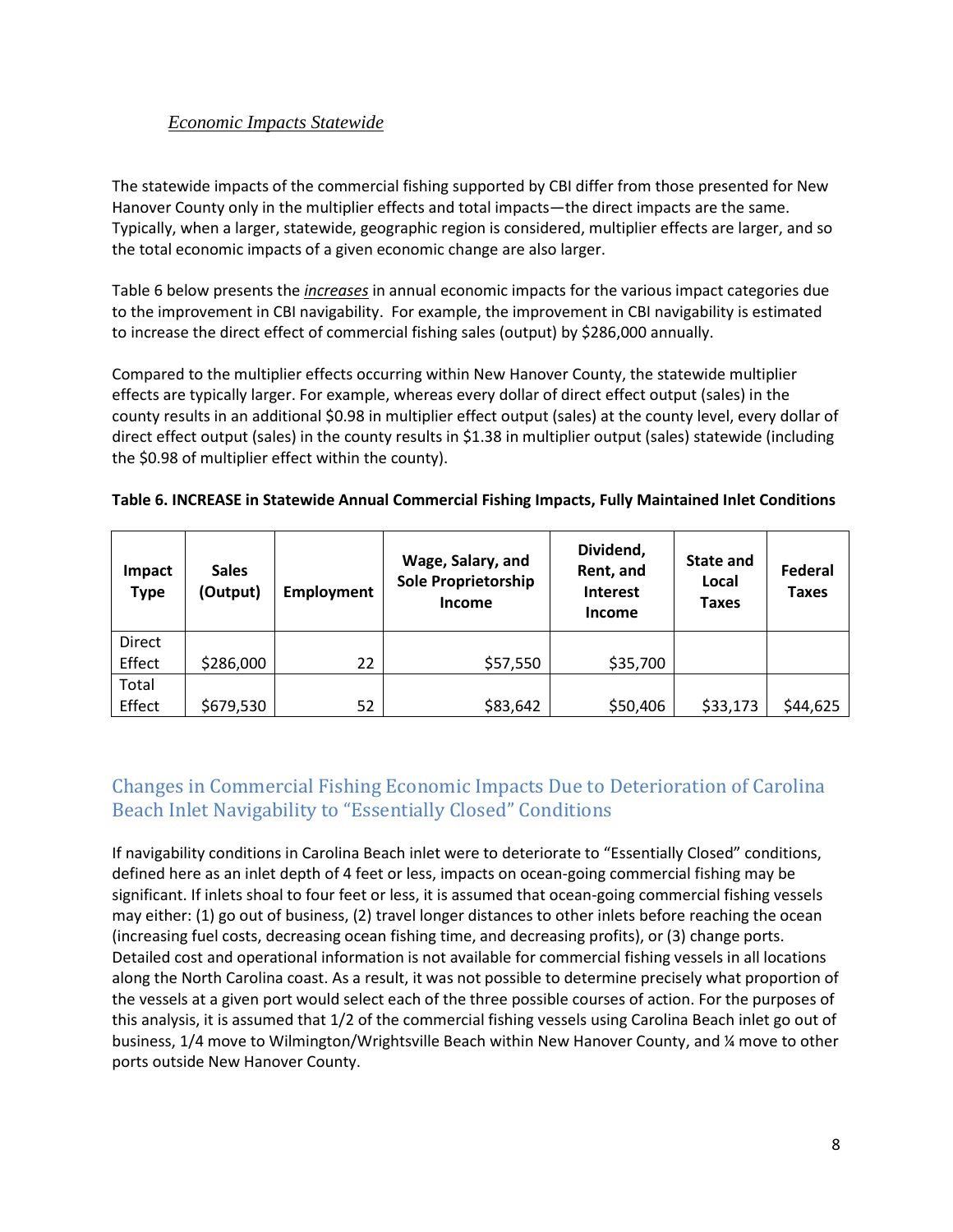## *Economic Impacts Within New Hanover County*

<span id="page-11-0"></span>**Table. DECREASE in Annual Commercial Fishing Impacts Within New Hanover County, Essentially Closed Inlet Conditions**

| Impact<br><b>Type</b> | <b>Sales</b><br>(Output) | <b>Employment</b> | Wage, Salary,<br>and Sole<br>Proprietorship<br>Income | Dividend,<br>Rent,<br>and<br><b>Interest</b><br><b>Income</b> | <b>State</b><br>and<br>Local<br>Taxes | <b>Federal</b><br><b>Taxes</b> |
|-----------------------|--------------------------|-------------------|-------------------------------------------------------|---------------------------------------------------------------|---------------------------------------|--------------------------------|
| Direct<br>Effect      | \$193,500                | 15                | \$37,830                                              | \$24,154                                                      | \$0                                   | \$0                            |
| Total<br>Effect       | \$382,500                | 32                | \$51,748                                              | \$32,740                                                      | \$18,707                              | \$23,072                       |

### *Economic Impacts Statewide*

<span id="page-11-1"></span>**Table. DECREASE in Statewide Annual Commercial Fishing Impacts, Essentially Closed Inlet Conditions**

| <b>Impact</b><br><b>Type</b> | <b>Sales</b><br>(Output) | <b>Employment</b> | Wage, Salary,<br>and Sole<br>Proprietorship<br>Income | Dividend,<br>Rent,<br>and<br><b>Interest</b><br>Income | <b>State</b><br>and<br>Local<br><b>Taxes</b> | Federal<br><b>Taxes</b> |
|------------------------------|--------------------------|-------------------|-------------------------------------------------------|--------------------------------------------------------|----------------------------------------------|-------------------------|
| Direct<br>Effect             | \$129,000                | 10                | \$25,958                                              | \$16,103                                               | \$0                                          | \$0                     |
| Total<br>Effect              | \$306,691                | 24                | \$37,750                                              | \$22,750                                               | \$14,972                                     | \$20,141                |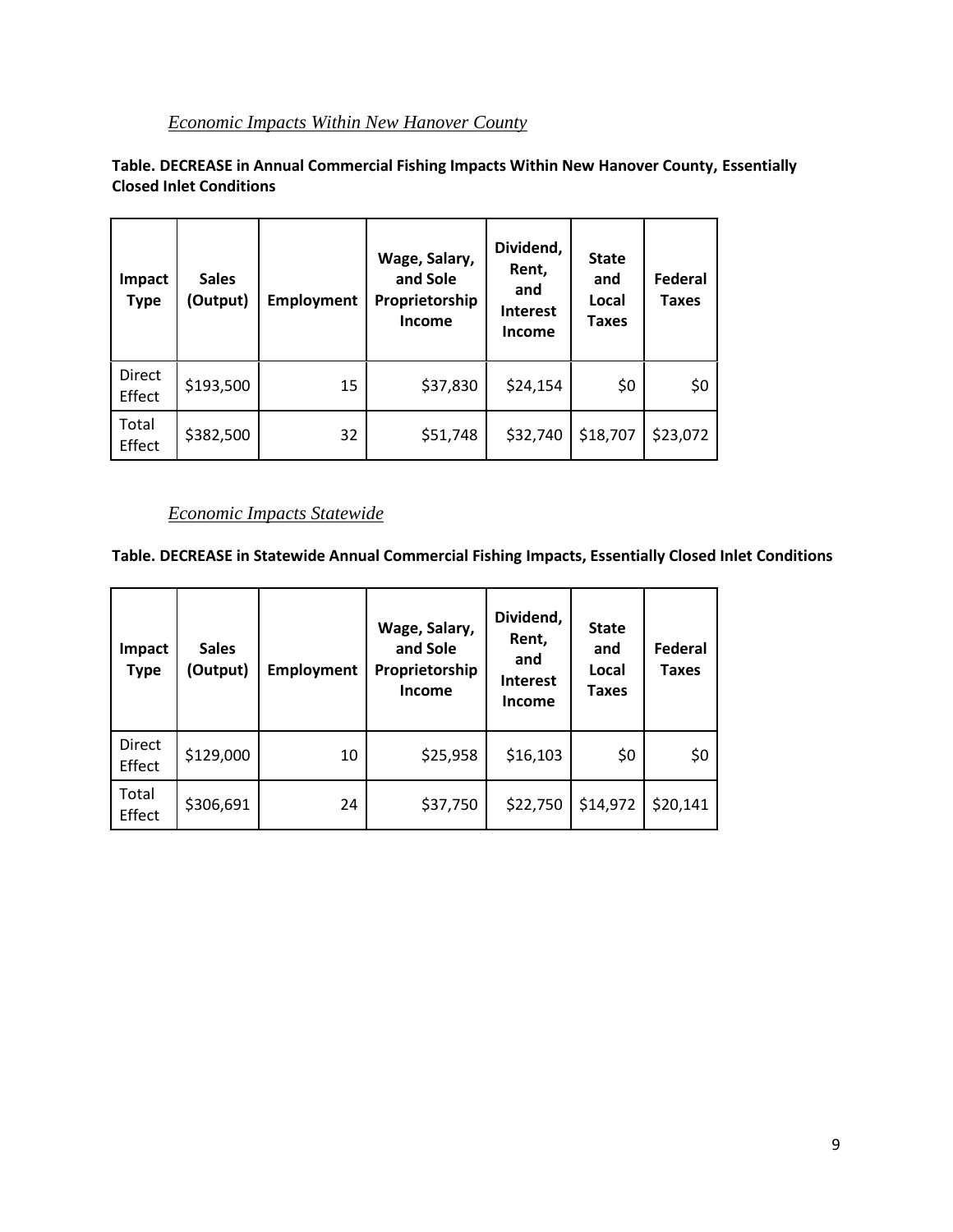## <span id="page-12-0"></span>SEAFOOD MARKET/DEALER SALES

Based on industry data for New Hanover County for 2012 (from the IMPLAN database for New Hanover County), on average each dollar of sales by a seafood dealer involves the purchase of \$0.6337 in dockside value from commercial fishermen.

For the purpose of this study, we assume that all commercial fishery landings in New Hanover County are sold to seafood markets/dealers in New Hanover County.

The \$257,550 in annual dockside landings under current (degraded) inlet conditions support sales of \$406,000 per year in sales by seafood markets/dealers in New Hanover County. These sales support an additional \$35,000 annually in economic multiplier effects beyond those supported by the commercial fishing itself, for a total economic impact of \$441,000 in economic output (sales) annually within New Hanover County. The multiplier effects consist of the spending by seafood markets/dealers on non-fish production inputs, such as electricity, ice, packing supplies, etc., and the sales made by other New Hanover County businesses to seafood market/dealer owners, employees and their families as they spend the income from commercial fishing within the county (sales of housing, food, clothing, fuel, etc.).

Under maintained inlet conditions, an estimated \$543,983 in annual dockside landings would support sales of \$858,000 per year by seafood markets/dealers in New Hanover County. These sales would support an additional \$75,000 annually in economic multiplier effects beyond those supported by the commercial fishing itself, for a total economic impact of seafood market/dealer activity of \$933,000 in economic output (sales) annually within New Hanover County. The INCREASE in total economic impact of seafood market/dealer activity in terms of economic output (sales) would be \$492,000 annually  $(5933,000 - 5441,000 - 5492,000)$ .

Under essentially closed inlet conditions, the value of annual dockside landings would decrease by an estimated \$193,500 per year within New Hanover County, or \$382,500 including multiplier effects. This decrease in landings would REDUCE seafood market/dealer activity in terms of economic output (sales) by an estimated \$330,750 annually within New Hanover County.

Estimating the economic impacts of seafood market/dealer sales statewide, outside New Hanover County, is unfortunately beyond the scope of this study.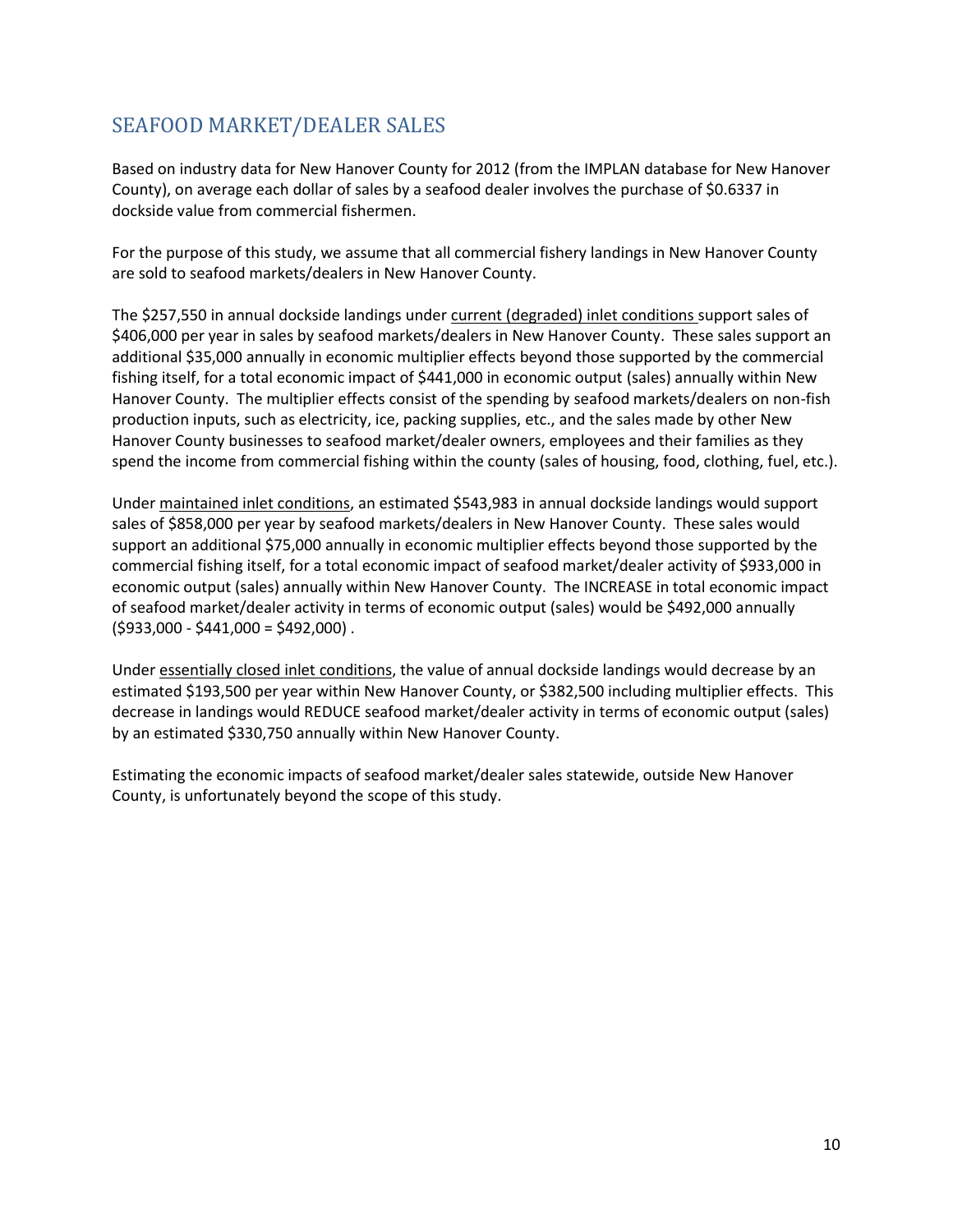## <span id="page-13-0"></span>RECREATIONAL FISHING

## <span id="page-13-1"></span>North Carolina Recreational Fishing Trips-- Data Sources, Status, and Recent Trends

The recreational fishery that uses Carolina Beach inlet to access the ocean is composed of three parts, the charter boat fishery, the head boat fishery and the private boat fishery. The data on the numbers of charter boat trips and private boat trips (similar data on head boat trips are not available) taken in North Carolina from 1985 to 2013 presented in the figures below indicate that there is significant variation in trips from year to year. Differences in trip numbers across years can be due to economic conditions (fuel prices, recessions, etc.), fish abundance in the ocean, changes in fishery regulations, and changing navigability conditions in ocean inlets.

Data on the number of recreational ocean fishing trips are available from the National Marine Fisheries Service, Marine Recreational Information Program (MRIP) for 2011 for the charter boat and private boat fisheries. Data for 2008 for charter boat and head boat trips from a study of the North Carolina for-hire fishery (Dumas et al.. 2009). Dumas et al. (2009) and Lovell, Steinbeck and Hilger (2013) provide spending data for the charter boat and head boat fisheries. Herstine et al. (2007) and Lovell, Steinbeck and Hilger (2013) provide spending data for the private boat fishery.

In addition, the National Marine Fisheries Service collects data on recreational private boat ocean fishing trips as part of the Marine Recreational Information Program (MRIP). The 2011 MRIP data are used in this study since they are the most recent data that included the spending add-on survey. New Hanover County ocean private boat fishing trips that enter the ocean through Carolina Beach Inlet are determined from the MRIP Master Site Register.

Trends in the numbers of ocean charter boat angler trips and ocean private boat angler trips from the early 1980's to 2013 are presented in Figures 4 and 4 below. The numbers of angler trips are quite variable over the time period covered by the data, showing fluctuations that mirror economy-wide cycles in economic activity. More recently, both charter boat trips and private boat trips have gradually declined since 2006.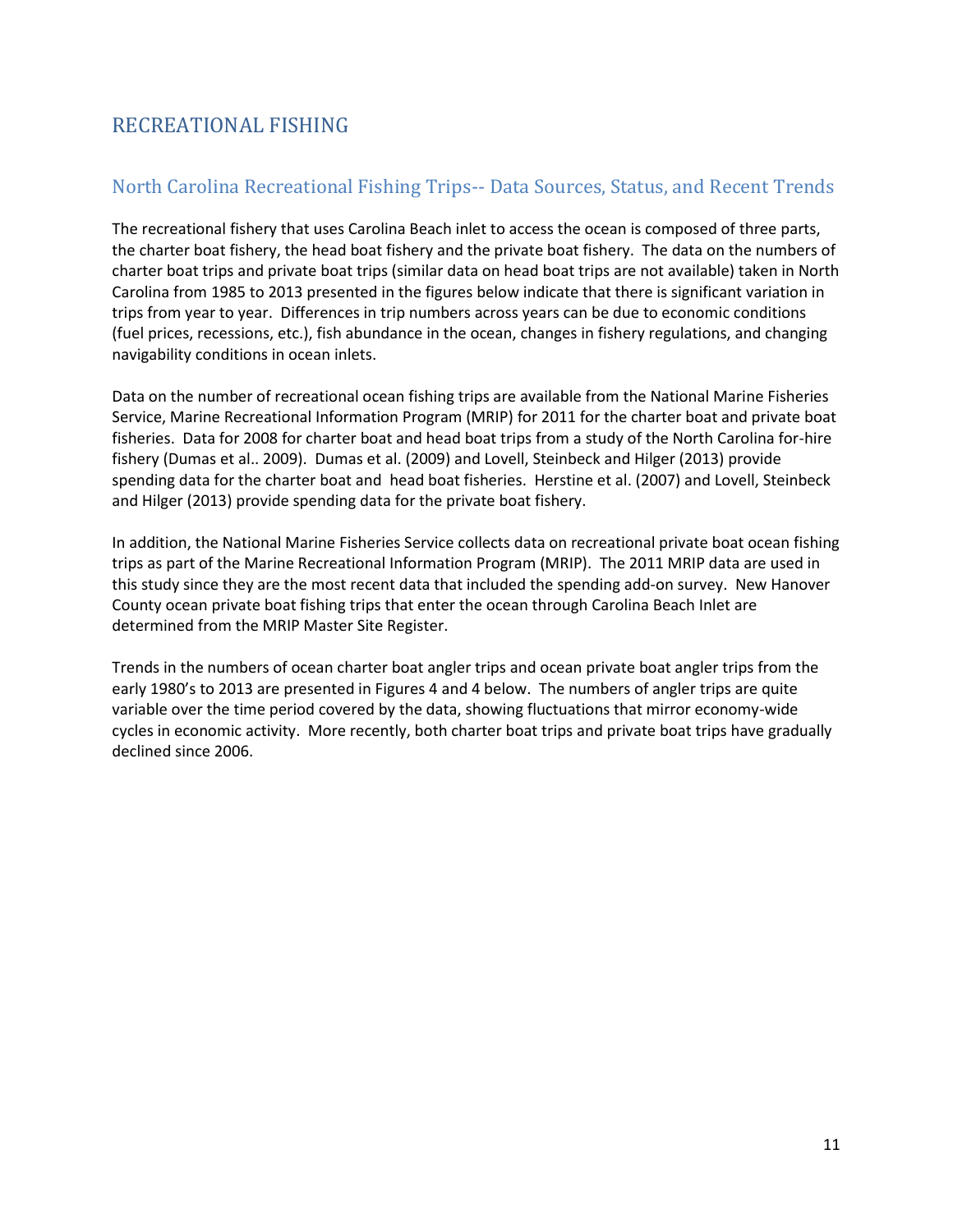

Source: NMFS 2014. Marine Recreational Information Program (MRIP) data, North Carolina Ocean Charter Boat Angler Trips.



Source: NMFS 2014. Marine Recreational Information Program (MRIP) data, North Carolina Ocean Private Boat Angler Trips.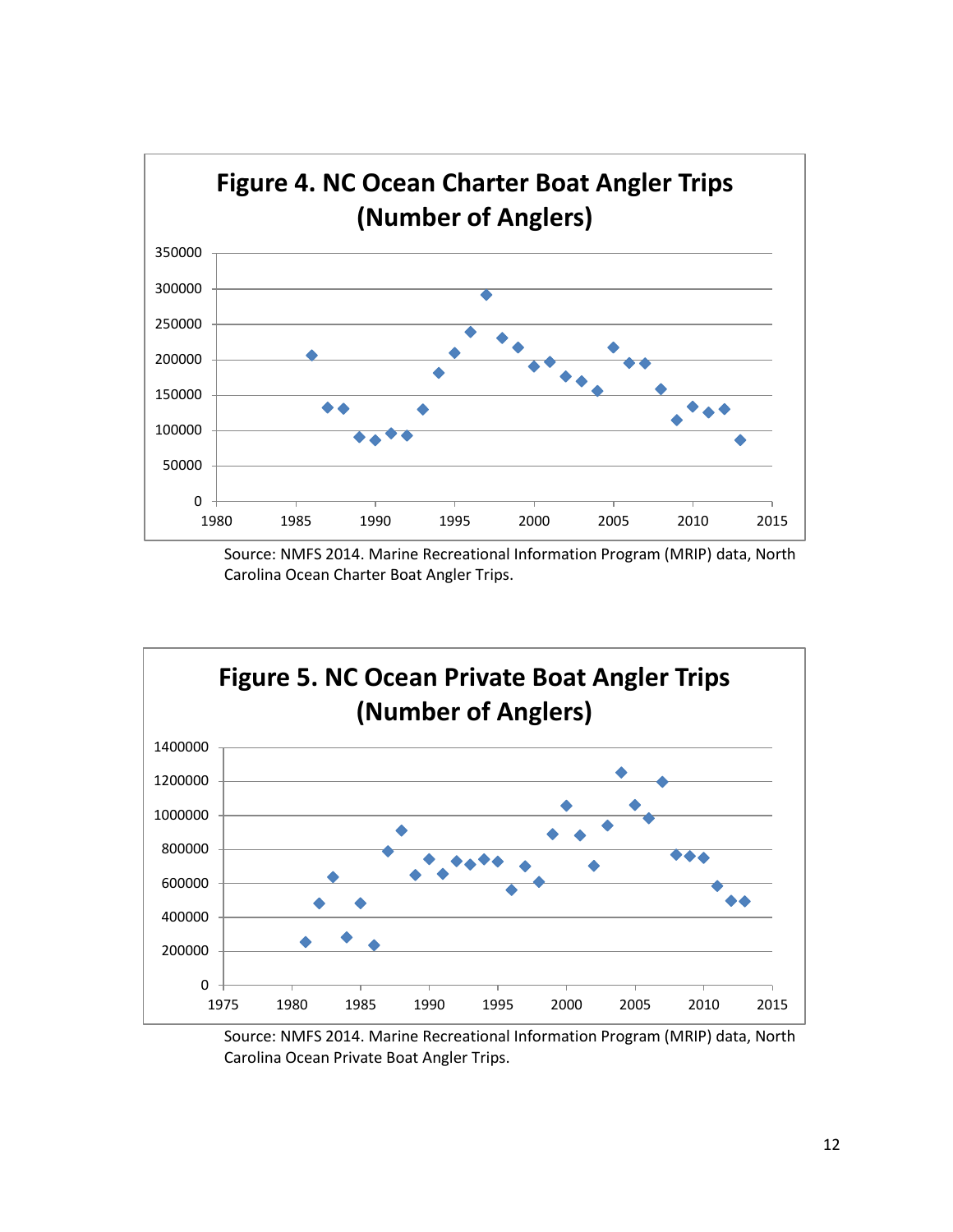Since 2007, a Coastal Recreational Fishing License (CRFL) has been required to recreationally harvest finfish in the state's coastal waters. This license is also required to land fish caught greater than three miles in the ocean. The CRFL is issued by Wildlife Resources Commission sales agents such as bait and tackle shops, online, by phone, and at NCDMF license offices. The CRFL data for New Hanover County for 2007—2013 are presented in Figure 6 below. The reduction in the number of licenses due to the 2008 economic recession is clearly visible, as is the subsequent gradual recovery. Similar statistics are not available for a particular inlet, such as Carolina Beach Inlet, within a county.



Source: NCDMF. 2013 License-Statistics Annual Report.

Based on 2008 data from Dumas et al. (2009), 56 percent of charter boat anglers surveyed in the central and southern coastal region of North Carolina are North Carolina residents and 44 percent are out-ofstate residents. For head boat anglers surveyed in the same region, 71 percent are North Carolina residents and 29 percent are out-of-state residents.

For charter and head boat anglers *using CBI* to access the ocean, 58 percent were North Carolina residents, and 42 percent were out-of-state residents (from 28 other states) (Dumas et al. 2009). These data indicate that a substantial proportion of CBI charter and head boat anglers are from out of state.

Of the North Carolina residents using CBI, 21 percent were from New Hanover County, with the remaining North Carolina residents coming from 42 other North Carolina counties (Dumas et al. 2009). The top 10 counties are presented in Table 7 below. These data indicate that residents from many areas of the state use CBI to access Atlantic Ocean fishing.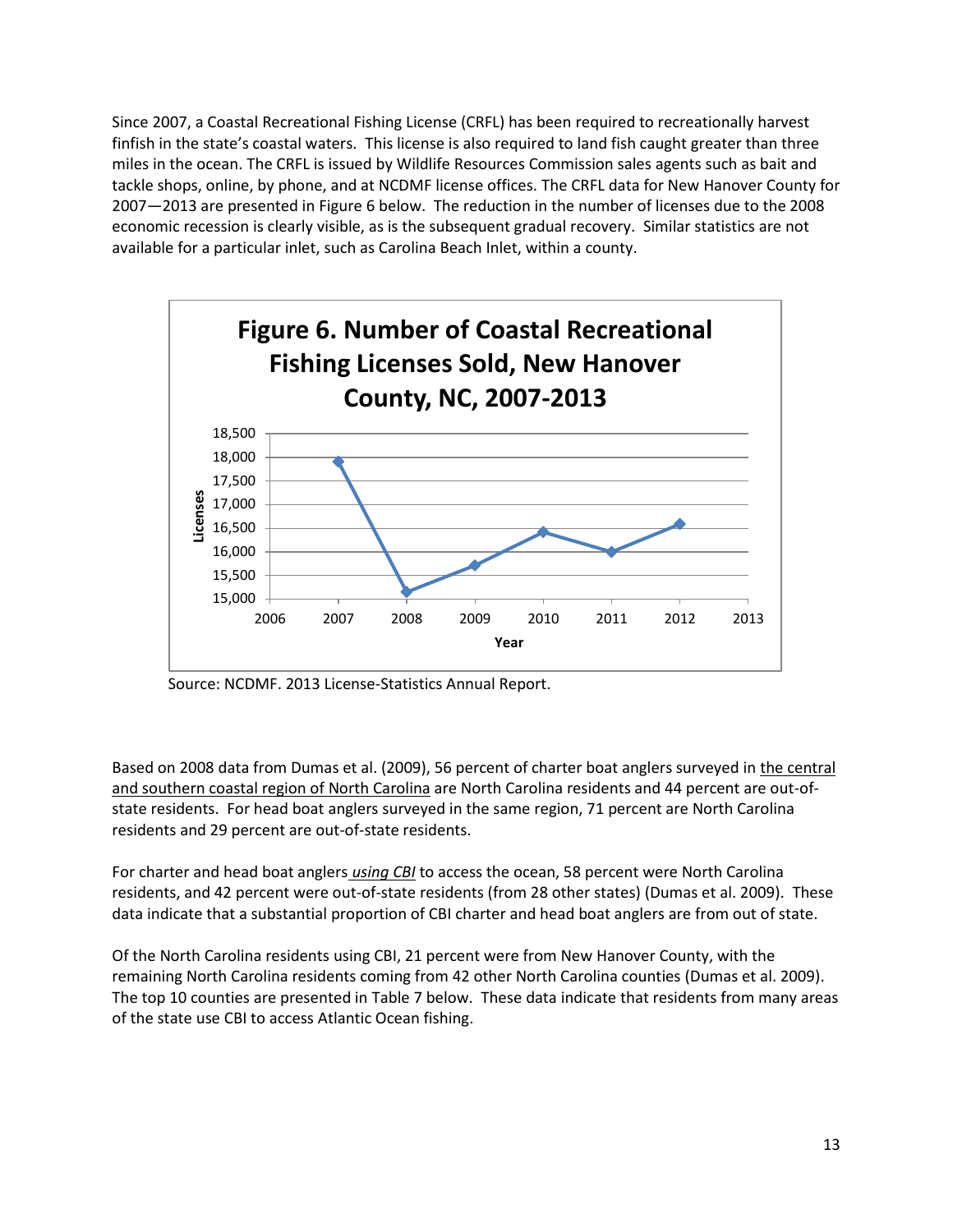#### **Table 7. Top 10 Counties of Origin for North Carolina Charter and Head Boat Anglers Using Carolina Beach Inlet (Source: Dumas et al. 2009)**

| County             | <b>Percent of NC-Resident CBI Anglers</b> | County                   | <b>Percent of NC-Resident CBI Anglers</b> |
|--------------------|-------------------------------------------|--------------------------|-------------------------------------------|
| <b>New Hanover</b> | 20.81%                                    | Guilford                 | 4.07%                                     |
| Wake               | 13.12%                                    | Randolph                 | 3.62%                                     |
| <b>Buncombe</b>    | 8.14%                                     | Orange                   | 3.17%                                     |
| Mecklenburg        | 7.24%                                     | Rowan                    | 3.17%                                     |
| Pender             | 4.52%                                     | <b>Cumberland</b>        | 2.71%                                     |
|                    |                                           | <b>Other NC Counties</b> | 29%                                       |

Of the 49 New Hanover County resident anglers, 7 (14%) were from Carolina Beach, and 42 (86%) were from other areas within New Hanover County (Dumas et al. 2009). These survey results (albeit based on a limited sample size) indicate that most New Hanover County residents using CBI to access Atlantic Ocean fishing reside outside Carolina Beach itself.

For charter boat anglers making fishing trips in the central and southern region of North Carolina, 92 percent stayed one or more nights at the coast. For head boat anglers making fishing trips in the central and southern region of North Carolina, 63 percent stay one or more nights at the coast. Among those charter and head boat anglers using CBI, the average angler stayed 4.55 nights at the coast, with NC residents staying an average of 3 nights, and non-NC residents staying an average of 6 nights.

For charter boat anglers making fishing trips in the central and southern region of North Carolina, 53 percent said that charter fishing was their primary purpose for visiting the North Carolina coast. For head boat anglers making fishing trips in the central and southern region of North Carolina, 63 percent say that head boat fishing was their primary purpose for visiting the North Carolina coast. Among those charter and head boat anglers using CBI, 63 percent of NC residents said that would not have visited the local area if charter/head boat fishing were not available, while 36 percent of non-NC residents said that they would not have visited the local area if charter/head boat fishing were not available.

For charter and head boat anglers using CBI, 45 percent of NC residents and 42 percent of non-NC residents fish more than 3 miles from shore. This indicates the importance of offshore fishing areas and the importance of inlet navigability for accessing these offshore areas.

Unfortunately, there is less descriptive information available for private boat ocean fishing trips. The Dumas et al. (2009) study did not cover private boat trips. However, the National Marine Fisheries Service collects data on recreational private boat ocean fishing trips as part of the Marine Recreational Information Program (MRIP). The 2011 MRIP data are used in this study since they are the most recent data that also included an add-on survey that measured angler spending. New Hanover County ocean private boat fishing trips that enter the ocean through Carolina Beach Inlet are determined from the MRIP data. In 2011, the MRIP data indicate that 29,491 private boat ocean fishing angler trips were made by North Carolina residents using CBI, and an additional 933 angler trips were made by non-NC residents, for a total of 30,424 private boat angler trips using CBI.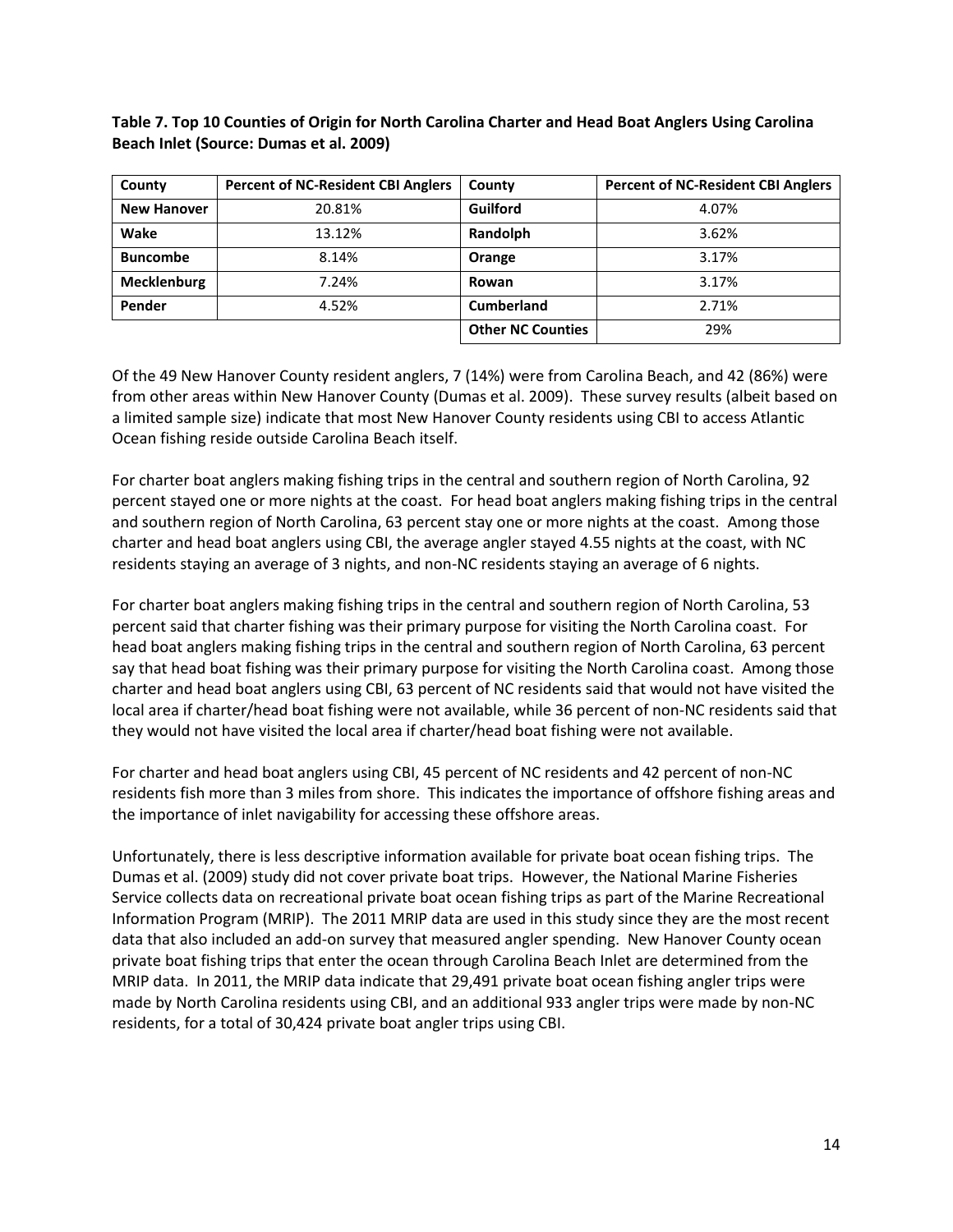Table 8 below presents estimates of dollar expenditures per angler trip per fishing day based on data from Dumas (2009) and Lovell, et al. (2013). These are estimates of the money spent by one angler, on average, for all days of his or her trip to the Carolina Beach area, allocated to one fishing day. (The expenditure data are presented in this way so that the values can be multiplied by the number of angler fishing days to calculate aggregate expenditures.) Some of the average values may appear low because they include anglers who spent zero money in that expenditure category.

|                                      |                       |        |                | Dollars per angler trip/per fishing day |                  |
|--------------------------------------|-----------------------|--------|----------------|-----------------------------------------|------------------|
| <b>EXPENDITURE CATEGORY</b>          | <b>IMPLAN SECTOR</b>  |        | <b>Charter</b> | <b>Private</b>                          | <b>Head Boat</b> |
| <b>Auto Transport in NC</b>          | gas stations          | 326    | \$93.60        | \$20.02                                 | \$55.75          |
| <b>Other Transport in NC</b>         | rental car            | 362    | \$12.20        | \$0.00                                  | \$14.45          |
| <b>Fuel for boat</b>                 | gas stations          | 326    | \$59.58        | \$59.58                                 | \$17.05          |
|                                      | transport by          |        | \$6.87         | \$10.62                                 | \$2.75           |
| Slip/Dock fees                       | water                 | 334    |                |                                         |                  |
|                                      | commercial            |        | \$5.13         | \$5.13                                  | \$3.25           |
| <b>Bait</b>                          | fishing               | 17     |                |                                         |                  |
| <b>Fishing Tackle</b>                | sporting<br>goods     | 328    | \$4.91         | \$4.91                                  | \$2.70           |
|                                      | boat building         |        | \$27.73        | \$27.73                                 | \$6.53           |
| <b>Boat repairs</b>                  | & repairing           | 291    |                |                                         |                  |
| Lodging                              | hotels                | 411    | \$309.56       | \$55.89                                 | \$260.76         |
| <b>Restaurants</b>                   | restaurants           | 413    | \$84.64        | \$31.77                                 | \$76.66          |
| <b>Groceries</b>                     | grocery stores        | 324    | \$95.49        | \$59.01                                 | \$69.76          |
|                                      | ice                   |        | \$2.42         | \$2.42                                  | \$0.79           |
| Ice                                  | manufacturing         | 70     |                |                                         |                  |
|                                      | household             | labor  | \$25.84        | \$0.00                                  | \$14.96          |
| <b>Charter Crew Wages &amp; Tips</b> | expenditures          | income |                |                                         |                  |
| <b>Boat insurance</b>                | Insurance<br>carriers | 357    | \$8.20         | \$8.20                                  | \$1.75           |
|                                      | Commercial            |        |                |                                         |                  |
| <b>Interest on Boat Loan</b>         | <b>Banking</b>        | 354    | \$5.61         | \$5.61                                  | \$2.16           |
| <b>Other (Producer Services)</b>     | advertising           | 377    | \$10.31        | \$0.00                                  | \$0.39           |
|                                      | Retail--              |        |                |                                         |                  |
|                                      | General               |        | \$26.66        | \$0.13                                  | \$28.63          |
| <b>Other (Consumer Retail)</b>       | Merchandise           | 329    |                |                                         |                  |
| <b>Return to Charter Vessel</b>      |                       |        |                |                                         |                  |
| <b>Owner (includes principal</b>     | household             | labor  | \$69.31        | \$0.00                                  | \$59.18          |
| payment on boat loan)                | expenditures          | income |                |                                         |                  |

|  |  |  |  |  |  | Table 8. NC Recreational Ocean Fishing Expenditure Data, Dollars per Angler Trip, per Fishing Day |
|--|--|--|--|--|--|---------------------------------------------------------------------------------------------------|
|--|--|--|--|--|--|---------------------------------------------------------------------------------------------------|

Note: Expenditures include those made by the angler for him/herself and any non-fishing family/friends accompanying the angler on the trip to the coast (but not accompanying the angler on the boat on the day of the survey).

Note: Any charter or head boat fees have been distributed to the various expenditure categories.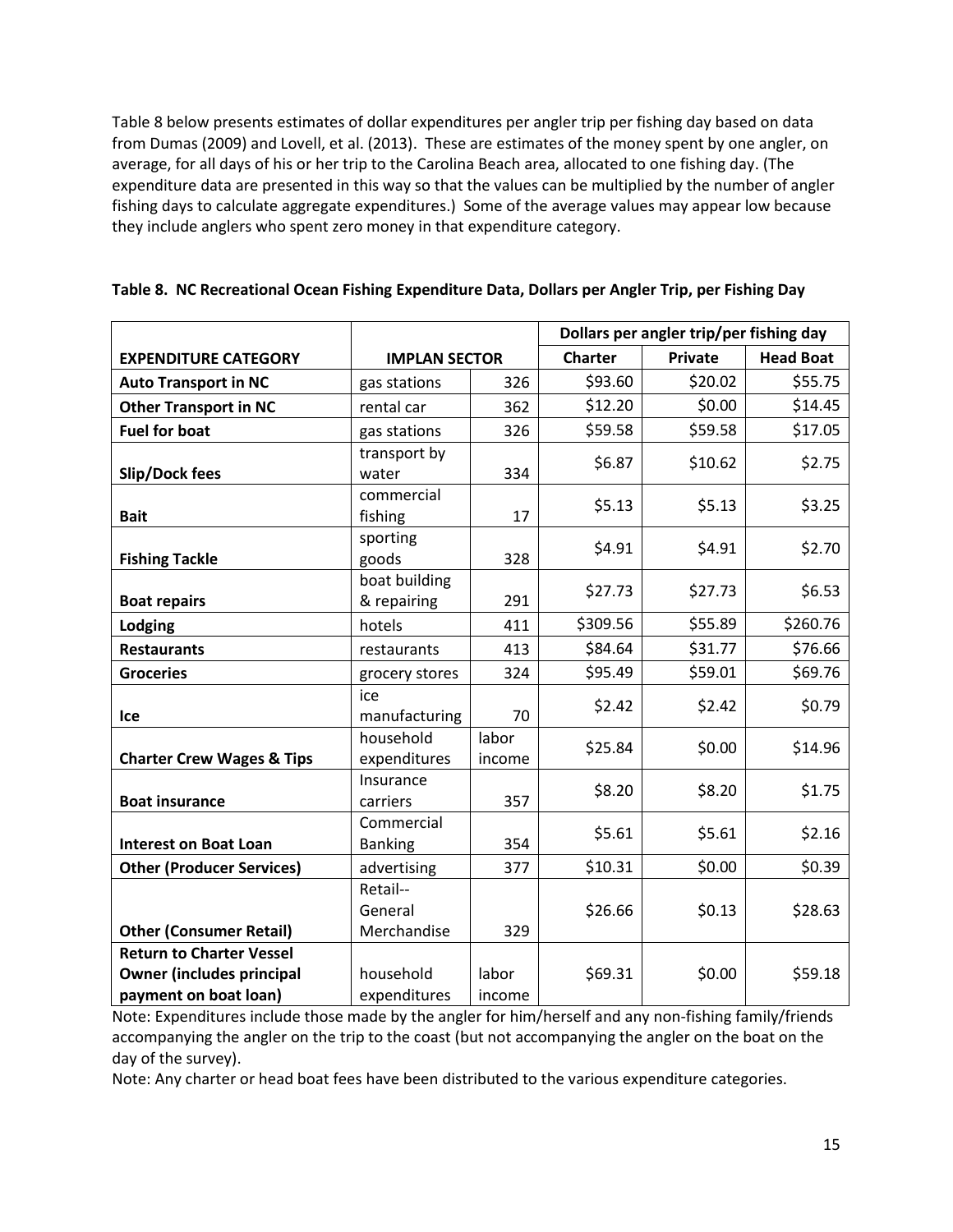## <span id="page-18-0"></span>Recreational Fishing Economic Impacts--Carolina Beach Inlet Recent (Degraded) Navigability Conditions

The economic impacts of recreational fishing activity supported by Carolina Beach Inlet under current, degraded, inlet navigability conditions are presented in this section. These conditions are assumed to be typical of those existing from 2010, when federal funding for inlet dredging was lost, to 2013. Impacts are presented for two geographic areas, New Hanover County, and the state of North Carolina as a whole (including New Hanover County). For each geographic area, impacts are presented for the charter boat fishery, the head boat fishery, and the private boat fishery.

## *Charter Boat Fishing Impacts*

<span id="page-18-1"></span>Dumas et al. (2009) found that in 2008, there were 47 charter vessels accessing the Atlantic Ocean via CBI. These charter vessels made an average of approximately 84 vessel trips per year. An estimated 1,794 full-day charter vessel trips and an additional 1,261 half-day charter vessel trips were made in 2008, carrying an average of 5.28 anglers per vessel trip, for a total of approximately 16,130 angler-day trips. These charter vessels directly support 84 charter captain and crew jobs. The economic impact results below are based on these angler trip data and the expenditure per trip data from Table 8.

### *Economic Impacts Within New Hanover County*

<span id="page-18-2"></span>Table 9 below presents the economic impacts within New Hanover County of charter boat fishing activity supported by CBI. Economic multiplier effects are the difference between the Direct Effects and the Total Effects listed in the table. For example, direct expenditures (output) of \$16.7 million made by CBI charter boat anglers in New Hanover County generate an additional \$15.3 million in economic multiplier effects within the county, for a total economic impact of \$32 million in sales (output) within the county. The Direct Effects and Total Effects listed in the remaining columns of the table are interpreted in a similar way.

### **Table 9. Annual Charter Boat Fishing Impacts Within New Hanover County, Recent (Degraded) Inlet Navigability Conditions**

| Impact<br><b>Type</b> | Output       | <b>Employment</b> | Wage, Salary,<br><b>Sole Proprietor</b><br>and<br>Partnership<br><b>Income</b> | Corporate<br>Dividends,<br>Rental Income,<br><b>Interest</b><br>Income | <b>Total State</b><br>and Local<br>Tax | <b>Total</b><br><b>Federal Tax</b> |
|-----------------------|--------------|-------------------|--------------------------------------------------------------------------------|------------------------------------------------------------------------|----------------------------------------|------------------------------------|
| <b>Direct</b>         |              |                   |                                                                                |                                                                        |                                        |                                    |
| <b>Effect</b>         | \$16,707,790 | 84                | \$3,070,455                                                                    | \$2,371,560                                                            |                                        |                                    |
| <b>Total</b>          |              |                   |                                                                                |                                                                        |                                        |                                    |
| <b>Effect</b>         | \$32,009,327 | 227               | \$8,998,270                                                                    | \$6,683,189                                                            | \$1,485,177                            | \$1,862,772                        |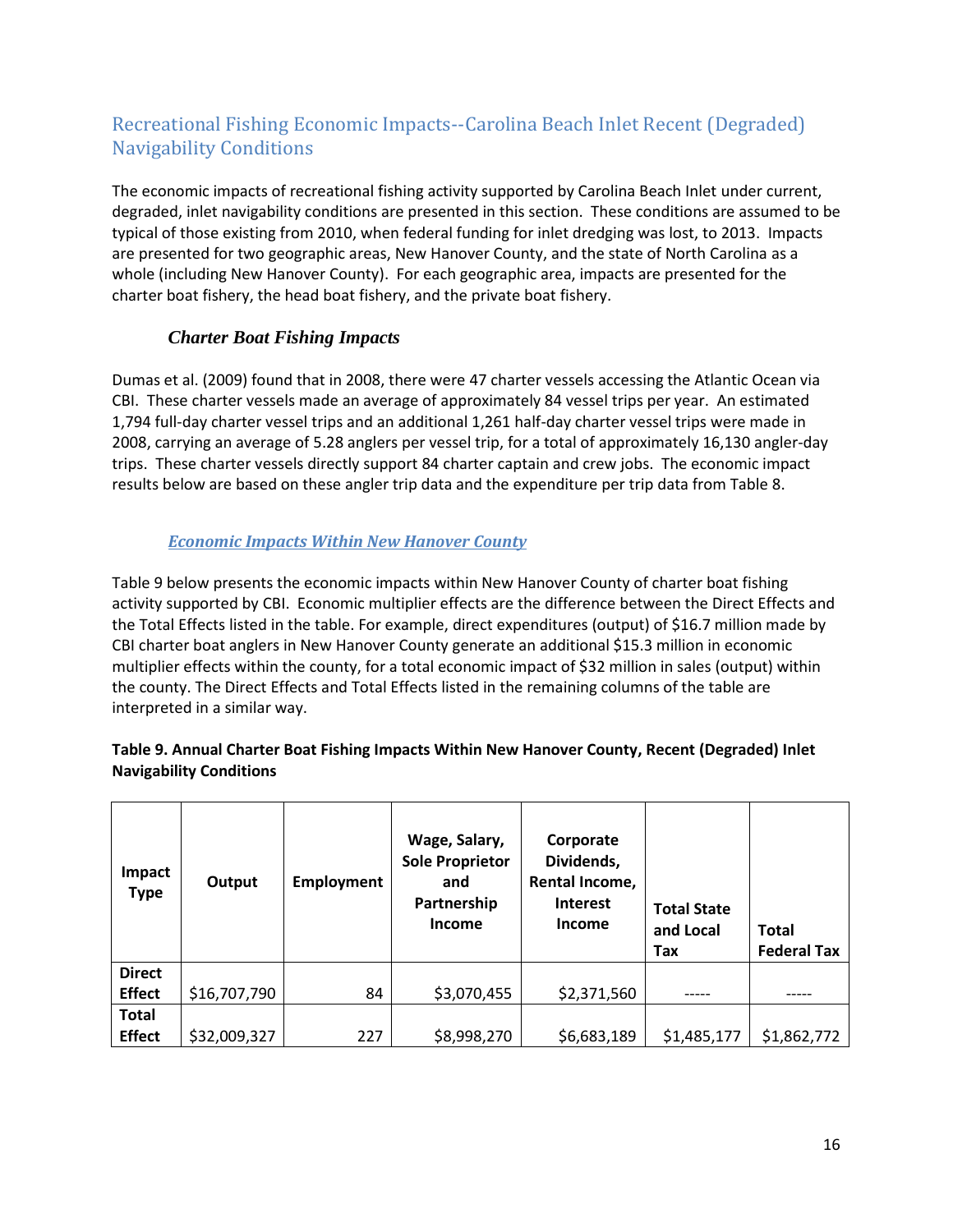<span id="page-19-0"></span>The statewide impacts of the charter boat fishing supported by CBI differ from those presented for New Hanover County only in the multiplier effects and total impacts—the direct impacts are the same. Typically, when a larger geographic region is considered, multiplier effects are larger, and so the total economic impacts of a given economic change are also larger.

The statewide economic impacts of charter boat activity for the Recent, Degraded Conditions inlet navigability scenario are presented in Table 10 below. Economic multiplier effects are the difference between the Direct Effects and the Total Effects listed in the table. For example, output (sales) of \$16.7 million in New Hanover County generate an additional \$21.5 million in economic multiplier effects throughout the state (including New Hanover County), for a statewide total economic impact of \$38.2 million in output (sales) (including New Hanover County). The Direct Effects and Total Effects listed in the remaining columns of the table are interpreted in a similar way.

Compared to the multiplier effects occurring within New Hanover County, the statewide multiplier effects are larger. For example, whereas every dollar of direct effect output (sales) in the county results in an additional \$0.92 of multiplier effect output (sales) at the county level, every dollar of direct effect output (sales) in the county results in \$1.28 of multiplier output (sales) statewide (including the \$0.92 of multiplier effect within the county).

#### **Table 10. Annual Charter Boat Fishing Impacts Statewide, Recent (Degraded) Inlet Navigability Conditions**

| Impact<br><b>Type</b> | Output       | Employment | Wage, Salary,<br><b>Sole Proprietor</b><br>and Partnership<br><b>Income</b> | Corporate<br>Dividends,<br>Rental<br>Income,<br><b>Interest</b><br><b>Income</b> | <b>Total State</b><br>and Local<br>Tax | <b>Total</b><br><b>Federal Tax</b> |
|-----------------------|--------------|------------|-----------------------------------------------------------------------------|----------------------------------------------------------------------------------|----------------------------------------|------------------------------------|
| <b>Direct</b>         |              |            |                                                                             |                                                                                  |                                        |                                    |
| <b>Effect</b>         | \$16,707,790 | 84         | \$3,161,097                                                                 | \$2,341,073                                                                      |                                        |                                    |
| <b>Total</b>          |              |            |                                                                             |                                                                                  |                                        |                                    |
| <b>Effect</b>         | \$38,227,797 | 265        | \$11,345,090                                                                | \$8,146,079                                                                      | \$1,786,353                            | \$2,436,057                        |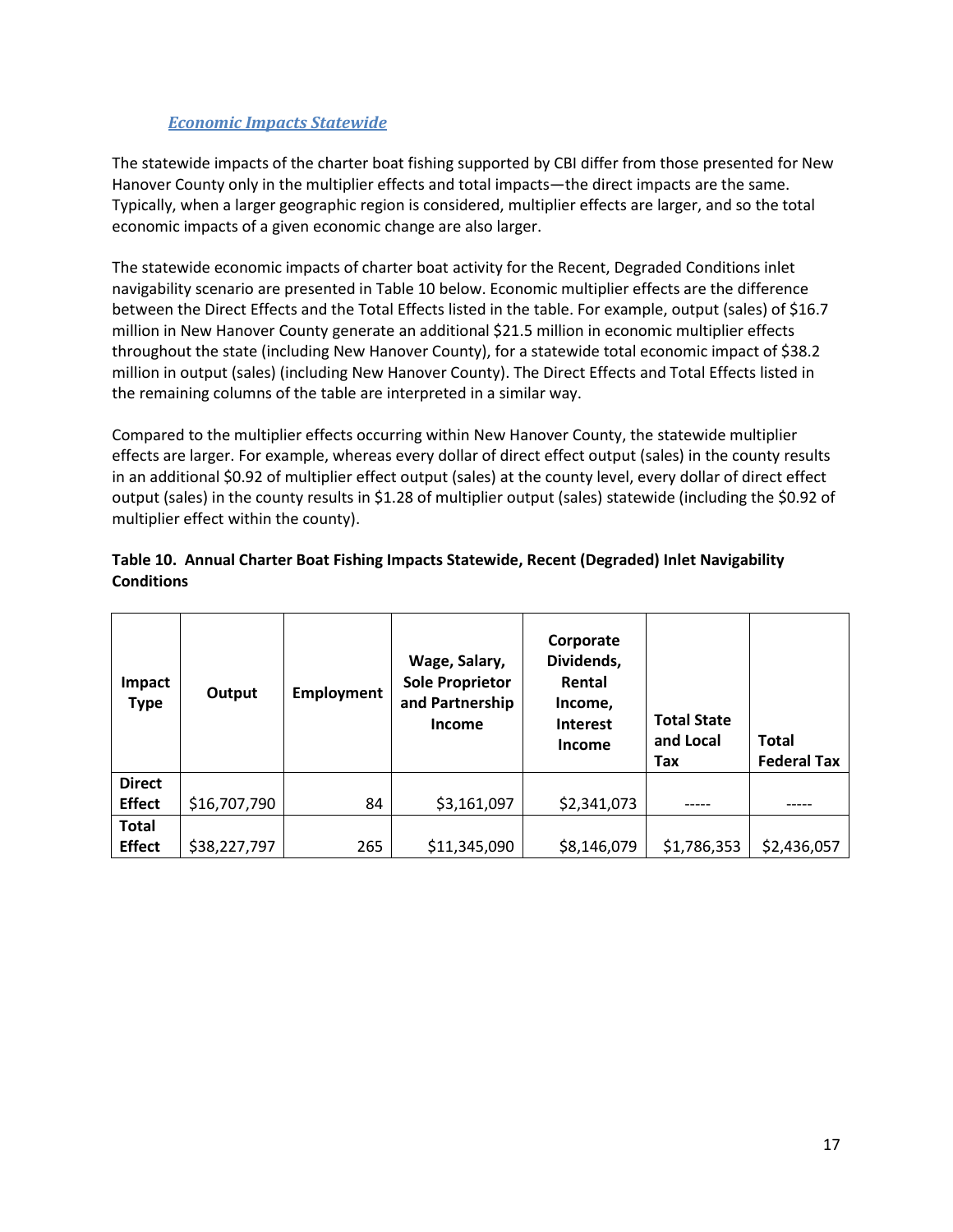### *Head Boat Fishing Impacts*

<span id="page-20-0"></span>The head boat analysis includes two head boats, each over 70 in length, identified in the Dumas et al. (2009) study. Each if these head boat vessels make approximately 160 vessel trips per year, on average, carrying an average of 68 anglers per trip. In 2008, these vessels may about 198 full-day fishing trips and 82 half-day fishing trips. These head boat vessels directly supported 16 captain and crew jobs. The economic impact results below are based on these angler trip data and the expenditure per trip data from Table 8.

### *Economic Impacts Within New Hanover County*

<span id="page-20-1"></span>Table 11 below presents the economic impacts within New Hanover County of head boat fishing activity supported by CBI. Economic multiplier effects are the difference between the Direct Effects and the Total Effects listed in the table. For example, direct expenditures (output) of \$10.6 million made by CBI head boat anglers in New Hanover County generate an additional \$10.3 million in economic multiplier effects within the county, for a total economic impact of \$20.9 million in sales (output) within the county. The Direct Effects and Total Effects listed in the remaining columns of the table are interpreted in a similar way.

#### **Table 11. Annual Head Boat Fishing Impacts Within New Hanover County, Recent (Degraded) Inlet Navigability Conditions**

| Impact<br><b>Type</b> | Output       | <b>Employment</b> | Wage, Salary,<br><b>Sole Proprietor</b><br>and<br>Partnership<br>Income | Corporate<br>Dividends,<br>Rental Income,<br><b>Interest</b><br><b>Income</b> | <b>Total State</b><br>and Local<br>Tax | <b>Total</b><br><b>Federal Tax</b> |
|-----------------------|--------------|-------------------|-------------------------------------------------------------------------|-------------------------------------------------------------------------------|----------------------------------------|------------------------------------|
| <b>Direct</b>         |              |                   |                                                                         |                                                                               |                                        |                                    |
| <b>Effect</b>         | \$10,575,029 | 16                | \$2,067,462                                                             | \$1,588,782                                                                   |                                        |                                    |
| <b>Total</b>          |              |                   |                                                                         |                                                                               |                                        |                                    |
| <b>Effect</b>         | \$20,944,747 | 113               | \$6,086,886                                                             | \$4,514,488                                                                   | \$1,024,323                            | \$1,263,343                        |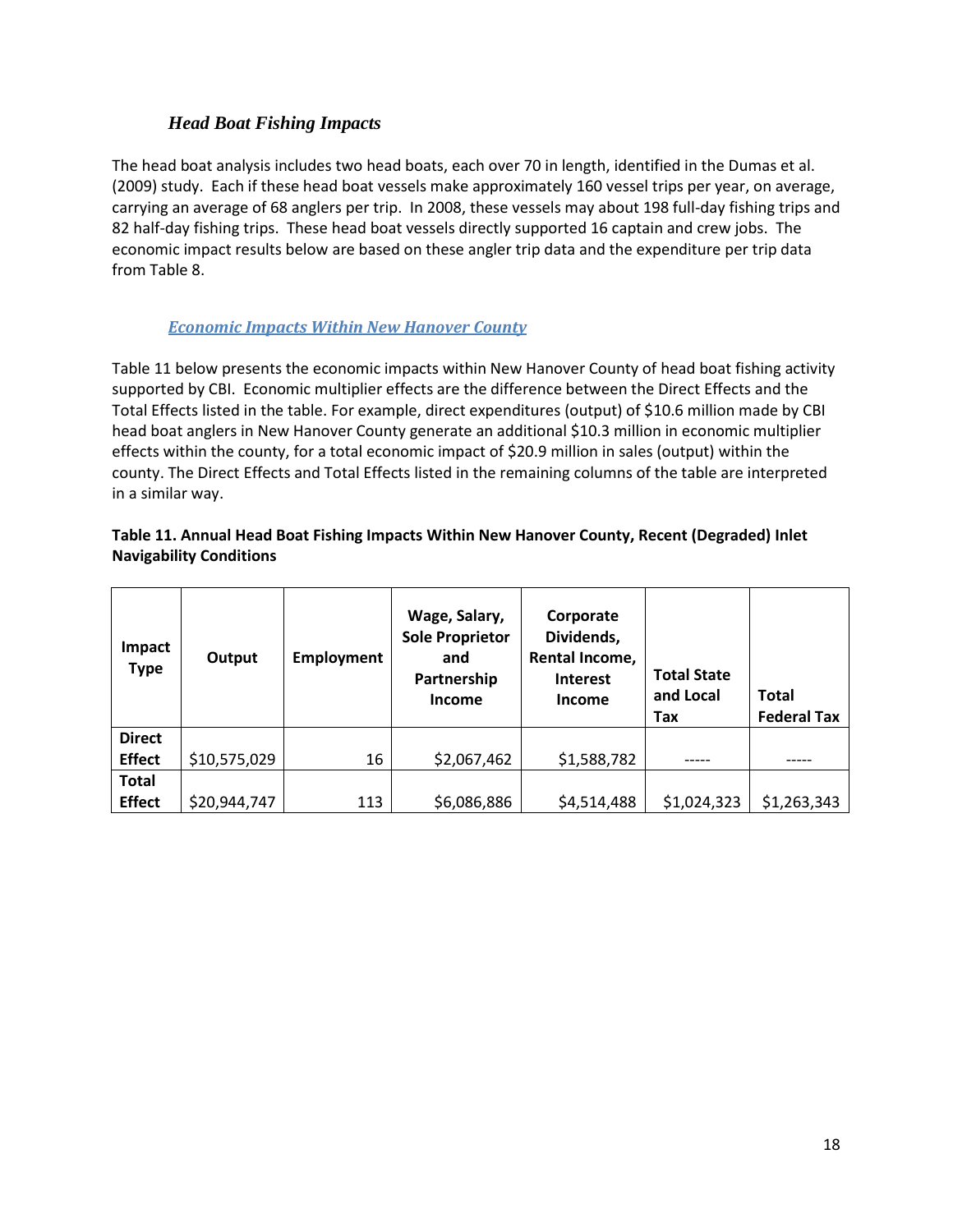<span id="page-21-0"></span>The statewide impacts of the head boat fishing supported by CBI differ from those presented for New Hanover County only in the multiplier effects and total impacts—the direct impacts are the same. Typically, when a larger geographic region is considered, multiplier effects are larger, and so the total economic impacts of a given economic change are also larger.

The statewide economic impacts of head boat activity for the Recent, Degraded Conditions inlet navigability scenario are presented in Table 12 below. Economic multiplier effects are the difference between the Direct Effects and the Total Effects listed in the table. For example, output (sales) of \$10.6 million in New Hanover County generate an additional \$14.6 million in economic multiplier effects throughout the state (including New Hanover County), for a statewide total economic impact of \$25.2 million in output (sales) (including New Hanover County). The Direct Effects and Total Effects listed in the remaining columns of the table are interpreted in a similar way.

Compared to the multiplier effects occurring within New Hanover County, the statewide multiplier effects are larger. For example, whereas every dollar of direct effect output (sales) in the county results in an additional \$0.98 of multiplier effect output (sales) at the county level, every dollar of direct effect output (sales) in the county results in \$1.38 of multiplier output (sales) statewide (including the \$0.98 of multiplier effect within the county).

|                   | Table 12. Annual Head Boat Fishing Impacts Statewide, Recent (Degraded) Inlet Navigability |  |
|-------------------|--------------------------------------------------------------------------------------------|--|
| <b>Conditions</b> |                                                                                            |  |

| Impact<br><b>Type</b> | Output       | <b>Employment</b> | Wage, Salary,<br><b>Sole Proprietor</b><br>and<br>Partnership<br><b>Income</b> | Corporate<br>Dividends,<br>Rental Income,<br><b>Interest</b><br><b>Income</b> | <b>Total State</b><br>and Local<br>Tax | <b>Total</b><br><b>Federal Tax</b> |
|-----------------------|--------------|-------------------|--------------------------------------------------------------------------------|-------------------------------------------------------------------------------|----------------------------------------|------------------------------------|
| <b>Direct</b>         |              |                   |                                                                                |                                                                               |                                        |                                    |
| <b>Effect</b>         | \$10,575,029 | 16                | \$2,127,938                                                                    | \$1,569,618                                                                   |                                        |                                    |
| <b>Total</b>          |              |                   |                                                                                |                                                                               |                                        |                                    |
| <b>Effect</b>         | \$25,190,422 | 139               | \$7,689,334                                                                    | \$5,513,291                                                                   | \$1,229,741                            | \$1,654,253                        |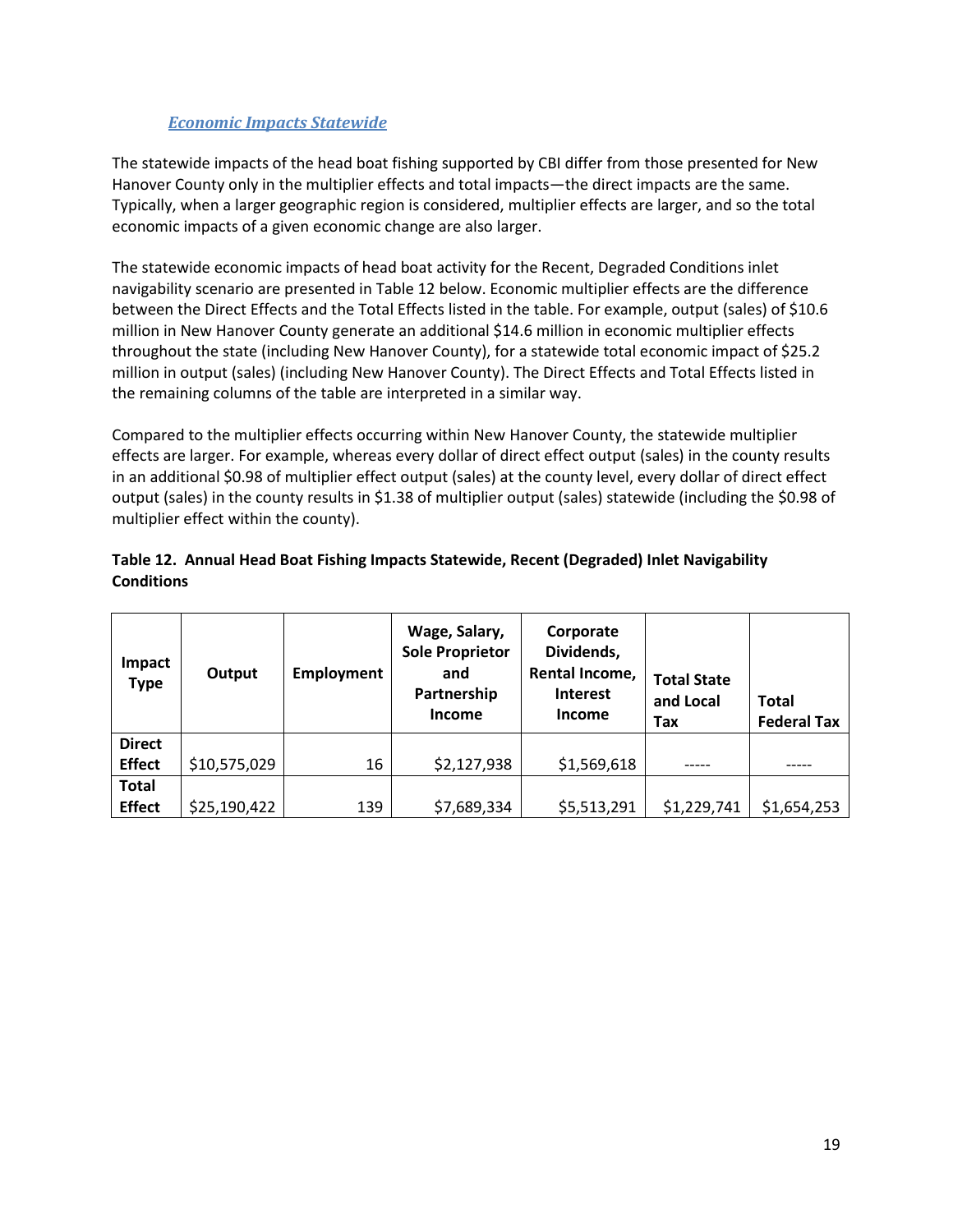#### <span id="page-22-0"></span>*Private Boat Fishing Impacts*

The National Marine Fisheries Service collects data on recreational private boat ocean fishing trips as part of the Marine Recreational Information Program (MRIP). The 2011 MRIP data are used in this study since they are the most recent data that included the spending add-on survey. New Hanover County ocean private boat fishing trips that enter the ocean through Carolina Beach Inlet are determined from the MRIP data. In 2011, the MRIP data indicate that 29,491 private boat ocean fishing angler trips were made by North Carolina residents using CBI, and an additional 933 angler trips were made by non-NC residents, for a total of 30,424 private boat angler trips using CBI. The economic impact results below are based on these angler trip data and the expenditure per trip data from Table 8.

### *Economic Impacts Within New Hanover County*

<span id="page-22-1"></span>Table 13 below presents the economic impacts within New Hanover County of private boat fishing activity supported by CBI. Economic multiplier effects are the difference between the Direct Effects and the Total Effects listed in the table. For example, direct expenditures (output) of \$8.4 million made by CBI private boat anglers in New Hanover County generate an additional \$5.7 million in economic multiplier effects within the county, for a total economic impact of \$14.1 million in sales (output) within the county. The Direct Effects and Total Effects listed in the remaining columns of the table are interpreted in a similar way. One difference between the economic impacts for private boat fishing and the economic impacts for charter and head boat fishing is that the Direct Effect on employment for private boat fishing is not the number of captain and crew employed (as it is for charter and head boat fishing), but rather the number of jobs supported by the direct spending of the private boat owners within New Hanover County on gas, restaurants, lodging, etc.

| <b>Impact</b><br><b>Type</b>   | Output       | <b>Employment</b> | Wage, Salary,<br><b>Sole Proprietor</b><br>and Partnership<br><b>Income</b> | Corporate<br>Dividends,<br>Rental Income,<br><b>Interest Income</b> | <b>Total State</b><br>and Local<br>Tax | <b>Total</b><br>Federal<br>Tax |
|--------------------------------|--------------|-------------------|-----------------------------------------------------------------------------|---------------------------------------------------------------------|----------------------------------------|--------------------------------|
| <b>Direct</b><br><b>Effect</b> | \$8,433,852  | 58                | \$1,546,654                                                                 | \$916,156                                                           |                                        |                                |
| <b>Total</b><br><b>Effect</b>  | \$14,068,913 | 110               | \$3,715,641                                                                 | \$2,501,552                                                         | \$579,916                              | \$744,474                      |

#### **Table 13. Annual Private Boat Fishing Impacts Within New Hanover County, Recent (Degraded) Inlet Navigability Conditions**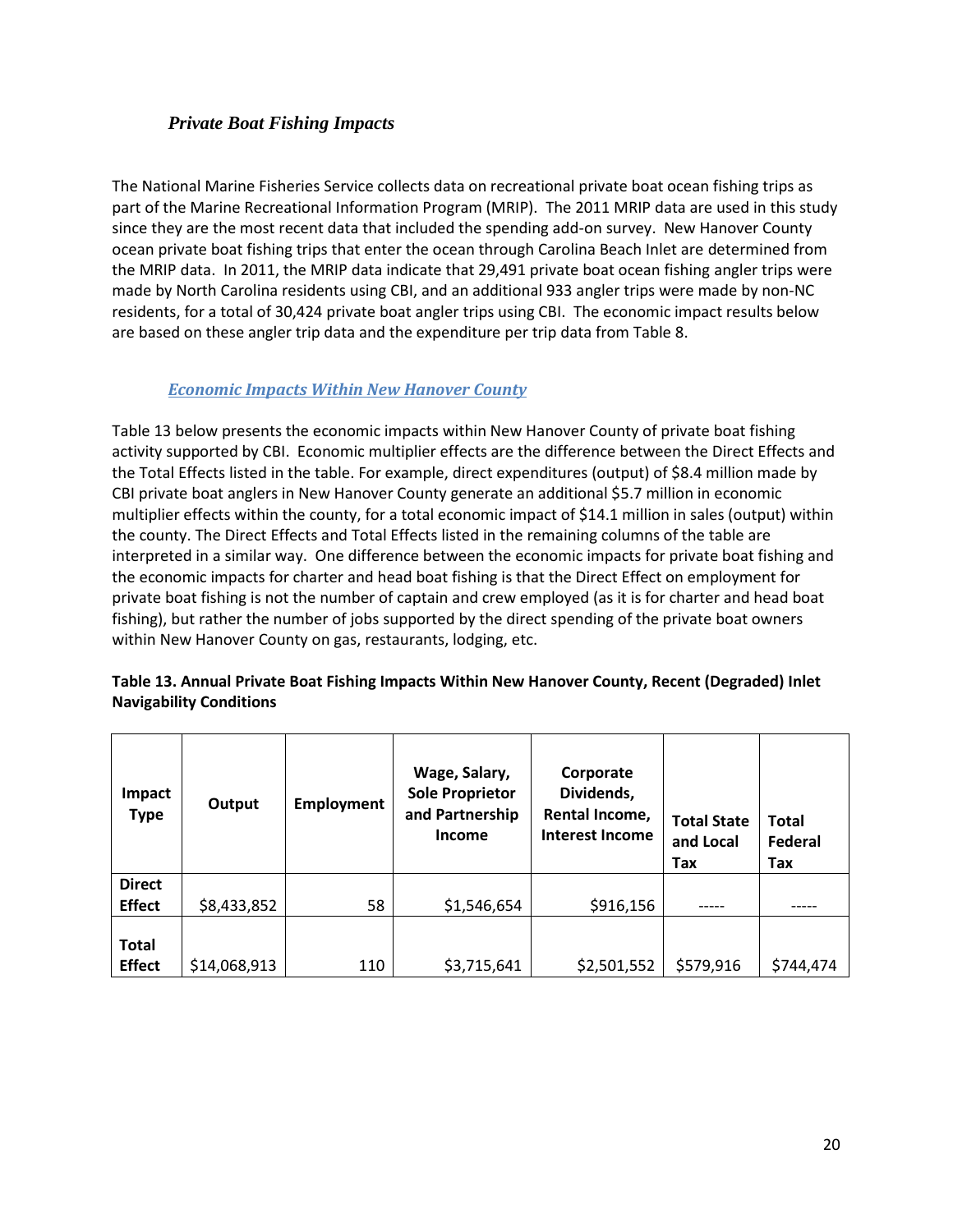<span id="page-23-0"></span>The statewide impacts of the private boat fishing supported by CBI differ from those presented for New Hanover County for two reasons: (1) unlike charter and head boat owners, some private boat owners reside outside New Hanover County, so direct spending that occurs outside New Hanover County (but inside the state) on boat loan payments and boat insurance is included at the state level but is omitted at the county level, and (2) the state-level multiplier effects of spending in the county are larger than the county-level multiplier effects. Typically, when a larger geographic region is considered, multiplier effects are larger.

The statewide economic impacts of private boat activity for the Recent, Degraded Conditions inlet navigability scenario are presented in Table 14 below. Economic multiplier effects are the difference between the Direct Effects and the Total Effects listed in the table. For example, output (sales) of \$8.9 million generate an additional \$8.8 million in economic multiplier effects throughout the state (including New Hanover County), for a statewide total economic impact of \$17.7 million in output (sales) (including New Hanover County). The Direct Effects and Total Effects listed in the remaining columns of the table are interpreted in a similar way.

Compared to the multiplier effects occurring within New Hanover County, the statewide multiplier effects are larger. For example, whereas every dollar of direct effect output (sales) in the county results in an additional \$0.68 of multiplier effect output (sales) at the county level, every dollar of direct effect output (sales) in the county results in \$0.99 of multiplier output (sales) statewide (including the \$0.68 of multiplier effect within the county).

| <b>Impact</b><br>Type          | Output       | <b>Employment</b> | Wage, Salary,<br><b>Sole Proprietor</b><br>and Partnership<br><b>Income</b> | Corporate<br>Dividends,<br>Rental Income,<br><b>Interest</b><br>Income | <b>Total State</b><br>and Local<br>Tax | <b>Total</b><br><b>Federal Tax</b> |
|--------------------------------|--------------|-------------------|-----------------------------------------------------------------------------|------------------------------------------------------------------------|----------------------------------------|------------------------------------|
| <b>Direct</b><br><b>Effect</b> | \$8,854,198  | 59.7              | \$1,670,686                                                                 | \$1,101,195                                                            |                                        |                                    |
| Total<br><b>Effect</b>         | \$17,677,114 | 133               | \$5,016,201                                                                 | \$3,463,699                                                            | \$756,391                              | \$1,061,532                        |

#### **Table 14. Annual Private Boat Fishing Impacts Statewide, Recent (Degraded) Inlet Navigability Conditions**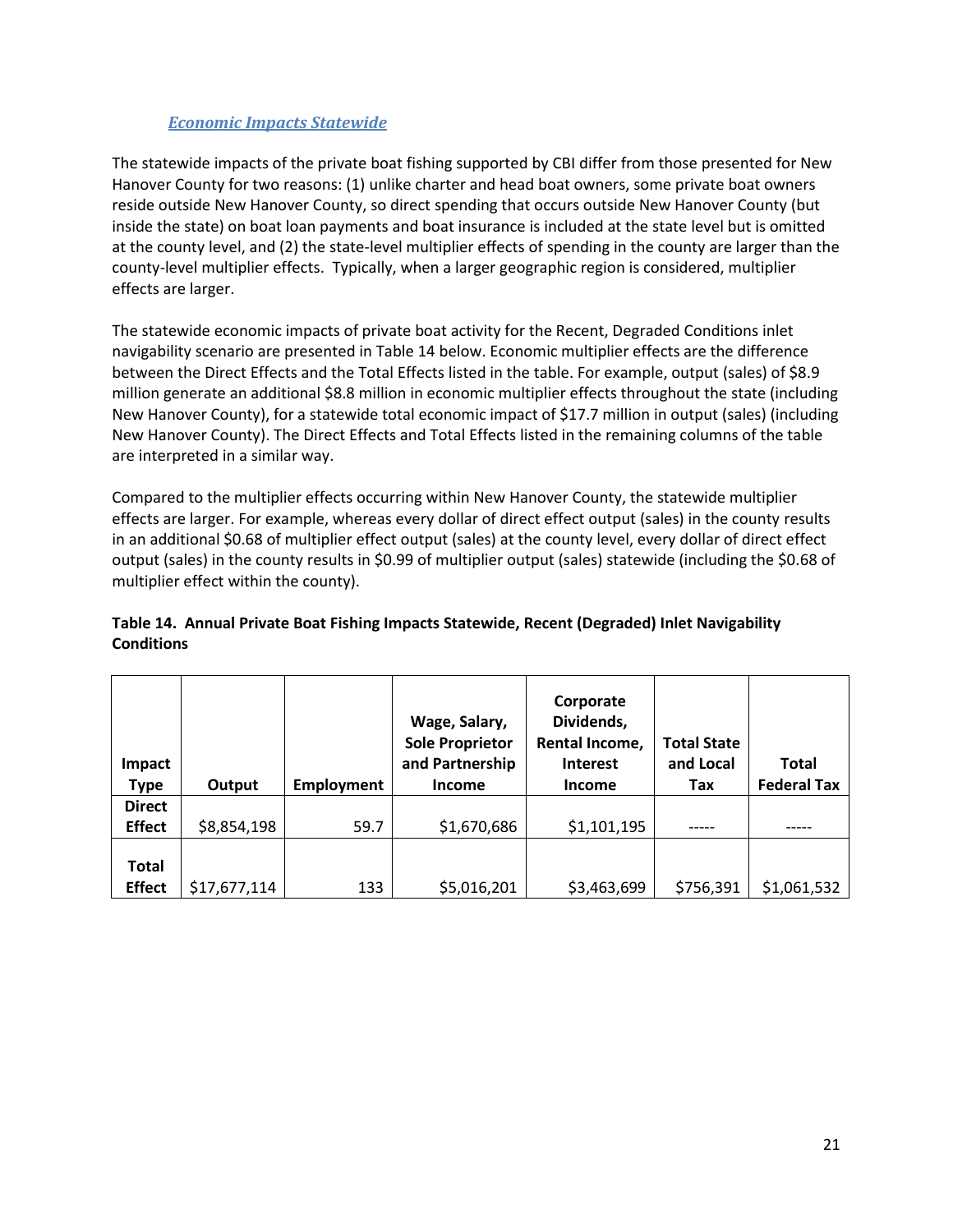## <span id="page-24-0"></span>Changes in Recreational Fishing Economic Impacts Due to Improvement in Carolina Beach Inlet Navigability to "Fully Maintained" Conditions

There is considerable uncertainty involved in estimating the economic impacts of improved (fully maintained) navigability conditions at Carolina Beach Inlet for recreational fishing. Data on recreational fishing is available for fewer years than for commercial fishing, so it is more difficult to estimate what the number of recreational trips would be under fully maintained inlet conditions. Furthermore, an extensive survey of recreations fishermen using Carolina Beach Inlet in order to collect new data was not within the scope of this study. All that can be done is to offer crude estimates based on reasonable assumptions and similar studies done elsewhere in North Carolina.

### *Charter Boat Fishing Impacts*

<span id="page-24-1"></span>A recent study (Moffatt and Nichol 2014) of the economic impacts of improvements in inlet navigability for Oregon Inlet, North Carolina, found that charter boat operators estimated that the number of charter trips would increase by 10 to 25 percent, or about 20 percent on average, if inlet navigability were to increase from current, degraded, inlet conditions to fully maintained inlet conditions. These charter boats were relatively large vessels that fished offshore. These are charter fishing trips that would not have been made, or that would have been made elsewhere, if Oregon Inlet were not fully open. However, not all charter boat vessels would be equally affected by the change in inlet conditions. For the purposes of the Carolina Beach Inlet study, we assume that charter boats under 30 feet in length would be relatively unaffected by a change from current inlet conditions to fully open inlet conditions, because these vessels have relatively shallow drafts. (This assumption makes the results of the current CBI study more conservative, as some vessels under 30 feet would likely be affected by inlet conditions.) For charter vessels over 30 feet in length, we assume that they would be able to make 20 percent more trips under fully maintained conditions.

### <span id="page-24-2"></span>*Economic Impacts within New Hanover County*

We assume that an improvement in Carolina Beach Inlet conditions would increase the number of charter fishing trips by 20 percent for those vessels greater than 30 feet in length. Based on the data from the Dumas (2009) study, there are 18 charter vessels greater than 30 feet in length operating in Carolina Beach Inlet. A 20 percent increase in the number of fishing trips made by these vessels would have the economic impacts within New Hanover County presented in Table 15 below. This increase represents private boat fishing trips that would not have been made, or that would have been made outside New Hanover County, if Carolina Beach Inlet were not fully maintained.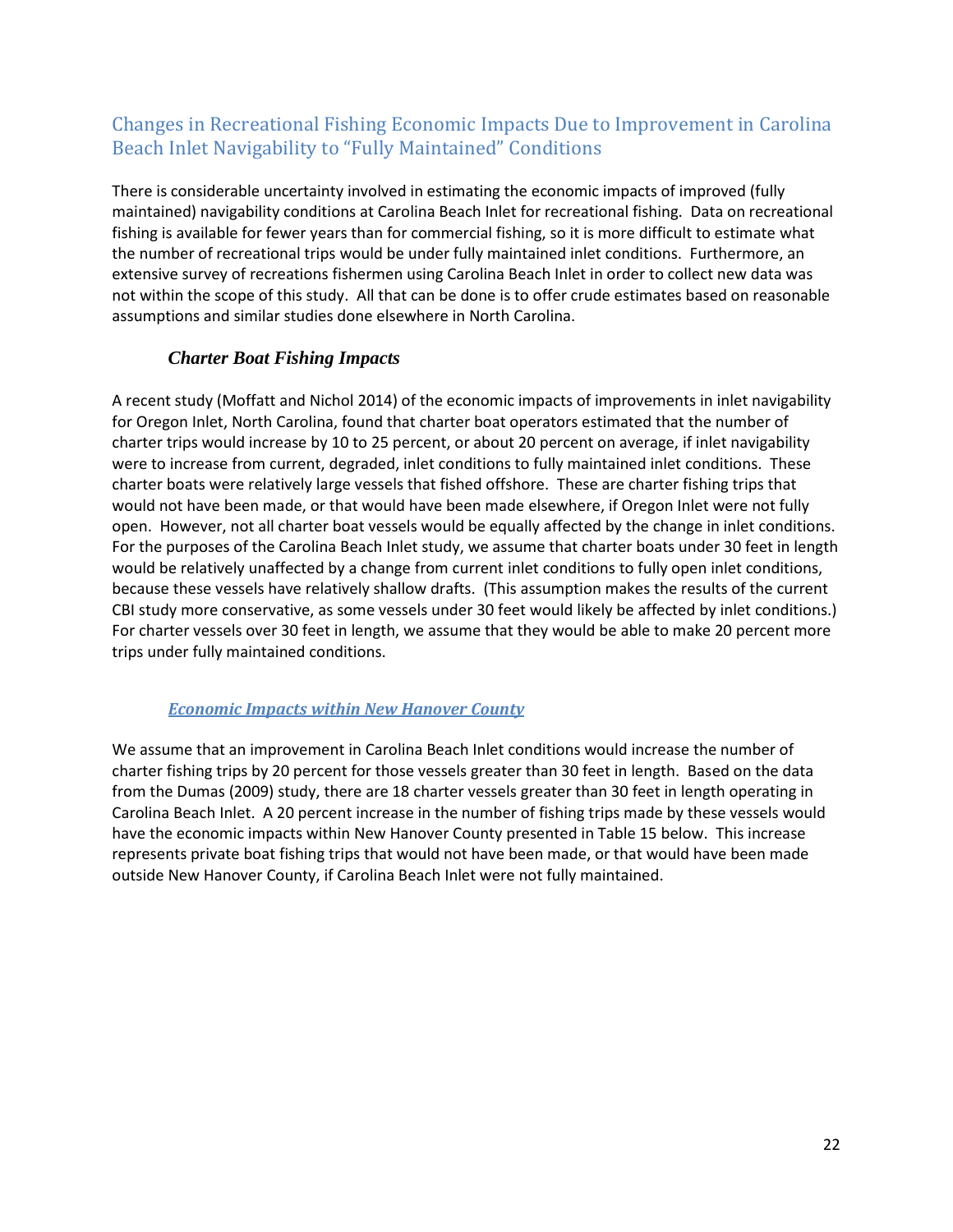**Table 15. Estimated Increase in Annual Charter Boat Fishing Impacts Within New Hanover County Due to Improvement in CBI Navigability to "Fully Maintained" Conditions**

| <b>Impact</b><br><b>Type</b> | Output      | Employment | Wage, Salary,<br><b>Sole Proprietor</b><br>and Partnership<br><b>Income</b> | Corporate<br>Dividends,<br>Rental Income,<br><b>Interest Income</b> | <b>Total State</b><br>and Local<br>Tax | <b>Total</b><br>Federal<br>Tax |
|------------------------------|-------------|------------|-----------------------------------------------------------------------------|---------------------------------------------------------------------|----------------------------------------|--------------------------------|
| <b>Direct</b>                |             |            |                                                                             |                                                                     |                                        |                                |
| <b>Effect</b>                | \$1,279,746 | 6          | \$235,184                                                                   | \$181,651                                                           |                                        |                                |
| <b>Total</b>                 |             |            |                                                                             |                                                                     |                                        |                                |
| <b>Effect</b>                | \$2,451,778 | 17         | \$689,229                                                                   | \$511,904                                                           | \$113,758                              | \$142,680                      |

### *Economic Impacts Statewide*

<span id="page-25-0"></span>We assume that an improvement in Carolina Beach Inlet conditions would increase the number of charter fishing trips by 20 percent for those vessels greater than 30 feet in length. However, not all of these trips would be new to the state, some would simply be trips that are transferred from other locations in the state to New Hanover County. Based on 2008 data from Dumas et al. (2009), for charter and head boat anglers using CBI to access the ocean, 58 percent were North Carolina residents, and 42 percent were out-of-state residents. Hence, only 42 percent of the increase in trips in New Hanover County would be new economic activity from the perspective of the state; the remaining 58 percent of the increase in New Hanover County trips would be simply a transfer of activity from other counties in the state to New Hanover County. The net economic impact for the state is presented in Table 16 below.

| Table 16. Estimated Increase in Annual Charter Boat Fishing Impacts Statewide Due to Improvement |
|--------------------------------------------------------------------------------------------------|
| in CBI Navigability to "Fully Maintained" Conditions                                             |

| Impact<br><b>Type</b>          | Output      | <b>Employment</b> | Wage, Salary, Sole<br><b>Proprietor and</b><br>Partnership<br>Income | Corporate<br>Dividends,<br>Rental Income,<br><b>Interest Income</b> | <b>Total</b><br>State and<br><b>Local Tax</b> | <b>Total</b><br>Federal<br>Tax |
|--------------------------------|-------------|-------------------|----------------------------------------------------------------------|---------------------------------------------------------------------|-----------------------------------------------|--------------------------------|
| <b>Direct</b><br><b>Effect</b> | \$537,493   | 3                 | \$101,693                                                            | \$75,313                                                            |                                               |                                |
| <b>Total</b><br><b>Effect</b>  | \$1,229,796 | 9                 | \$364,974                                                            | \$262,061                                                           | \$57,467                                      | \$78,368                       |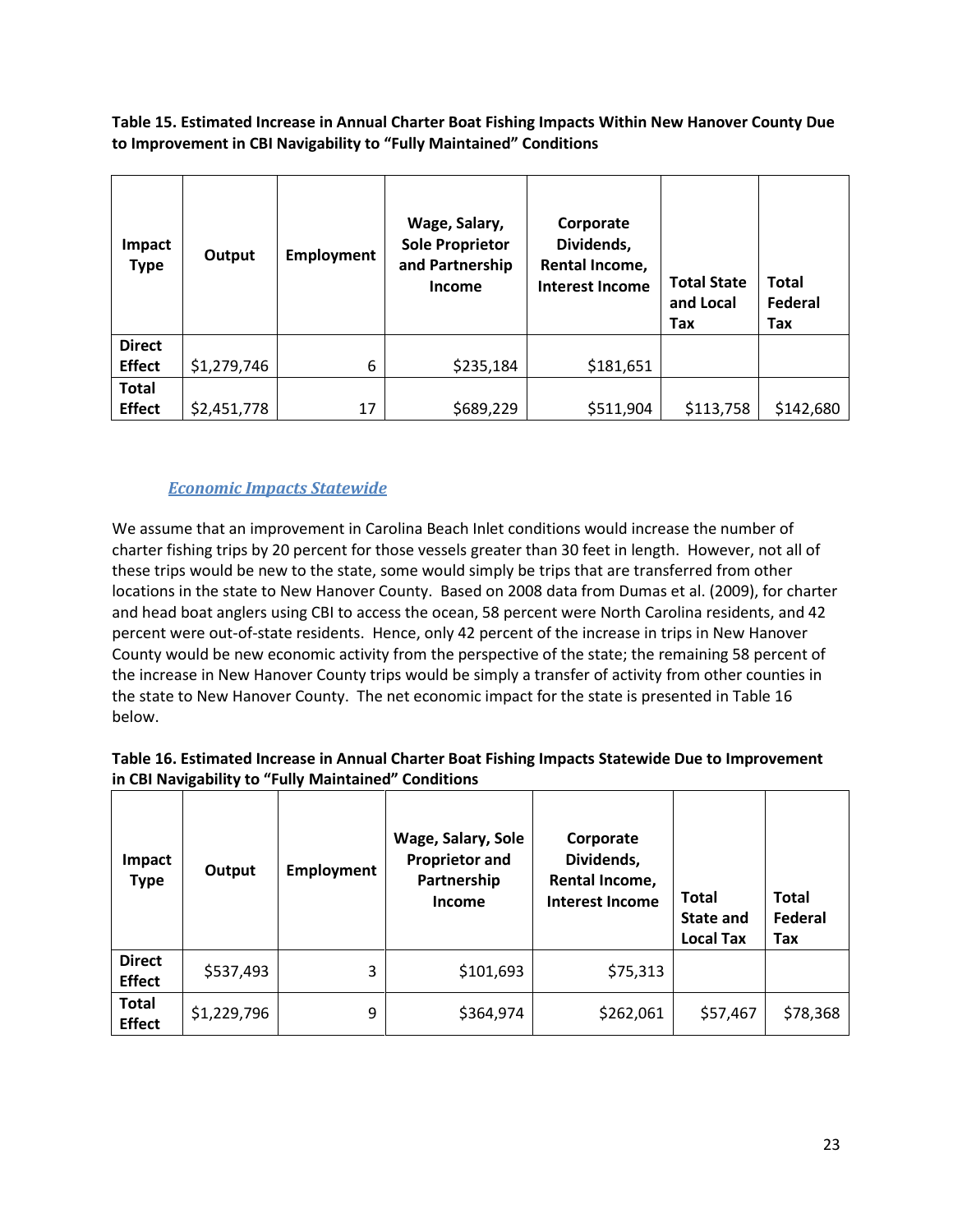### *Head Boat Fishing Impacts*

<span id="page-26-0"></span>All head boats based in Carolina Beach are relatively large with deep drafts, so they would be affected by changes in inlet conditions. In the absence of other information, we assume that head boats would be able to make 20 percent more trips under fully maintained conditions, similar to the increase in trips made possible for larger charter boats by improved navigability conditions in the inlet. This increase represents head boat fishing trips that would not have been made, or that would have been made outside New Hanover County, if Carolina Beach Inlet were not fully maintained.

### *Economic Impacts within New Hanover County*

#### <span id="page-26-1"></span>**Table 17. Estimated Increase in Annual Head Boat Fishing Impacts Within New Hanover County Due to Improvement in CBI Navigability to "Fully Maintained" Conditions**

| Impact<br><b>Type</b> | Output      | <b>Employment</b> | Wage, Salary,<br><b>Sole Proprietor</b><br>and Partnership<br><b>Income</b> | Corporate<br>Dividends,<br>Rental Income,<br><b>Interest Income</b> | <b>Total State</b><br>and Local<br>Tax | <b>Total</b><br>Federal<br>Tax |
|-----------------------|-------------|-------------------|-----------------------------------------------------------------------------|---------------------------------------------------------------------|----------------------------------------|--------------------------------|
| <b>Direct</b>         |             |                   |                                                                             |                                                                     |                                        |                                |
| <b>Effect</b>         | \$2,115,006 | 3                 | \$413,492                                                                   | \$317,756                                                           |                                        |                                |
| <b>Total</b>          |             |                   |                                                                             |                                                                     |                                        |                                |
| <b>Effect</b>         | \$4,188,949 | 23                | \$1,217,377                                                                 | \$902,898                                                           | \$204,865                              | \$252,669                      |

### *Economic Impacts Statewide*

<span id="page-26-2"></span>We assume that an improvement in Carolina Beach Inlet conditions would increase the number of head boat angler fishing trips by 20 percent. However, not all of these angler trips would be new to the state, some would simply be trips that are transferred from other locations in the state to New Hanover County. Based on 2008 data from Dumas et al. (2009), for head boat anglers using CBI to access the ocean, 58 percent were North Carolina residents, and 42 percent were out-of-state residents. Hence, only 42 percent of the increase in trips in New Hanover County would be new economic activity from the perspective of the state; the remaining 58 percent of the increase in New Hanover County trips would be simply a transfer of activity from other counties in the state to New Hanover County. The net economic impact for the state is presented in Table 18 below.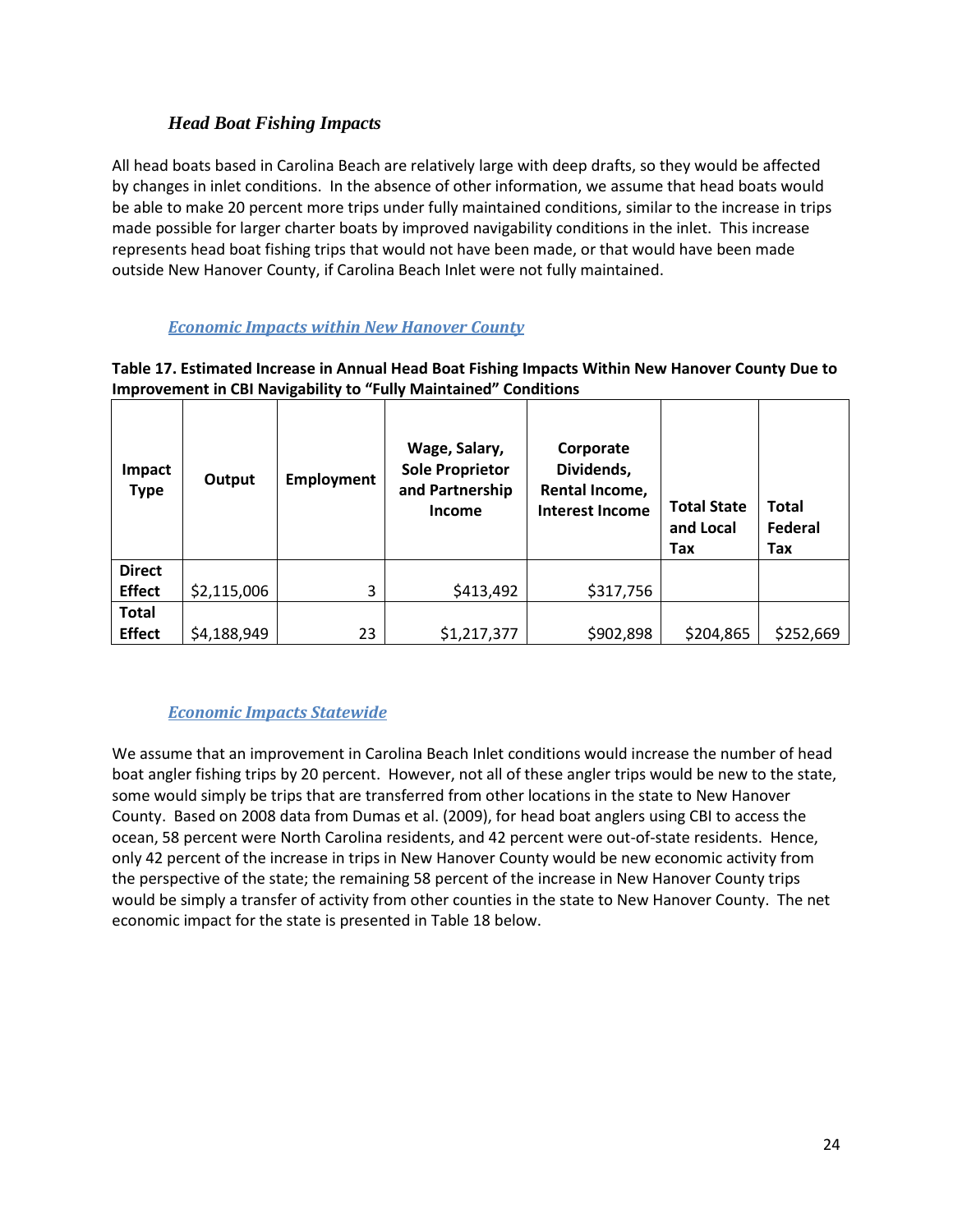**Table 18. Estimated Increase in Annual Head Boat Fishing Impacts Statewide Due to Improvement in CBI Navigability to "Fully Maintained" Conditions**

| <b>Impact</b><br><b>Type</b>   | Output      | <b>Employment</b> | Wage, Salary,<br><b>Sole Proprietor</b><br>and Partnership<br><b>Income</b> | Corporate<br>Dividends,<br>Rental Income,<br><b>Interest Income</b> | <b>Total State</b><br>and Local<br>Tax | <b>Total</b><br>Federal<br>Tax |
|--------------------------------|-------------|-------------------|-----------------------------------------------------------------------------|---------------------------------------------------------------------|----------------------------------------|--------------------------------|
| <b>Direct</b><br><b>Effect</b> | \$888,302   | 1                 | \$178,747                                                                   | \$131,848                                                           |                                        |                                |
| <b>Total</b><br><b>Effect</b>  | \$2,115,995 | 12                | \$645,904                                                                   | \$463,116                                                           | \$103,298                              | \$138,957                      |

#### *Private Boat Fishing Impacts*

 $\overline{\phantom{a}}$ 

<span id="page-27-0"></span>In the absence of other information, it is assumed that the percentage increase in private boat fishing trips using Carolina Beach under fully maintained inlet conditions would be similar to the percentage increase in charter fishing trips, or 20 percent, for vessels greater than 30 feet in length. For the purposes of the Carolina Beach Inlet study, we assume that private boats under 30 feet in length would be relatively unaffected by a change from current inlet conditions to fully open inlet conditions, because these vessels have relatively shallow drafts. (This assumption makes the results of the current CBI study more conservative, as some vessels under 30 feet would likely be affected by inlet conditions.) For private vessels over 30 feet in length, we assume that they would be able to make 20 percent more trips under fully maintained conditions. This 20 percent increase represents private boat fishing trips that would not have been made, or that would have been made outside New Hanover County, if Carolina Beach Inlet were not fully open.

Based on the 2011 MRIP data, about 30,424 private boat angler trips are made each year using Carolina Beach Inlet. Based on data from NC Division of Marine Fisheries (Crosson 2010)<sup>1</sup>, about 15 percent of all NC private boats fishing in salt waters are greater than 30 feet in length. Assuming that each private boat takes the average number of trips per year for private boats, then an estimated 4564 (30,424 private boat angler trips \*15 % greater than 30 feet in length = 4564 angler trips) angler trips would be made annually by private boats greater than 30 feet in length operating in Carolina Beach Inlet under recent, degraded, inlet conditions. We assume that an improvement in Carolina Beach Inlet conditions would increase the number of private boat fishing trips by 20 percent for those vessels greater than 30 feet in length. A 20 percent increase in the number of fishing trips made by these vessels would result in an additional 913 angler trips per year (4564 angler trips \* 20 % increase = 913 additional angler trips) taken in private boats greater than 30 feet in length.

<sup>&</sup>lt;sup>1</sup> Crosson (2010) reports a mean vessel length of 19 feet in his survey sample, a median length of 19 feet, a minimum length of 10 feet, and a maximum length of 41 feet. Assuming a normal distribution of vessel lengths (because the mean equals the median in the sample) with a standard deviation of 10.6, about 20 percent of vessels would be less than 10 feet in length, 98 percent would be less than 41 feet in length, and 85 percent would be less than 30 feet in length, implying that about 15 percent (100 percent – 85 percent = 15 percent) are greater than 30 feet in length.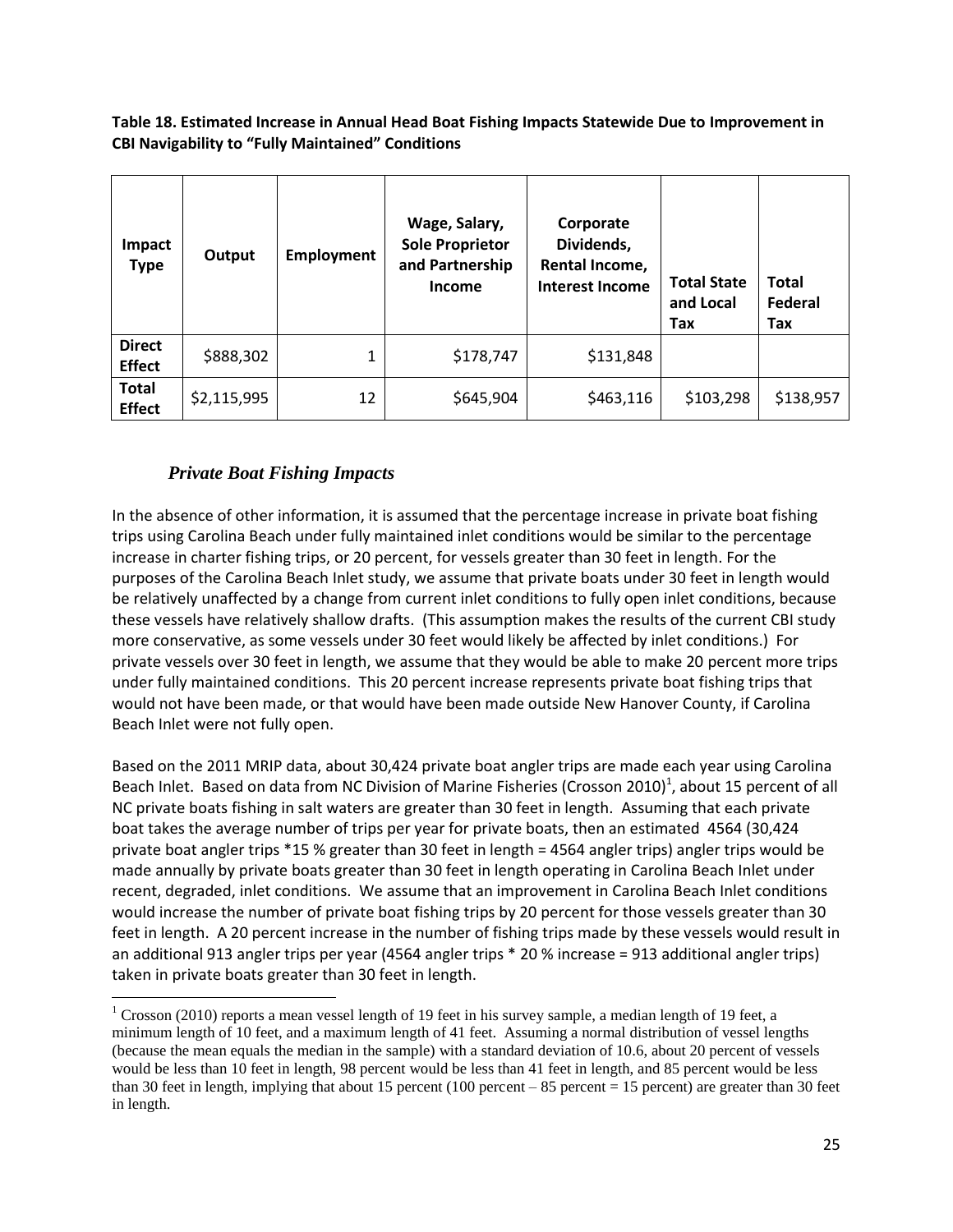### *Economic Impacts within New Hanover County*

<span id="page-28-0"></span>We assume that an improvement in Carolina Beach Inlet conditions would increase the number of private boat angler trips by 20 percent for those vessels greater than 30 feet in length. A 20 percent increase in the number of private boat angler trips made by these vessels would support the additional economic impacts within New Hanover County presented in Table 19 below.

| to improvement in CBI Navigability to "Fully Maintained"<br>Conditions |           |                   |                                                                             |                                                              |                                        |                                |  |  |  |
|------------------------------------------------------------------------|-----------|-------------------|-----------------------------------------------------------------------------|--------------------------------------------------------------|----------------------------------------|--------------------------------|--|--|--|
| <b>Impact</b><br><b>Type</b>                                           | Output    | <b>Employment</b> | Wage, Salary, Sole<br><b>Proprietor and</b><br>Partnership<br><b>Income</b> | Corporate<br>Dividends, Rental<br>Income, Interest<br>Income | <b>Total State</b><br>and Local<br>Tax | <b>Total</b><br>Federal<br>Tax |  |  |  |
| <b>Direct</b><br><b>Effect</b>                                         |           | $\overline{2}$    |                                                                             |                                                              |                                        |                                |  |  |  |
|                                                                        | \$253,016 |                   | \$46,400                                                                    | \$27,485                                                     |                                        |                                |  |  |  |
| <b>Total</b>                                                           |           |                   |                                                                             |                                                              |                                        |                                |  |  |  |
| <b>Effect</b>                                                          | \$422,067 | 3                 | \$111,469                                                                   | \$75,047                                                     | \$17,397                               | \$22,334                       |  |  |  |

| Table 19. Estimated Increase in Annual Private Boat Fishing Impacts Within New Hanover County Due |
|---------------------------------------------------------------------------------------------------|
| to Improvement in CBI Navigability to "Fully Maintained" Conditions                               |

#### *Economic Impacts Statewide*

<span id="page-28-1"></span>We assume that an improvement in Carolina Beach Inlet conditions would increase the number of private boat angler fishing trips by 20 percent for those boats over 30 feet in length. However, not all of these angler trips would be new to the state, some would simply be trips that are transferred from other locations in the state to New Hanover County. The 2011 MRIP data on private boat ocean fishing trips indicate that 97 percent (29,491 trips) of the 30,424 total private boat ocean fishing angler trips using CBI in 2011 were made by North Carolina residents, and 3 percent (933 trips) of the 30,424 angler trips were made by non-NC residents. Hence, only 3 percent of the increase in trips in New Hanover County would be new economic activity from the perspective of the state; the remaining 97 percent of the increase in New Hanover County trips would be simply a transfer of activity from other counties in the state to New Hanover County. A 20 percent increase in the number of fishing trips made by these private boats greater than 30 feet in length would result in an additional 27 out-of- state angler trips per year (4564 angler trips \* 20 % increase \* 3 % out of state = 27 additional out of state angler trips). The net economic impact for the state is presented in Table 20 below.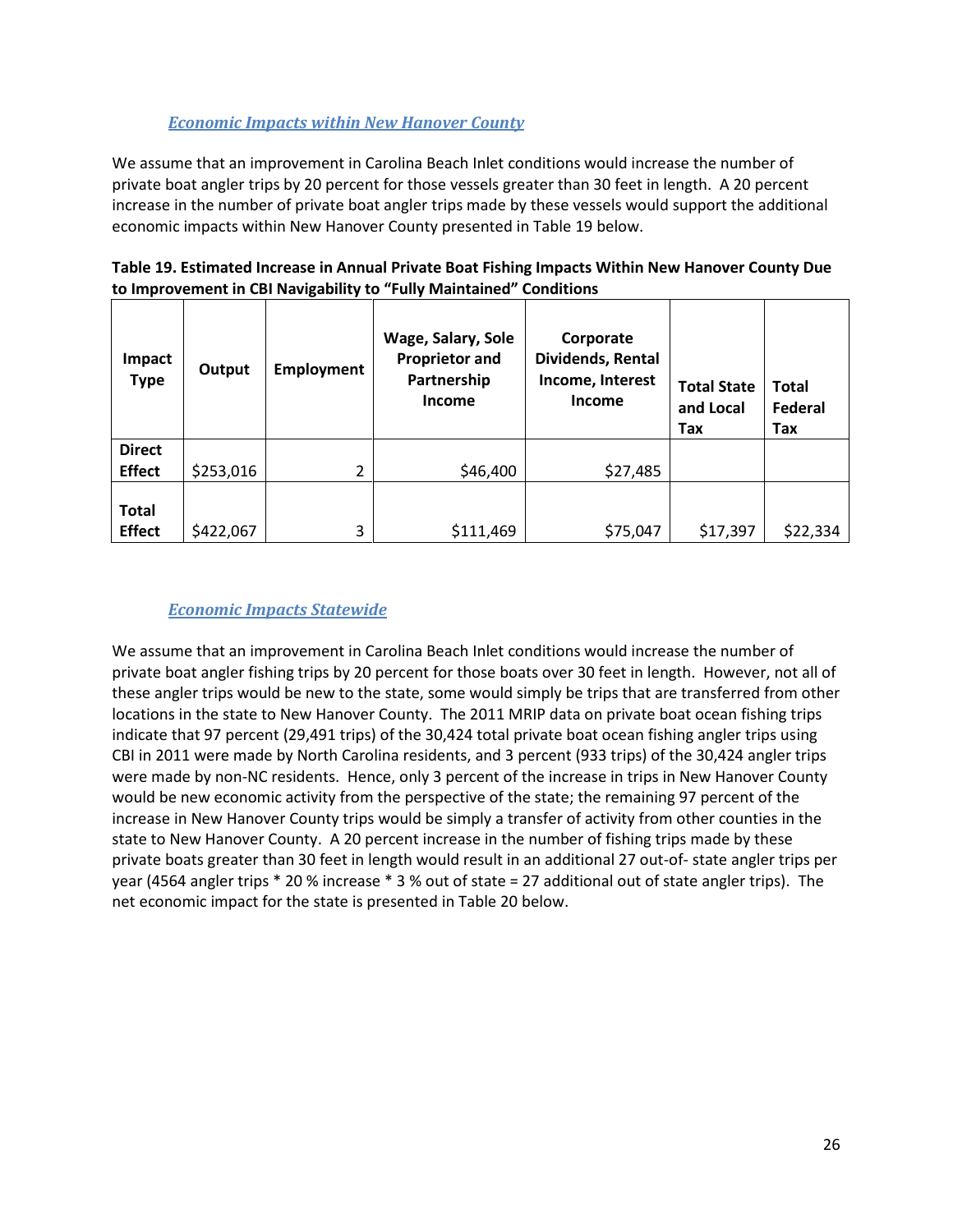**Table 20. Estimated Increase in Annual Private Boat Fishing Impacts Statewide Due to Improvement in CBI Navigability to "Fully Maintained" Conditions**

| <b>Impact</b><br><b>Type</b>   | Output   | <b>Employment</b> | Wage, Salary, Sole<br><b>Proprietor and</b><br><b>Partnership Income</b> | Corporate<br>Dividends, Rental<br>Income, Interest<br><b>Income</b> | <b>Total</b><br><b>State</b><br>and<br><b>Local Tax</b> | <b>Total</b><br>Federal<br>Tax |
|--------------------------------|----------|-------------------|--------------------------------------------------------------------------|---------------------------------------------------------------------|---------------------------------------------------------|--------------------------------|
| <b>Direct</b><br><b>Effect</b> | \$7,969  | 0                 | \$1,504                                                                  | \$991                                                               |                                                         |                                |
| <b>Total</b><br><b>Effect</b>  | \$15,909 | 0                 | \$4,515                                                                  | \$3,117                                                             | \$681                                                   | \$955                          |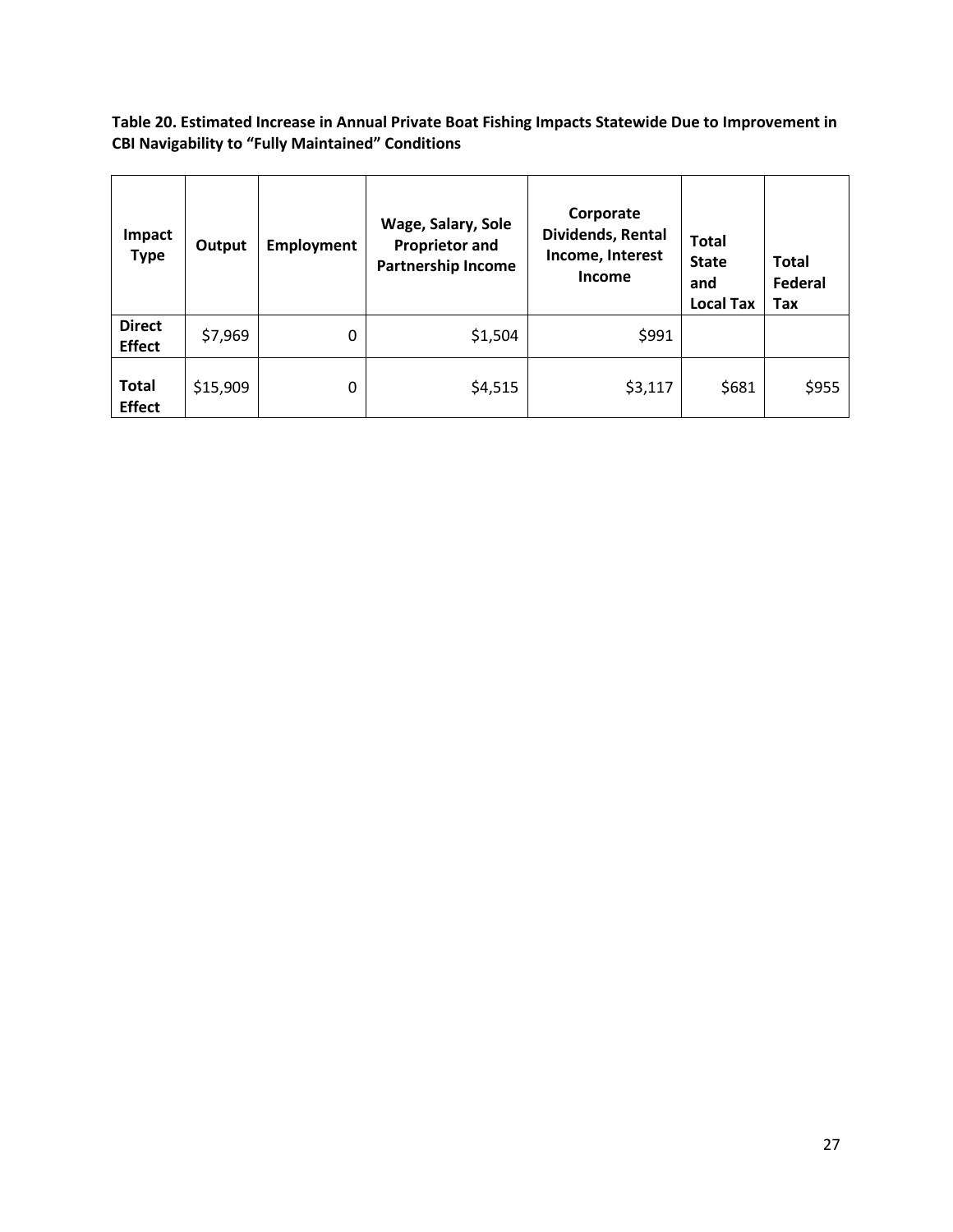## <span id="page-30-0"></span>Changes in Recreational Fishing Economic Impacts Due to Deterioration of Carolina Beach Inlet Navigability to "Essentially Closed" Conditions

### <span id="page-30-1"></span>*Charter Boat Fishing*

If navigability conditions in Carolina Beach inlet were to deteriorate to "Essentially Closed" conditions, defined here as an inlet depth of 4 feet or less, impacts on charter fishing vessels longer than 30 feet in length may be significant. If inlets shoal to four feet or less, it is assumed that such vessels may either: (1) go out of business, (2) travel longer distances to other inlets before reaching the ocean (increasing fuel costs, decreasing ocean fishing time, and decreasing profits), or (3) change ports. The necessary data are not available to determine precisely what proportion of the vessels at a given port would select each of the three possible courses of action. For the purposes of this analysis, it is assumed that 1/4 of the charter fishing vessels greater than 30' in length using Carolina Beach inlet would go out of business, 1/2 would move to Wilmington/Wrightsville Beach within New Hanover County, and ¼ would move to other ports outside New Hanover County.

## *Economic Impacts Within New Hanover County*

#### <span id="page-30-2"></span>**Table. DECREASE in Annual Charter Boat Fishing Impacts Within New Hanover County, Essentially Closed Inlet Conditions**

| Impact<br><b>Type</b> | <b>Sales</b><br>(Output) | <b>Employment</b> | Wage, Salary,<br>and Sole<br>Proprietorship<br>Income | Dividend,<br>Rent, and<br><b>Interest</b><br>Income | State and<br>Local<br><b>Taxes</b> | Federal<br><b>Taxes</b> |
|-----------------------|--------------------------|-------------------|-------------------------------------------------------|-----------------------------------------------------|------------------------------------|-------------------------|
| Direct<br>Effect      | \$3,199,364              | 16                | \$587,960                                             | \$454,129                                           | \$0                                | \$0                     |
| Total<br>Effect       | \$6,129,446              | 43                | \$1,723,073                                           | \$1,279,760                                         | \$284,396                          | \$356,701               |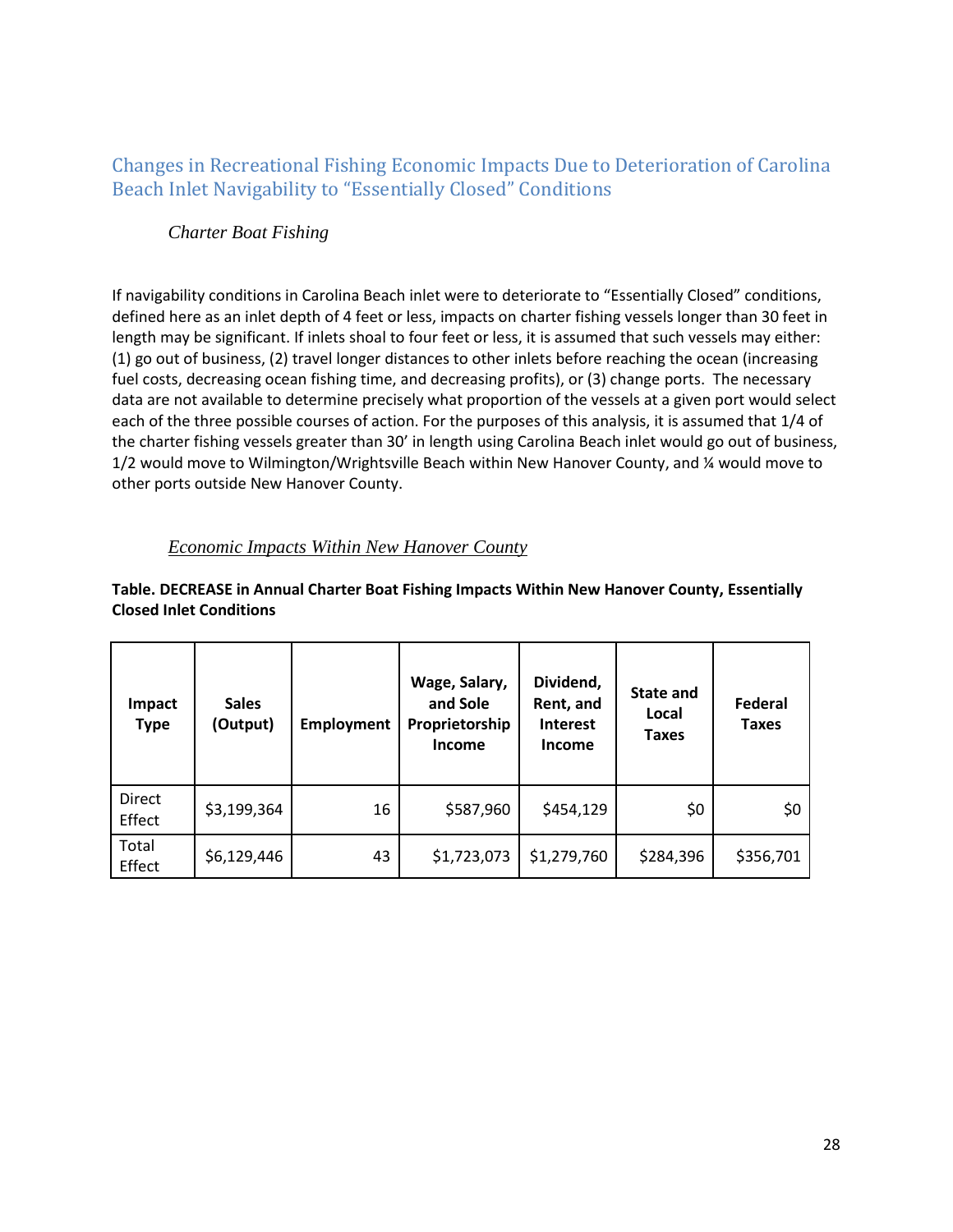| <b>Impact</b><br><b>Type</b> | <b>Sales</b><br>(Output) | <b>Employment</b> | Wage, Salary,<br>and Sole<br>Proprietorship<br><b>Income</b> | Dividend,<br>Rent, and<br><b>Interest</b><br><b>Income</b> | <b>State and</b><br>Local<br><b>Taxes</b> | Federal<br><b>Taxes</b> |
|------------------------------|--------------------------|-------------------|--------------------------------------------------------------|------------------------------------------------------------|-------------------------------------------|-------------------------|
| Direct<br>Effect             | \$1,599,682              | 8                 | \$302,658                                                    | \$224,145                                                  | \$0                                       | \$0                     |
| Total<br>Effect              | \$3,660,108              | 25                | \$1,086,232                                                  | \$779,944                                                  | \$171,034                                 | \$233,240               |

#### <span id="page-31-0"></span>**Table. DECREASE in Statewide Annual Charter Boat Fishing Impacts, Essentially Closed Inlet Conditions**

<span id="page-31-1"></span>*Head Boat Fishing*

If navigability conditions in Carolina Beach inlet were to deteriorate to "Essentially Closed" conditions, defined here as an inlet depth of 4 feet or less, impacts on head boat fishing vessels longer would be significant. If inlets shoal to four feet or less, it is assumed that such vessels may either: (1) go out of business, or (2) change ports. The necessary data are not available to determine precisely what proportion of the vessels at a given port would select each of these possible courses of action. For the purposes of this analysis, it is assumed that 1/4 of the head boat vessel activity supported by Carolina Beach inlet would go out of business, 1/2 would move to Wilmington/Wrightsville Beach within New Hanover County, and ¼ would move to other ports outside New Hanover County.

#### *Economic Impacts Within New Hanover County*

<span id="page-31-2"></span>**Table. DECREASE in Annual Head Boat Fishing Impacts Within New Hanover County, Essentially Closed Inlet Conditions**

| <b>Impact</b><br><b>Type</b> | <b>Sales</b><br>(Output) | <b>Employment</b> | Wage, Salary,<br>and Sole<br>Proprietorship<br><b>Income</b> | Dividend,<br>Rent, and<br><b>Interest</b><br><b>Income</b> | State and<br>Local<br><b>Taxes</b> | Federal<br><b>Taxes</b> |
|------------------------------|--------------------------|-------------------|--------------------------------------------------------------|------------------------------------------------------------|------------------------------------|-------------------------|
| <b>Direct</b><br>Effect      | \$5,287,515              | 8                 | \$1,033,731                                                  | \$794,391                                                  |                                    |                         |
| Total<br>Effect              | \$10,472,374             | 57                | \$3,043,443                                                  | \$2,257,244                                                | \$512,162                          | \$631,672               |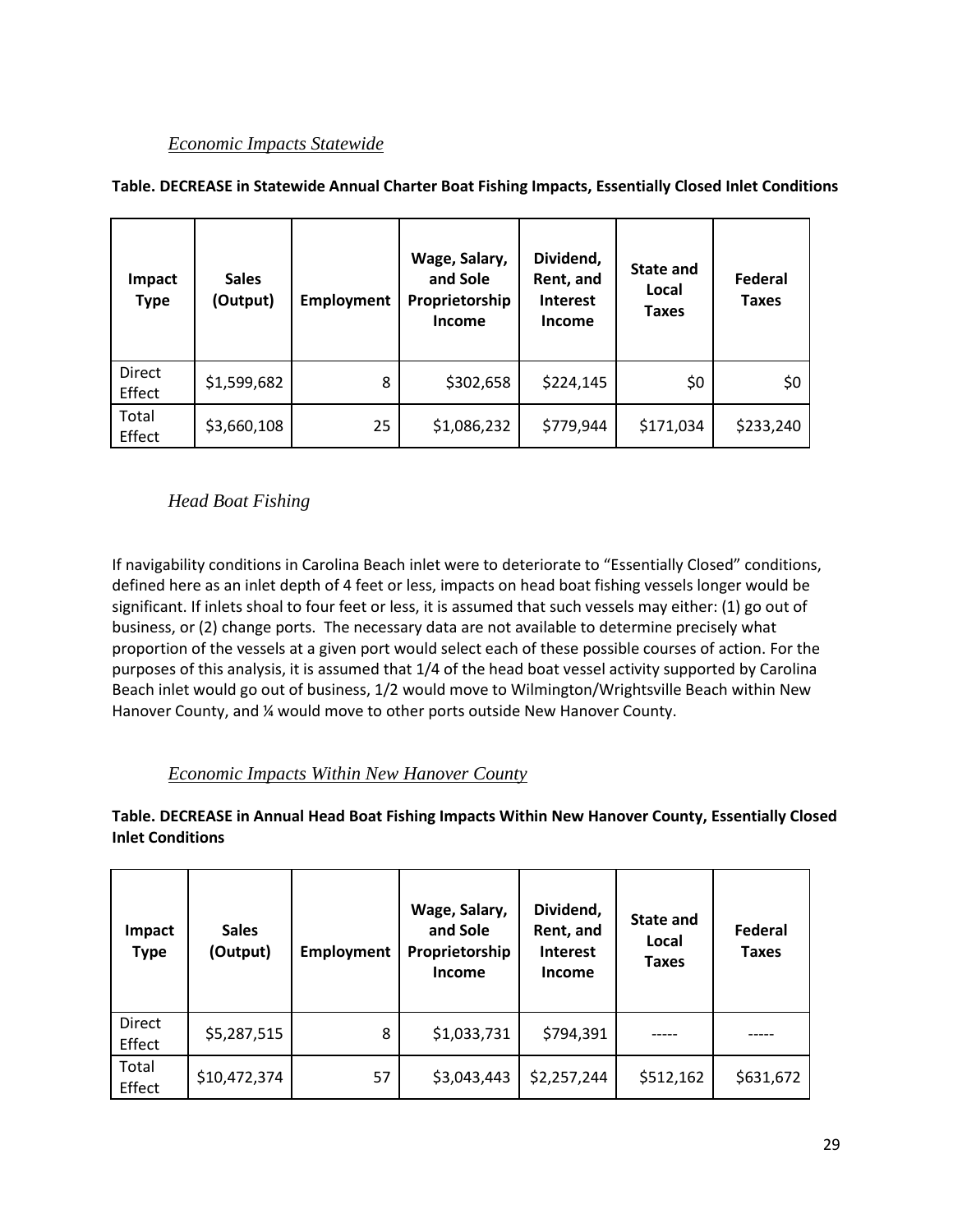| <b>Impact</b><br><b>Type</b> | <b>Sales</b><br>(Output) | <b>Employment</b> | Wage, Salary,<br>and Sole<br>Proprietorship<br><b>Income</b> | Dividend,<br>Rent, and<br><b>Interest</b><br><b>Income</b> | <b>State and</b><br>Local<br>Taxes | Federal<br><b>Taxes</b> |
|------------------------------|--------------------------|-------------------|--------------------------------------------------------------|------------------------------------------------------------|------------------------------------|-------------------------|
| Direct<br>Effect             | \$2,643,757              | 4                 | \$531,985                                                    | \$392,405                                                  |                                    |                         |
| Total<br>Effect              | \$6,297,606              | 35                | \$1,922,334                                                  | \$1,378,323                                                | \$307,435                          | \$413,563               |

<span id="page-32-0"></span>**Table. DECREASE in Statewide Annual Head Boat Fishing Impacts, Essentially Closed Inlet Conditions**

<span id="page-32-1"></span>*Private Boat Fishing*

If navigability conditions in Carolina Beach inlet were to deteriorate to "Essentially Closed" conditions, defined here as an inlet depth of 4 feet or less, impacts on private boats greater than 30 feet in length may be significant. If inlets shoal to four feet or less, it is assumed that such vessels would change ports. For the purposes of this analysis, it is assumed that  $\frac{1}{2}$  of the private boats greater than 30 feet in length move to Wilmington/Wrightsville Beach within New Hanover County, and 1/4move to other NC ports outside New Hanover County, and ¼ move to ports located outside North Carolina.

*Economic Impacts Within New Hanover County*

<span id="page-32-2"></span>**Table. DECREASE in Annual Private Boat Fishing Impacts Within New Hanover County, Essentially Closed Inlet Conditions**

| Impact<br><b>Type</b>   | <b>Sales</b><br>(Output) | <b>Employment</b> | Wage, Salary,<br>and Sole<br>Proprietorship<br><b>Income</b> | Dividend,<br>Rent, and<br><b>Interest</b><br><b>Income</b> | <b>State and</b><br>Local<br><b>Taxes</b> | Federal<br>Taxes |
|-------------------------|--------------------------|-------------------|--------------------------------------------------------------|------------------------------------------------------------|-------------------------------------------|------------------|
| <b>Direct</b><br>Effect | \$632,539                | 4                 | \$115,999                                                    | \$68,712                                                   | \$0                                       | \$0              |
| Total<br>Effect         | \$1,055,168              | 8                 | \$278,673                                                    | \$187,616                                                  | \$43,494                                  | \$55,836         |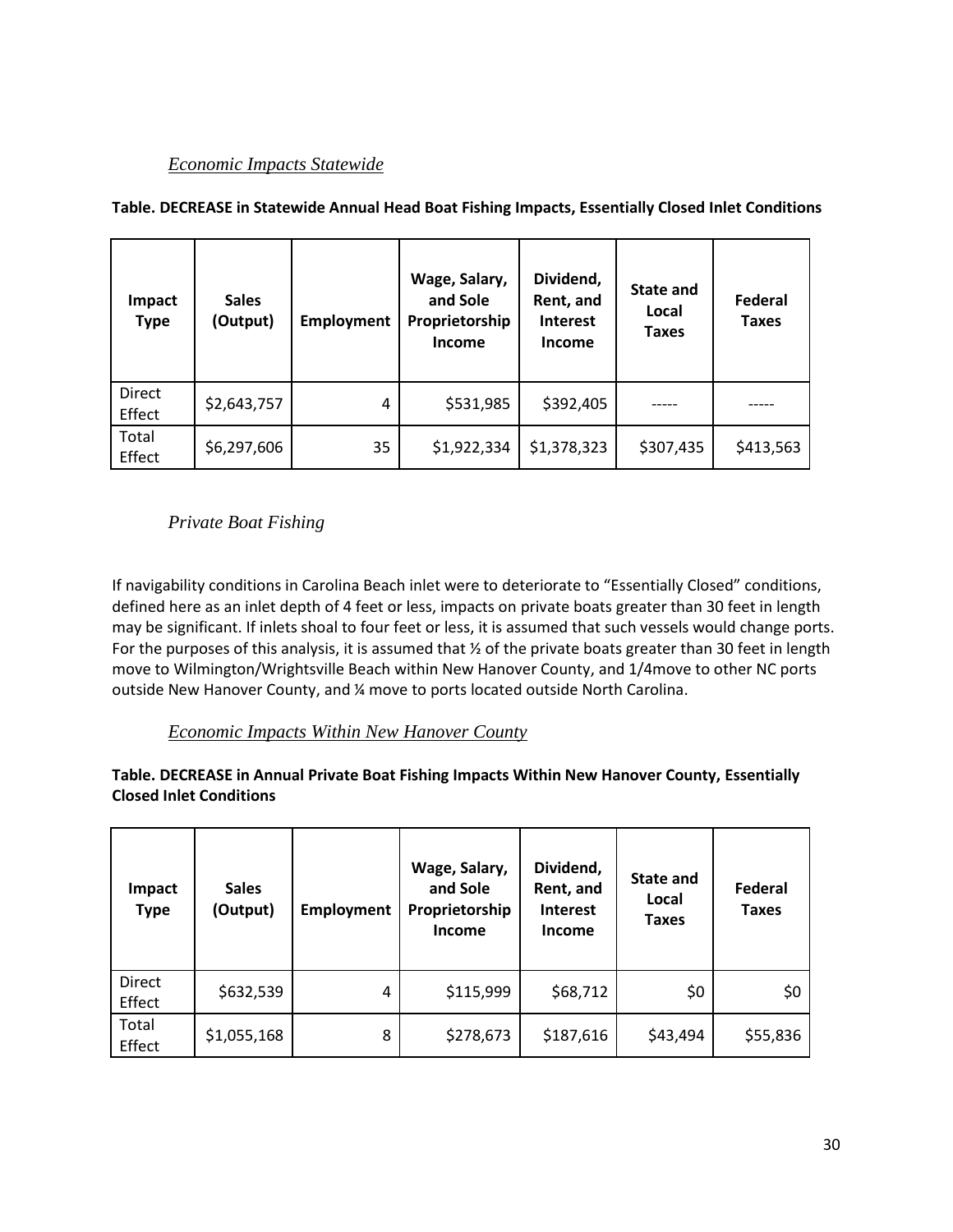<span id="page-33-0"></span>

| Impact<br><b>Type</b> | <b>Sales</b><br>(Output) | <b>Employment</b> | Wage, Salary,<br>and Sole<br>Proprietorship<br><b>Income</b> | Dividend,<br>Rent, and<br><b>Interest</b><br>Income | State and<br>Local<br><b>Taxes</b> | Federal<br><b>Taxes</b> |
|-----------------------|--------------------------|-------------------|--------------------------------------------------------------|-----------------------------------------------------|------------------------------------|-------------------------|
| Direct<br>Effect      | \$332,032                | 2                 | \$62,651                                                     | \$41,295                                            | \$0                                | \$0                     |
| Total<br>Effect       | \$662,892                | 5                 | \$188,108                                                    | \$129,889                                           | \$28,365                           | \$39,807                |

#### *Consumer Surplus Losses*

<span id="page-33-1"></span>In addition to the economic impacts associated with changes in inlet navigability, there are also effects on the "Consumer Surplus" of recreational fisher persons. Consumer Surplus is a measure of the economic value of the recreational experience beyond the dollar expenditures necessary to have the experience. Consumer Surplus is related to a consumer's "Willingness to Pay" for a product or service. For example, if a recreational fisherman would be willing to pay \$700 for a charter fishing experience, but he finds that he only needs to pay \$500 in order to have the experience, then he enjoys \$200 of "Consumer Surplus" value.

Dr. Whitehead estimated the amount of Consumer Surplus that would be *lost* by charter boat, head boat and private boat recreational fishermen using Carolina Beach Inlet if the inlet were to become "Essentially Closed." (The estimate is based on National Marine Fisheries Service MRIP survey data of recreational ocean water fishermen using Carolina Beach inlet and other inlets in North Carolina.) These fishermen would reallocate their fishing trips to other ports and inlets, but these other inlets give less enjoyment than Carolina Beach inlet (after all, these fishermen had chosen Carolina Beach inlet), so when they are forced to change inlets, they lose some (not all) of their Consumer Surplus value. The estimated loss in Consumer Surplus is \$1.78 million per year for all charter, head boat and private boat fishermen (collectively) who had been using Carolina Beach inlet under recent navigability conditions.

## <span id="page-33-2"></span>Summary of Results

Maintaining Carolina Beach Inlet navigability at design depth (8ft +/- 2 ft) is estimated to cost approximately \$800,000 per year (US Army Corps of Engineers). Carolina Beach inlet navigability supports an estimated \$68 million in sales and 493 jobs within New Hanover County, \$3.1 million in state and local taxes, and \$3.9 million in federal taxes. (Statewide, the economic impacts of Carolina Beach inlet navigability are somewhat larger still.) If inlet navigability were lost, not all of this economic activity would be lost; some would transfer elsewhere within the county or the state. The tables below detail the economic impacts, both within New Hanover County and statewide, supported by current (degraded) inlet navigability and estimates of the potential changes in economic impacts that might result from changes in inlet navigability.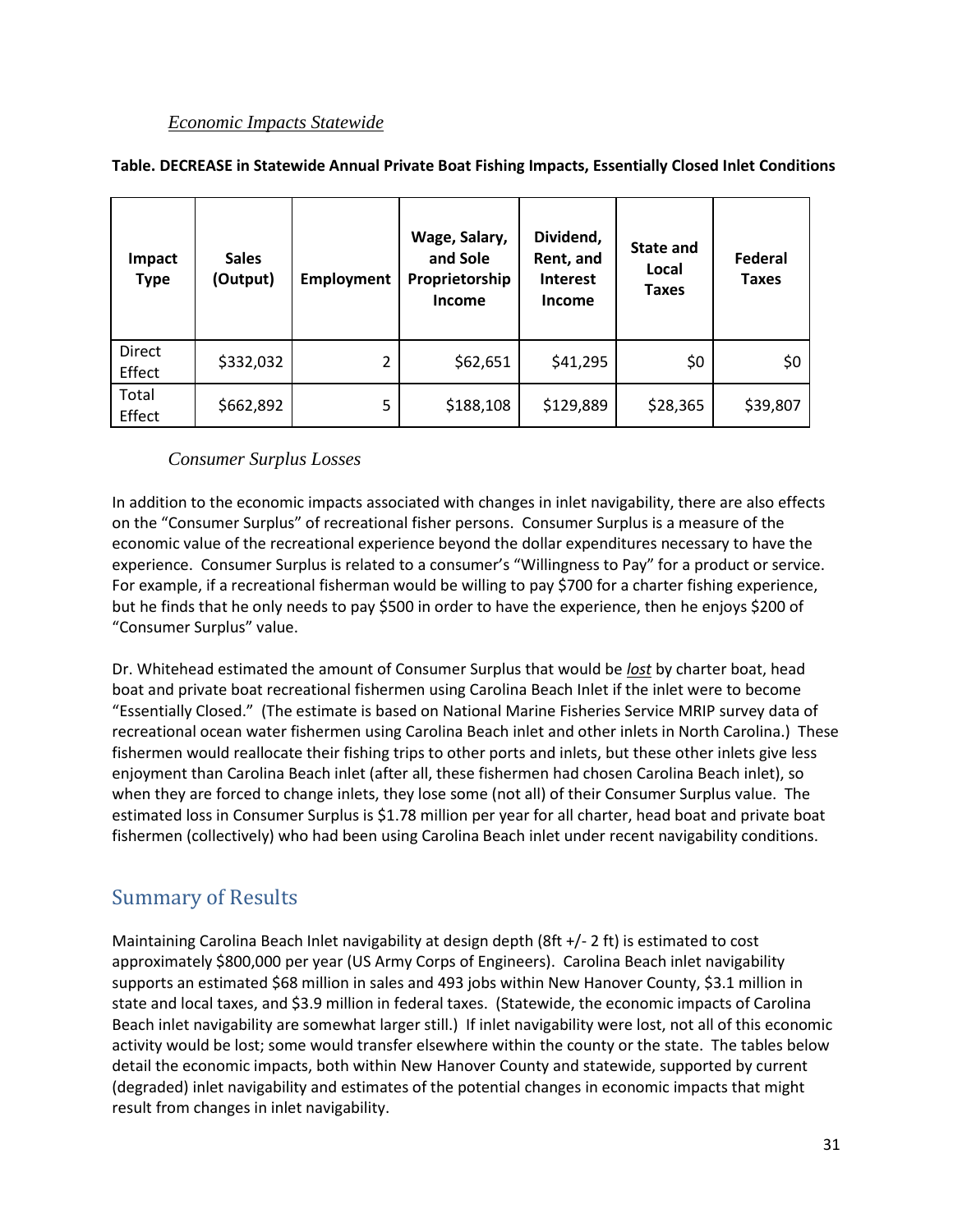## <span id="page-34-0"></span>Recent (Degraded) Inlet Navigability Conditions

Based on the available, existing data, the annual economic impacts within New Hanover County of all boating activity (charter boats, head boats and private boats, combined) using Carolina Beach Inlet (CBI) under current, degraded inlet navigability conditions (average inlet conditions from 2010 to 2014) are summarized in Table 21 below. Statewide economic impacts are summarized in Table 22.

| <b>Economic</b><br><b>Sector</b>      | <b>Sales</b><br>(Output) | <b>Employment</b> | Wage, Salary,<br>and Sole<br>Proprietorship<br><b>Income</b> | Dividend,<br>Rent, and<br><b>Interest</b><br><b>Income</b> | State and<br><b>Local Taxes</b> | Federal<br><b>Taxes</b> |
|---------------------------------------|--------------------------|-------------------|--------------------------------------------------------------|------------------------------------------------------------|---------------------------------|-------------------------|
| Commercial<br><b>Fishing</b>          | \$510,000                | 43                | \$68,997                                                     | \$43,653                                                   | \$24,942                        | \$30,762                |
| Seafood<br>Markets/Dealers            | \$441,000                | not assessed      | not assessed                                                 | not assessed                                               | not assessed                    | not assessed            |
| <b>Charter Boat</b><br><b>Fishing</b> | \$32,009,327             | 227               | \$8,998,270                                                  | \$6,683,189                                                | \$1,485,177                     | \$1,862,772             |
| Head Boat<br><b>Fishing</b>           | \$20,944,747             | 113               | \$6,086,886                                                  | \$4,514,488                                                | \$1,024,323                     | \$1,263,343             |
| Private Boat<br>Fishing               | \$14,068,913             | 110               | \$3,715,641                                                  | \$2,501,552                                                | \$579,916                       | \$744,474               |
| Total                                 | \$67,973,987             | 493               | \$18,869,794                                                 | \$13,742,882                                               | \$3,114,358                     | \$3,901,351             |

**Table 21. Annual Total Economic Impacts of CBI Fishing Activity Within New Hanover County,** 

#### **Table 22. Annual Total Economic Impacts of CBI Fishing Activity Statewide,**

| <b>Economic</b><br><b>Sector</b> | <b>Sales</b><br>(Output)       | <b>Employment</b> | Wage, Salary,<br>and Sole<br>Proprietorship<br>Income | Dividend,<br>Rent, and<br><b>Interest</b><br><b>Income</b> | <b>State and</b><br><b>Local Taxes</b> | Federal<br>Taxes |
|----------------------------------|--------------------------------|-------------------|-------------------------------------------------------|------------------------------------------------------------|----------------------------------------|------------------|
| Commercial<br><b>Fishing</b>     | \$613,381                      | 47                | \$75,500                                              | \$45,499                                                   | \$29,944                               | \$40,281         |
| Seafood<br>Markets/Dealers       | not assessed<br>( > \$441,000) | not assessed      | not assessed                                          | not assessed                                               | not assessed                           | not assessed     |
| Charter Boat<br><b>Fishing</b>   | \$38,227,797                   | 265               | \$11,345,090                                          | \$8,146,079                                                | \$1,786,353                            | \$2,436,057      |
| Head Boat<br><b>Fishing</b>      | \$25,190,422                   | 139               | \$7,689,334                                           | \$5,513,291                                                | \$1,229,741                            | \$1,654,253      |
| Private Boat<br><b>Fishing</b>   | \$17,677,114                   | 133               | \$5,016,201                                           | \$3,463,699                                                | \$756,391                              | \$1,061,532      |
| Total                            | \$81,095,333                   | 537               | \$24,050,625                                          | \$17,123,069                                               | \$3,802,429                            | \$5,192,123      |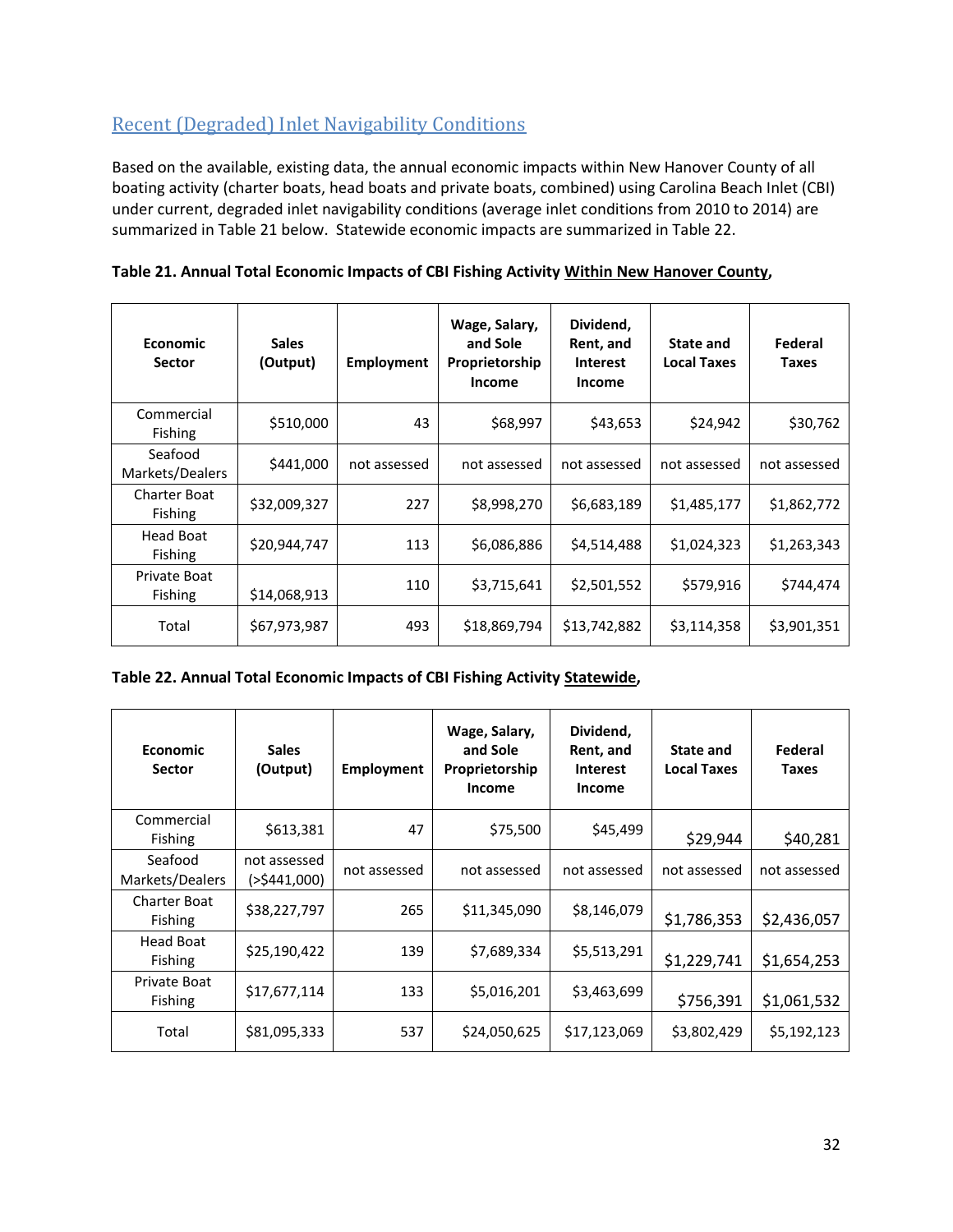# <span id="page-35-0"></span>Fully Maintained Inlet Navigability Conditions

The potential increases in annual economic impacts due to improvements in inlet navigability to "Fully Maintained" conditions (design depth of 8 feet, +/- 2 feet) are summarized in Tables 23 and 24 below.

| Table 23. INCREASE in Annual Total Economic Impacts of CBI Fishing Activity Within New Hanover |  |
|------------------------------------------------------------------------------------------------|--|
| County,                                                                                        |  |

| <b>Economic</b><br><b>Sector</b>      | <b>Sales</b><br>(Output) | Employment   | Wage, Salary,<br>and Sole<br>Proprietorship<br>Income | Dividend,<br>Rent, and<br><b>Interest</b><br>Income | State and<br><b>Local Taxes</b> | Federal<br>Taxes |
|---------------------------------------|--------------------------|--------------|-------------------------------------------------------|-----------------------------------------------------|---------------------------------|------------------|
| Commercial<br>Fishing                 | \$565,000                | \$48         | \$76,438                                              | \$48,360                                            | \$27,632                        | \$34,080         |
| Seafood<br>Markets/Dealers            | \$492,000                | not assessed | not assessed                                          | not assessed                                        | not assessed                    | not assessed     |
| <b>Charter Boat</b><br><b>Fishing</b> | \$2,451,778              | 17           | \$689,229                                             | \$511,904                                           | \$113,758                       | \$142,680        |
| Head Boat<br><b>Fishing</b>           | \$4,188,949              | 23           | \$1,217,377                                           | \$902,898                                           | \$204,865                       | \$252,669        |
| Private Boat<br>Fishing               | \$422,067                | 3            | \$111,469                                             | \$75,047                                            | \$17,397                        | \$22,334         |
| Total                                 | \$8,119,794              | 91           | \$2,094,513                                           | \$1,538,209                                         | \$363,652                       | \$451,763        |

| Table 24. <b>INCREASE</b> in Annual Total Economic Impacts of CBI Fishing Activity Statewide, |  |  |
|-----------------------------------------------------------------------------------------------|--|--|
|-----------------------------------------------------------------------------------------------|--|--|

| <b>Economic</b><br><b>Sector</b>      | <b>Sales</b><br>(Output)       | <b>Employment</b> | Wage, Salary,<br>and Sole<br>Proprietorship<br><b>Income</b> | Dividend,<br>Rent, and<br><b>Interest</b><br>Income | <b>State and</b><br><b>Local Taxes</b> | Federal<br><b>Taxes</b> |
|---------------------------------------|--------------------------------|-------------------|--------------------------------------------------------------|-----------------------------------------------------|----------------------------------------|-------------------------|
| Commercial<br>Fishing                 | \$679,530                      | \$52              | \$83,642                                                     | \$50,406                                            | \$33,173                               | \$44,625                |
| Seafood<br>Markets/Dealers            | not assessed<br>( > \$492,000) | not assessed      | not assessed                                                 | not assessed                                        | not assessed                           | not assessed            |
| <b>Charter Boat</b><br><b>Fishing</b> | \$1,229,796                    | \$9               | \$364,974                                                    | \$262,061                                           | \$57,467                               | \$78,368                |
| <b>Head Boat</b><br><b>Fishing</b>    | \$2,115,995                    | \$12              | \$645,904                                                    | \$463,116                                           | \$103,298                              | \$138,957               |
| Private Boat<br>Fishing               | \$15,909                       | $\Omega$          | \$4,515                                                      | \$3,117                                             | \$681                                  | \$955                   |
| Total                                 | \$3,361,700                    | 21                | \$1,015,393                                                  | \$728,294                                           | \$194,619                              | \$262,905               |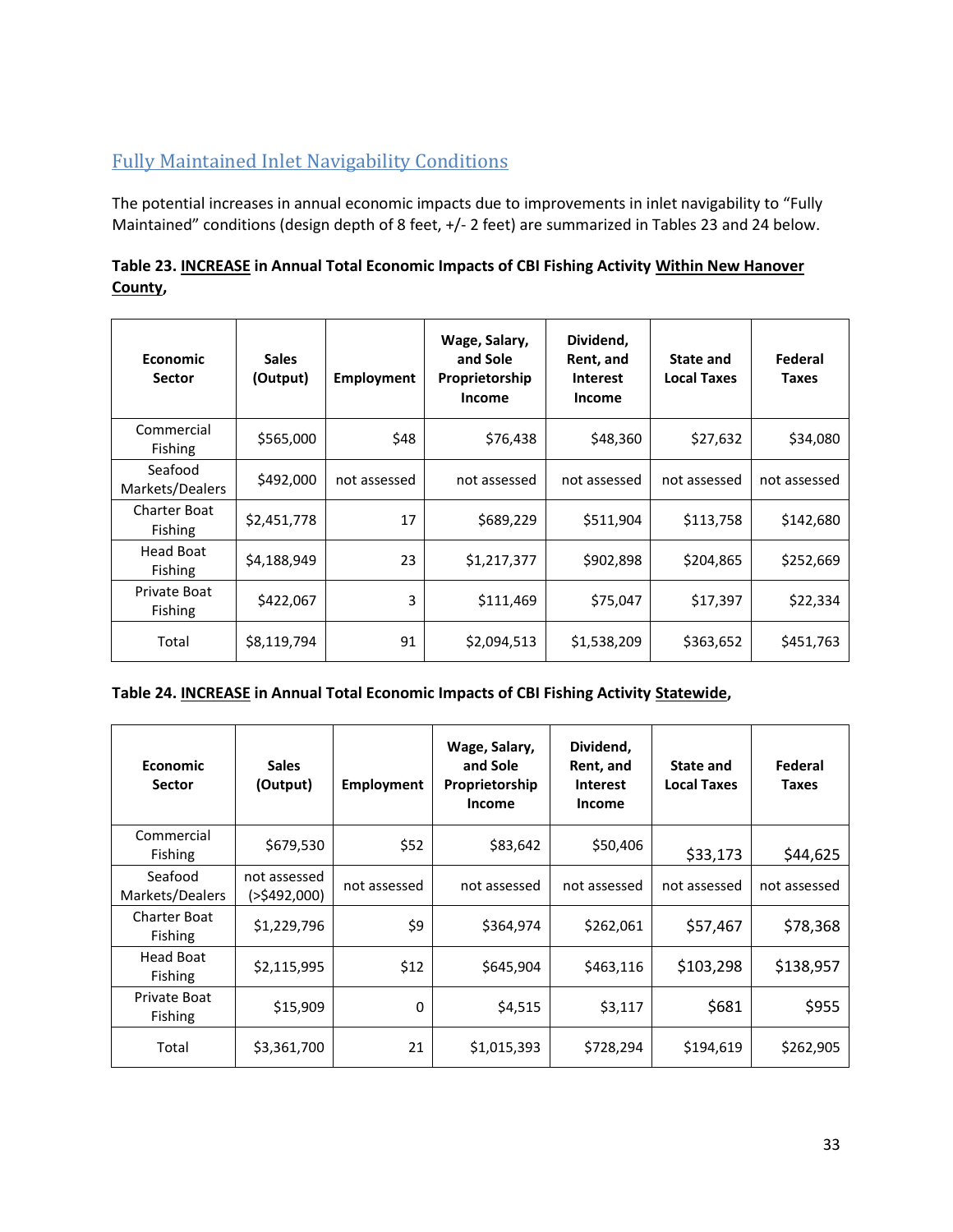## <span id="page-36-0"></span>Essentially Closed Inlet Navigability Conditions

The potential decreases in annual economic impacts due to deterioration of Carolina Beach inlet navigability to "Essentially Closed" conditions (average inlet depth of 4 feet) are summarized in Tables 25 and 26 below. **Consumer Surplus Loss:** There is also an estimated consumer surplus loss to charter boat, head boat and private boat fisher persons (collectively) of \$1.78 million per year.

| Table 25. DECREASE in Annual Total Economic Impacts of CBI Fishing Activity Within New Hanover |  |
|------------------------------------------------------------------------------------------------|--|
| County,                                                                                        |  |

| <b>Economic</b><br><b>Sector</b>      | <b>Sales</b><br>(Output) | <b>Employment</b> | Wage, Salary,<br>and Sole<br>Proprietorship<br><b>Income</b> | Dividend,<br>Rent, and<br><b>Interest</b><br><b>Income</b> | State and<br><b>Local Taxes</b> | Federal<br><b>Taxes</b> |
|---------------------------------------|--------------------------|-------------------|--------------------------------------------------------------|------------------------------------------------------------|---------------------------------|-------------------------|
| Commercial<br>Fishing                 | \$382,500                | 32                | \$51,748                                                     | \$32,740                                                   | \$18,707                        | \$23,072                |
| Seafood<br>Markets/Dealers            | \$330,750                | not assessed      | not assessed                                                 | not assessed                                               | not assessed                    | not assessed            |
| <b>Charter Boat</b><br><b>Fishing</b> | \$6,129,446              | 43                | \$1,723,073                                                  | \$1,279,760                                                | \$284,396                       | \$356,701               |
| Head Boat<br><b>Fishing</b>           | \$10,472,374             | 57                | \$3,043,443                                                  | \$2,257,244                                                | \$512,162                       | \$631,672               |
| Private Boat<br><b>Fishing</b>        | \$1,055,168              | 8                 | \$278,673                                                    | \$187,616                                                  | \$43,494                        | \$55,836                |
| Total                                 | \$18,370,238             | 140               | \$5,096,937                                                  | \$3,757,360                                                | \$858,759                       | \$1,067,281             |

#### **Table 26. DECREASE in Annual Total Economic Impacts of CBI Fishing Activity Statewide,**

| <b>Economic</b><br><b>Sector</b>      | <b>Sales</b><br>(Output)     | <b>Employment</b> | Wage, Salary,<br>and Sole<br>Proprietorship<br><b>Income</b> | Dividend,<br>Rent, and<br><b>Interest</b><br><b>Income</b> | <b>State and</b><br><b>Local Taxes</b> | Federal<br><b>Taxes</b> |
|---------------------------------------|------------------------------|-------------------|--------------------------------------------------------------|------------------------------------------------------------|----------------------------------------|-------------------------|
| Commercial<br>Fishing                 | \$306,691                    | 24                | \$37,750                                                     | \$22,750                                                   | \$14,972                               | \$20,141                |
| Seafood<br>Markets/Dealers            | not assessed<br>(>\$330,750) | not assessed      | not assessed                                                 | not assessed                                               | not assessed                           | not assessed            |
| <b>Charter Boat</b><br><b>Fishing</b> | \$3,660,108                  | 25                | \$1,086,232                                                  | \$779,944                                                  | \$171,034                              | \$233,240               |
| Head Boat<br><b>Fishing</b>           | \$6,297,606                  | 35                | \$1,922,334                                                  | \$1,378,323                                                | \$307,435                              | \$413,563               |
| Private Boat<br><b>Fishing</b>        | \$662,892                    | 5                 | \$188,108                                                    | \$129,889                                                  | \$28,365                               | \$39,807                |
| Total                                 | \$10,927,297                 | \$89              | \$3,234,424                                                  | \$2,310,906                                                | \$521,806                              | \$706,751               |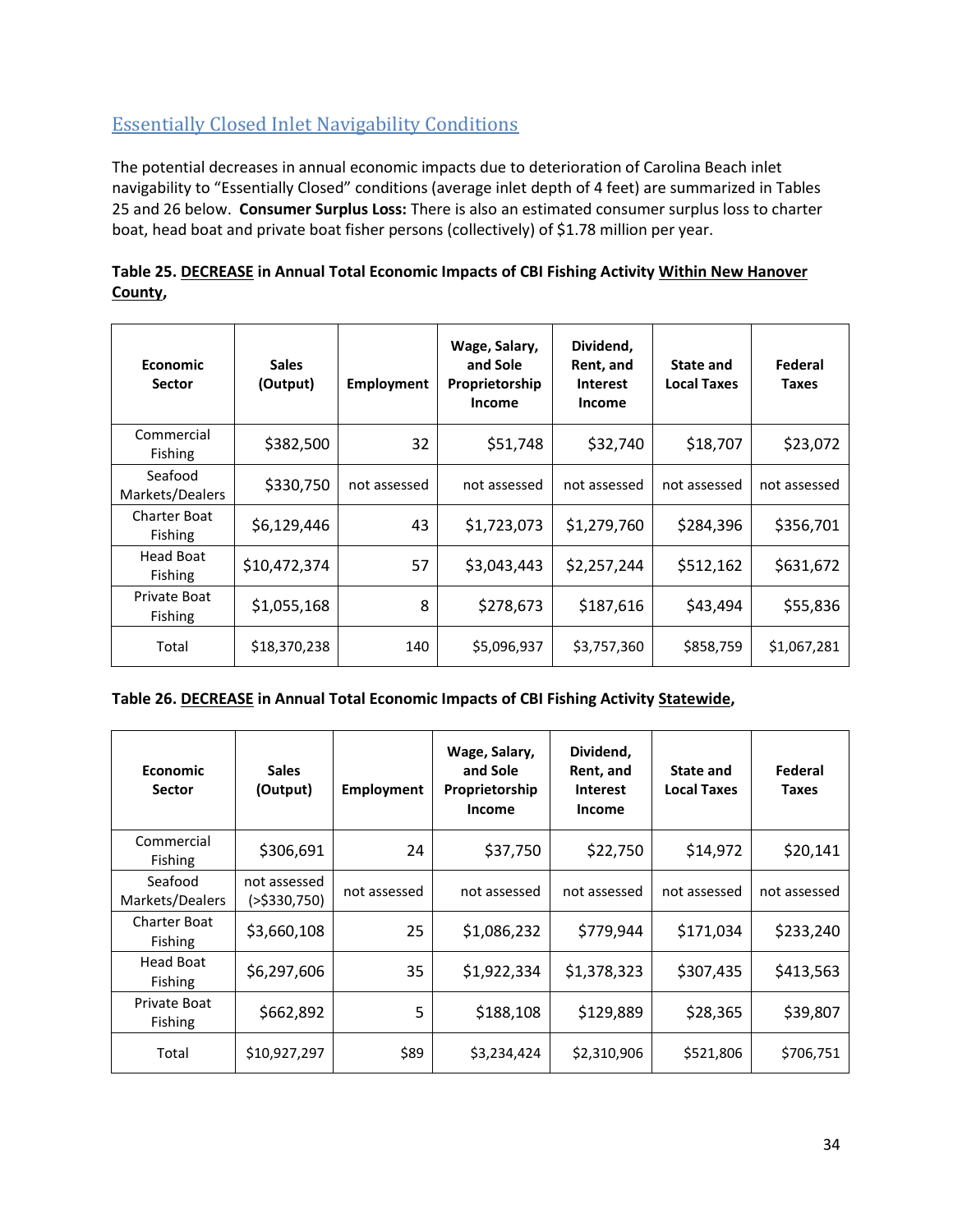## <span id="page-37-0"></span>References

Crosson, S. 2010. A Social and Economic Survey of Recreational Saltwater Anglers in North Carolina. North Carolina Division of Marine Fisheries. Morehead City, NC.

Dumas, C. F., Whitehead, J., Landry, C., Herstine, J. 2009. Economic Impacts and Recreation Value of the North Carolina For-Hire Fishing Fleet. North Carolina Sea Grant. Raleigh, NC.

Herstine, Jim, Chris Dumas and John Whitehead. 2007. The Economic Impacts and Economic Benefits of Recreational Boating Along the Atlantic Intracoastal Waterway (AIWW) in North Carolina. North Carolina Sea Grant. Raleigh, NC.

IMPLAN Group LLC. 2014. IMPLAN version 3.0 software and 2012 dataset. Huntersville, NC. Available: <http://implan.com/>

Lovell, Sabrina, Scott Steinback, and James Hilger. 2013. The Economic Contribution of Marine Angler Expenditures in the United States, 2011. U.S. Dep. Commerce, NOAA Tech. Memo.

Miller, R. E., and P. D. Blair. 1985. —Input-Output Analysis: Foundations and Extensions . Prentice Hall. 464 pp.

Moffatt and Nichol. 2014. Study of the Economic Impacts of Oregon Inlet Navigability to Dare County, the Surrounding Region, and the State of North Carolina, Final Report. Raleigh, NC. May 2014.

NCDMF. 2013. 2013 License-Statistics Annual Report. North Carolina Division of Marine Fisheries. Morehead City, NC.

NCDMF. 2014. Commercial Fishing Statistics. Personal communication. North Carolina Division of Marine Fisheries. Morehead City, NC.